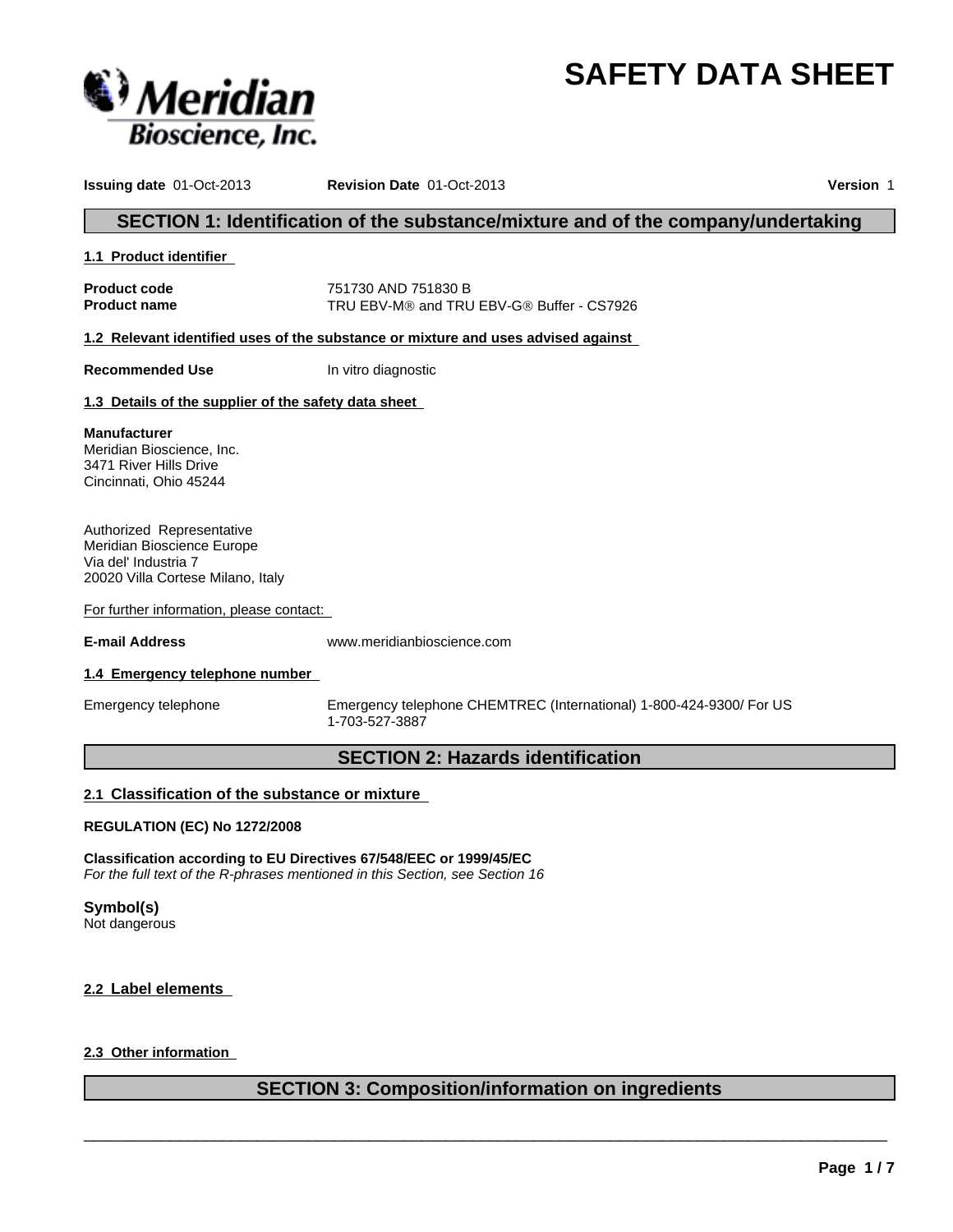#### **3.1 Substances**

#### **3.2 Mixtures**

| <b>Chemical Name</b>          | <b>EC-No</b>             | <b>CAS-No</b> | <b>Weight %</b> | <b>Classification</b><br>(67/548) | <b>Classification (Reg.</b><br>1272/2008)                                             | <b>REACH</b><br><b>Registration</b><br><b>Number</b> |
|-------------------------------|--------------------------|---------------|-----------------|-----------------------------------|---------------------------------------------------------------------------------------|------------------------------------------------------|
| Sucrose                       |                          | $57 - 50 - 1$ | 0.5             |                                   | no data available                                                                     | no data available                                    |
| Sodium azide                  | 247-852-1                | 26628-22-8    | 0.09            | T+: R28<br>R32<br>N; R50-53       | Acute Tox. 2 (H300)<br>Aquatic Acute 1 (H400)<br>Aquatic Chronic 1 (H410)<br>(EUH032) | no data available                                    |
| Gentamicin, sulfate<br>(salt) | $\overline{\phantom{a}}$ | 1405-41-0     | 0.0016          |                                   | no data available                                                                     | no data available                                    |

**For the full text of the R-phrases mentioned in this Section, see Section 16** 

#### **For the full text of the H-Statements mentioned in this Section, see Section 16.**

# **SECTION 4: First aid measures**

#### **4.1 Description of first-aid measures**

**Eye contact Exercise 3 Rinse immediately with plenty of water, also under the eyelids, for at least 15 minutes. If** irritation persists, call a physician. **Skin contact** With soap and plenty of water for at least 15 minutes. **Ingestion** Never give anything by mouth to an unconscious person. Consult a physician if necessary. **Inhalation** Move to fresh air. If symptoms persist, call a physician.

# **4.2 Most important symptoms and effects, both acute and delayed**

#### **4.3 Indication of any immediate medical attention and special treatment needed**

**Notes to physician** Treat symptomatically.

# **SECTION 5: Firefighting measures**

#### **5.1 Extinguishing media**

#### **Suitable Extinguishing Media**

Dry chemical, CO 2, water spray or alcohol-resistant foam.

**Extinguishing media which shall not be used for safety reasons** No information available.

#### **5.2 Special hazards arising from the substance or mixture**

None.

#### **5.3 Advice for firefighters**

As in any fire, wear self-contained breathing apparatus and full protective gear.

# **SECTION 6: Accidental release measures**

 $\overline{\phantom{a}}$  ,  $\overline{\phantom{a}}$  ,  $\overline{\phantom{a}}$  ,  $\overline{\phantom{a}}$  ,  $\overline{\phantom{a}}$  ,  $\overline{\phantom{a}}$  ,  $\overline{\phantom{a}}$  ,  $\overline{\phantom{a}}$  ,  $\overline{\phantom{a}}$  ,  $\overline{\phantom{a}}$  ,  $\overline{\phantom{a}}$  ,  $\overline{\phantom{a}}$  ,  $\overline{\phantom{a}}$  ,  $\overline{\phantom{a}}$  ,  $\overline{\phantom{a}}$  ,  $\overline{\phantom{a}}$ 

#### **6.1 Personal precautions, protective equipment and emergency procedures**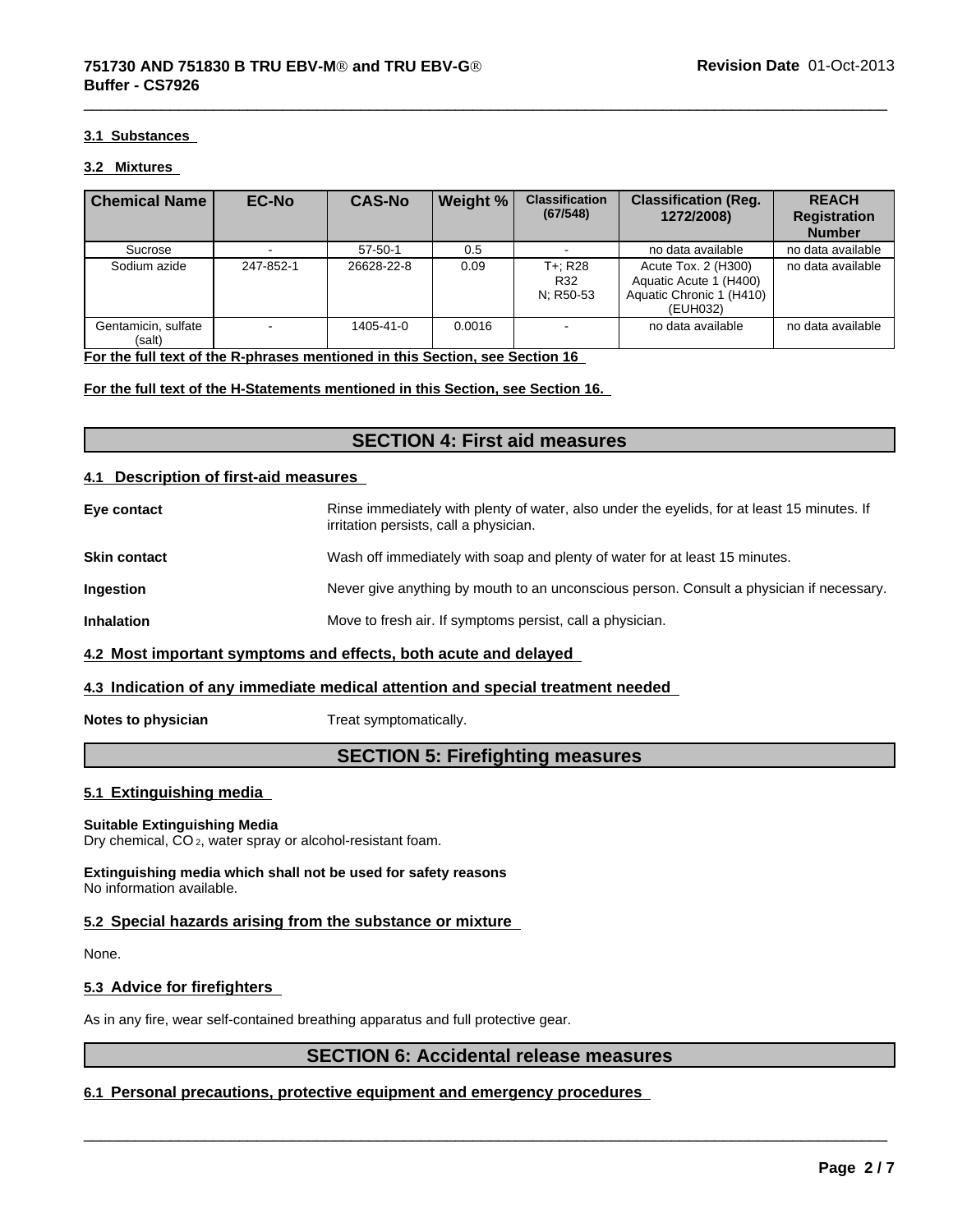Ensure adequate ventilation.

See Section 12 for additional Ecological Information.

#### **6.2 Environmental precautions**

Prevent further leakage or spillage if safe to do so.

#### **6.3 Methods and materials for containment and cleaning up**

#### **Methods for cleaning up**

Absorb spill with inert material (e.g. dry sand or earth), then place in a chemical waste container.

#### **6.4 Reference to other sections**

# **SECTION 7: Handling and storage**

 $\overline{\phantom{a}}$  ,  $\overline{\phantom{a}}$  ,  $\overline{\phantom{a}}$  ,  $\overline{\phantom{a}}$  ,  $\overline{\phantom{a}}$  ,  $\overline{\phantom{a}}$  ,  $\overline{\phantom{a}}$  ,  $\overline{\phantom{a}}$  ,  $\overline{\phantom{a}}$  ,  $\overline{\phantom{a}}$  ,  $\overline{\phantom{a}}$  ,  $\overline{\phantom{a}}$  ,  $\overline{\phantom{a}}$  ,  $\overline{\phantom{a}}$  ,  $\overline{\phantom{a}}$  ,  $\overline{\phantom{a}}$ 

#### **7.1 Precautions for safe handling**

#### **Advice on safe handling**

Ensure adequate ventilation.

#### **7.2 Conditions for safe storage, including any incompatibilities**

#### **Technical measures/Storage conditions**

Keep containers tightly closed in a dry, cool and well-ventilated place.

#### **7.3 Specific end uses**

#### **Other Guidelines**

No information available.

# **SECTION 8: Exposure controls/personal protection**

#### **8.1 Control parameters**

**Exposure limits** This product, as supplied, does not contain any hazardous materials with occupational exposure limits established by the region specific regulatory bodies.

 $\overline{\phantom{a}}$  ,  $\overline{\phantom{a}}$  ,  $\overline{\phantom{a}}$  ,  $\overline{\phantom{a}}$  ,  $\overline{\phantom{a}}$  ,  $\overline{\phantom{a}}$  ,  $\overline{\phantom{a}}$  ,  $\overline{\phantom{a}}$  ,  $\overline{\phantom{a}}$  ,  $\overline{\phantom{a}}$  ,  $\overline{\phantom{a}}$  ,  $\overline{\phantom{a}}$  ,  $\overline{\phantom{a}}$  ,  $\overline{\phantom{a}}$  ,  $\overline{\phantom{a}}$  ,  $\overline{\phantom{a}}$ 

| <b>Chemical Name</b> | <b>European Union</b>      | The United Kingdom                | France                        | <b>Spain</b>                  | Germany                      |
|----------------------|----------------------------|-----------------------------------|-------------------------------|-------------------------------|------------------------------|
| Sodium azide         | $S^*$                      | STEL: $0.3 \text{ mg/m}^3$        | VME: 0.1 mg/m <sup>3</sup>    | $S^*$                         | MAK: $0.2 \text{ mg/m}^3$    |
| 26628-22-8           | TWA 0.1 $mq/m3$            | TWA: $0.1 \text{ mg/m}^3$         | $VLOT: 0.3$ mg/m <sup>3</sup> | VLA-EC: $0.3 \text{ mg/m}^3$  | Ceiling / Peak: 0.4          |
|                      | STEL 0.3 mg/m <sup>3</sup> | <b>Skin</b>                       |                               | VLA-ED: $0.1 \text{ mg/m}^3$  | mq/m <sup>3</sup>            |
|                      |                            |                                   |                               |                               | TWA: $0.2 \text{ mg/m}^3$    |
| Component            | Italy                      | Portugal                          | <b>The Netherlands</b>        | <b>Finland</b>                | <b>Denmark</b>               |
| Sodium azide         | TWA: 0.1 mg/m <sup>3</sup> | Ceiling: $0.29$ mg/m <sup>3</sup> | Skin                          | TWA: $0.1$ mg/m <sup>3</sup>  | TWA: $0.1$ mg/m <sup>3</sup> |
| 26628-22-8 (0.09)    | STEL: $0.3 \text{ mg/m}^3$ | Ceiling: 0.11 ppm                 | STEL: $0.3 \text{ mg/m}^3$    | STEL: $0.3 \text{ mg/m}^3$    | <b>Skin</b>                  |
|                      | <b>Skin</b>                |                                   | TWA: $0.1 \text{ mg/m}^3$     | <b>Skin</b>                   |                              |
| <b>Chemical Name</b> | Austria                    | <b>Switzerland</b>                | Poland                        | Norway                        | Ireland                      |
| Sodium azide         | <b>Skin</b>                | STEL: $0.4 \text{ mg/m}^3$        | NDSCh: $0.3 \text{ mg/m}^3$   | <b>Skin</b>                   | TWA: $0.1$ mg/m <sup>3</sup> |
| 26628-22-8           | STEL 0.3 mg/m <sup>3</sup> | MAK: $0.2 \text{ mg/m}^3$         | NDS: 0.1 mg/m <sup>3</sup>    | Ceiling: $0.3 \text{ mg/m}^3$ | STEL: $0.3 \text{ mg/m}^3$   |
|                      | MAK: $0.1 \text{ mg/m}^3$  |                                   | <b>Skin</b>                   |                               | <b>Skin</b>                  |

**Derived No Effect Level (DNEL)** No information available

**Predicted No Effect Concentration** No information available **(PNEC)**

#### **8.2 Exposure controls**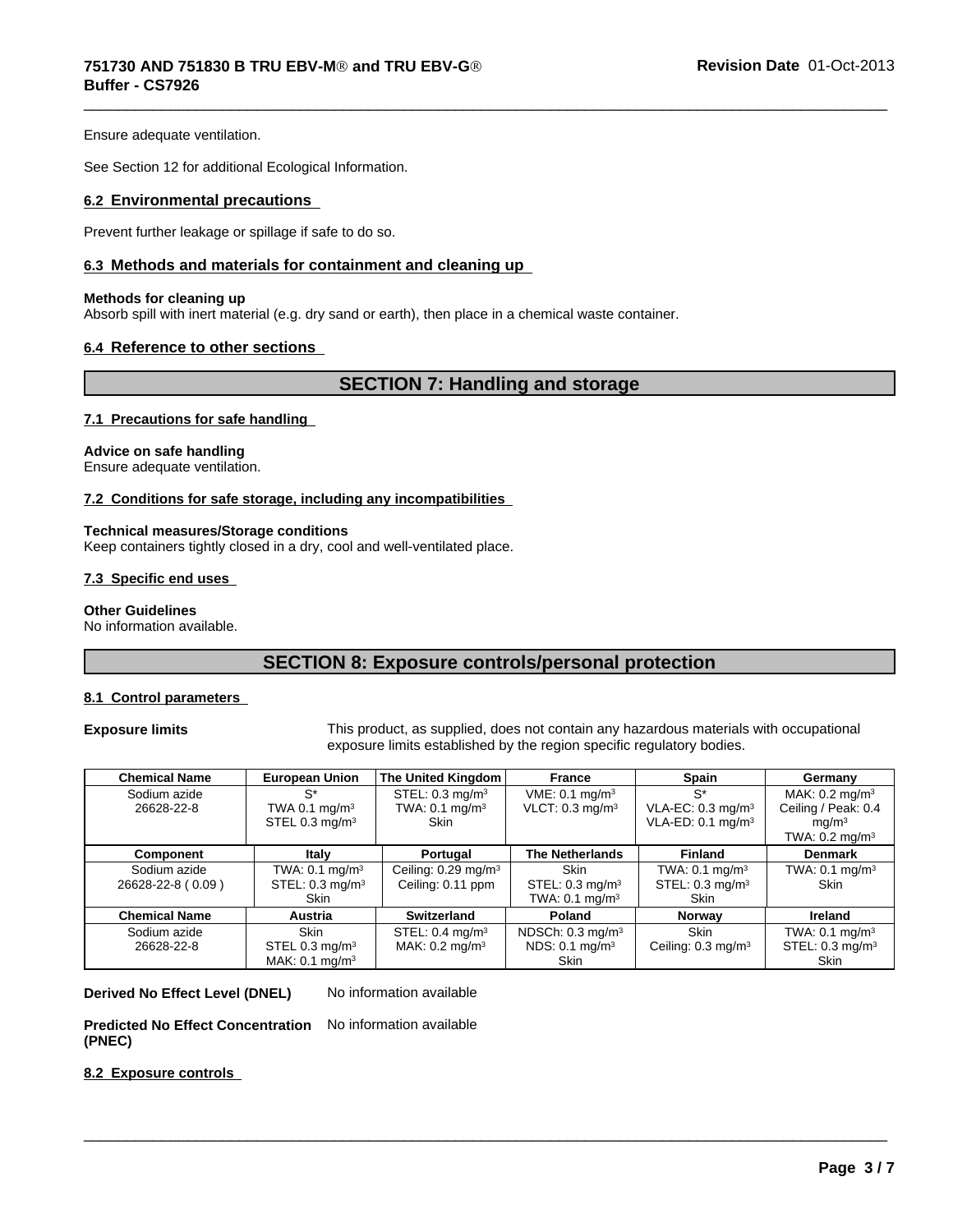#### $\overline{\phantom{a}}$  ,  $\overline{\phantom{a}}$  ,  $\overline{\phantom{a}}$  ,  $\overline{\phantom{a}}$  ,  $\overline{\phantom{a}}$  ,  $\overline{\phantom{a}}$  ,  $\overline{\phantom{a}}$  ,  $\overline{\phantom{a}}$  ,  $\overline{\phantom{a}}$  ,  $\overline{\phantom{a}}$  ,  $\overline{\phantom{a}}$  ,  $\overline{\phantom{a}}$  ,  $\overline{\phantom{a}}$  ,  $\overline{\phantom{a}}$  ,  $\overline{\phantom{a}}$  ,  $\overline{\phantom{a}}$ **751730 AND 751830 B TRU EBV-MÒ and TRU EBV-GÒ Buffer - CS7926**

| <b>Engineering Measures</b>                                                                                                                   | Ensure adequate ventilation, especially in confined areas.                                                                   |
|-----------------------------------------------------------------------------------------------------------------------------------------------|------------------------------------------------------------------------------------------------------------------------------|
| Personal protective equipment<br><b>Eye Protection</b><br><b>Hand Protection</b><br>Skin and body protection<br><b>Respiratory protection</b> | Tightly fitting safety goggles.<br>Protective gloves.<br>Long sleeved clothing.<br>No special protective equipment required. |
| <b>Hygiene measures</b>                                                                                                                       | Handle in accordance with good industrial hygiene and safety practice.                                                       |
| <b>Environmental Exposure Controls</b>                                                                                                        | No information available.                                                                                                    |

# **SECTION 9: Physical and chemical properties**

#### **9.1 Information on basic physical and chemical properties**

| <b>Physical state</b>                  | liquid                   |                          |                          |
|----------------------------------------|--------------------------|--------------------------|--------------------------|
| Appearance                             | No information available | Odor                     | No information available |
| Color                                  | light yellow             | <b>Odor Threshold</b>    | No information available |
|                                        | <b>Values</b>            | Remarks • Methods        |                          |
| <b>Property</b><br>рH                  |                          | No information available |                          |
| <b>Melting/freezing point</b>          |                          | No information available |                          |
| <b>Boiling point/boiling range</b>     |                          | No information available |                          |
| <b>Flash Point</b>                     |                          | No information available |                          |
| <b>Evaporation rate</b>                |                          | No information available |                          |
| Flammability (solid, gas)              |                          | No information available |                          |
| <b>Flammability Limits in Air</b>      |                          | No information available |                          |
| upper flammability limit               |                          |                          |                          |
| lower flammability limit               |                          |                          |                          |
| Vapor pressure                         |                          | No information available |                          |
| Vapor density                          |                          | No information available |                          |
| <b>Specific Gravity</b>                |                          | No information available |                          |
| <b>Water solubility</b>                |                          | Soluble in water         |                          |
| Solubility in other solvents VALUE     |                          | No information available |                          |
| Partition coefficient: n-octanol/water |                          | No information available |                          |
| <b>Autoignition temperature</b>        |                          | No information available |                          |
| <b>Decomposition temperature</b>       |                          | No information available |                          |
| Viscosity, kinematic                   |                          | No information available |                          |
| Viscosity, dynamic                     |                          |                          |                          |
| <b>Explosive properties</b>            | No information available |                          |                          |
| <b>Oxidizing Properties</b>            | No information available |                          |                          |
| 9.2 Other information                  |                          |                          |                          |
| Softening point                        | No information available |                          |                          |
| <b>Molecular Weight</b>                | No information available |                          |                          |
| <b>VOC Content(%)</b>                  | No information available |                          |                          |
| <b>Density VALUE</b>                   | No information available |                          |                          |
| <b>Bulk Density VALUE</b>              | No information available |                          |                          |
|                                        |                          |                          |                          |

**SECTION 10: Stability and reactivity**

 $\overline{\phantom{a}}$  ,  $\overline{\phantom{a}}$  ,  $\overline{\phantom{a}}$  ,  $\overline{\phantom{a}}$  ,  $\overline{\phantom{a}}$  ,  $\overline{\phantom{a}}$  ,  $\overline{\phantom{a}}$  ,  $\overline{\phantom{a}}$  ,  $\overline{\phantom{a}}$  ,  $\overline{\phantom{a}}$  ,  $\overline{\phantom{a}}$  ,  $\overline{\phantom{a}}$  ,  $\overline{\phantom{a}}$  ,  $\overline{\phantom{a}}$  ,  $\overline{\phantom{a}}$  ,  $\overline{\phantom{a}}$ 

# **10.1 Reactivity**

#### **10.2 Chemical stability**

Stable under normal conditions.

# **10.3 Possibility of hazardous reactions**

#### **10.4 Conditions to Avoid**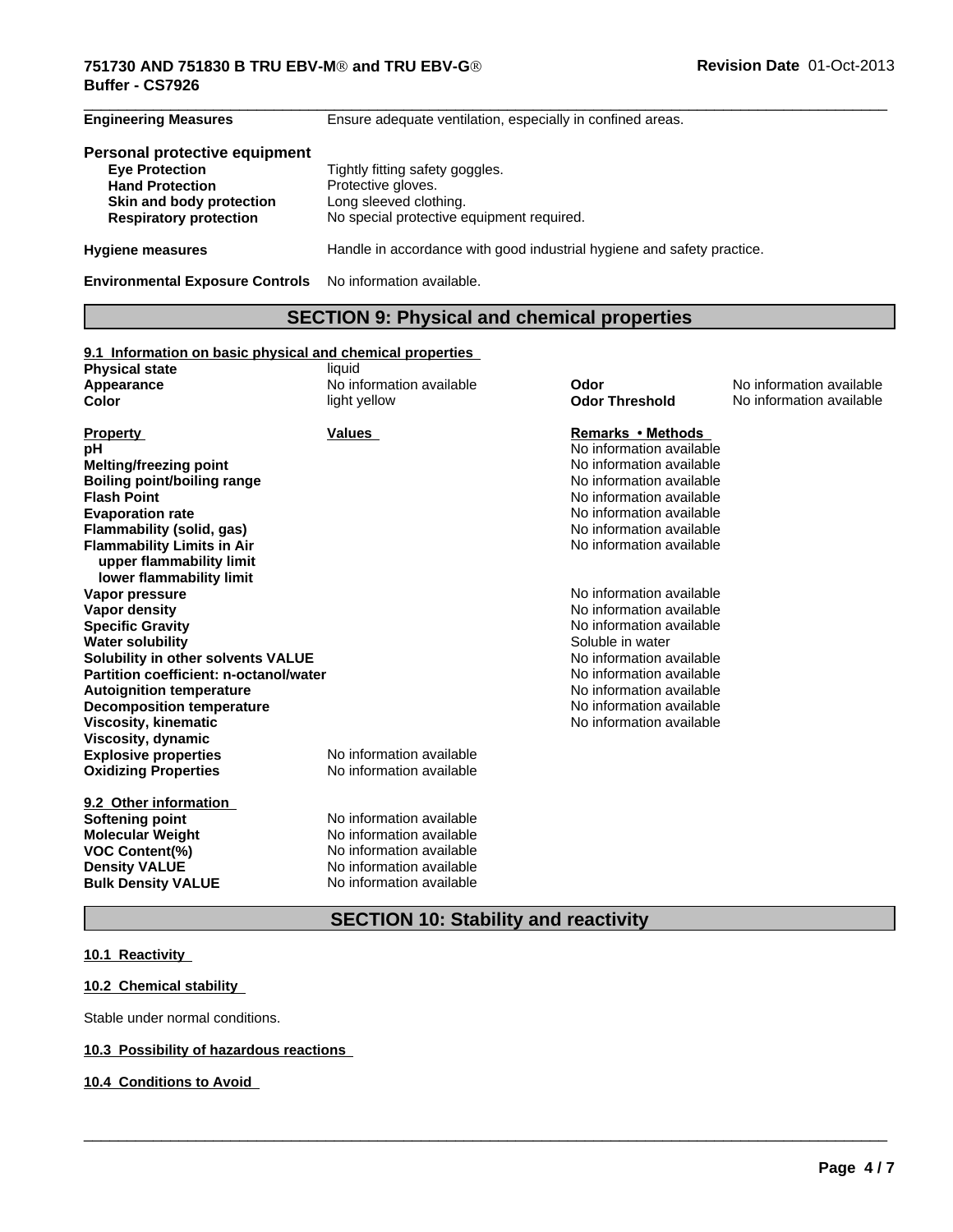Extremes of temperature and direct sunlight.

#### **10.5 Incompatible Materials**

Acids.

# **10.6 Hazardous Decomposition Products**

None under normal use conditions.

# **SECTION 11: Toxicological information**

 $\overline{\phantom{a}}$  ,  $\overline{\phantom{a}}$  ,  $\overline{\phantom{a}}$  ,  $\overline{\phantom{a}}$  ,  $\overline{\phantom{a}}$  ,  $\overline{\phantom{a}}$  ,  $\overline{\phantom{a}}$  ,  $\overline{\phantom{a}}$  ,  $\overline{\phantom{a}}$  ,  $\overline{\phantom{a}}$  ,  $\overline{\phantom{a}}$  ,  $\overline{\phantom{a}}$  ,  $\overline{\phantom{a}}$  ,  $\overline{\phantom{a}}$  ,  $\overline{\phantom{a}}$  ,  $\overline{\phantom{a}}$ 

# **11.1 Information on toxicological effects**

**Acute toxicity**

| <b>Product Information</b> | Product does not present an acute toxicity hazard based on known or supplied information. |
|----------------------------|-------------------------------------------------------------------------------------------|
| <b>Inhalation</b>          | There is no data available for this product.                                              |
| Eye contact                | There is no data available for this product.                                              |
| Skin contact               | There is no data available for this product.                                              |
| Ingestion                  | There is no data available for this product.                                              |
| <b>Acute toxicity</b>      | 99.91% of the mixture consists of ingredient(s) of unknown toxicity.                      |
|                            |                                                                                           |

#### **The following values are calculated based on chapter 3.1 of the GHS document:**

| Oral              | 99,999.00 mg/kg |
|-------------------|-----------------|
| <b>Dermal</b>     | 99,999.00 mg/kg |
| <b>Inhalation</b> |                 |
| Gas               | 99,999.00 mg/l  |
| Mist              | 99,999.00 mg/l  |
| Vapor             | 99,999.00 mg/l  |

| <b>Chemical Name</b>                                           | LD50 Oral                 | <b>LD50 Dermal</b>              | <b>LC50 Inhalation</b> |
|----------------------------------------------------------------|---------------------------|---------------------------------|------------------------|
| Sodium azide                                                   | 27 mg/kg $(Rat)$          | 20 mg/kg (Rabbit) 50 mg/kg (Rat |                        |
| <b>Skin corrosion/irritation</b>                               | No information available. |                                 |                        |
| Eye damage/irritation                                          | No information available. |                                 |                        |
| <b>Sensitization</b>                                           | No information available. |                                 |                        |
| <b>Germ Cell Mutagenicity</b>                                  | No information available. |                                 |                        |
| Carcinogenicity                                                | No information available. |                                 |                        |
| <b>Reproductive toxicity</b>                                   | No information available. |                                 |                        |
| Specific target organ systemic<br>toxicity (single exposure)   | No information available. |                                 |                        |
| Specific target organ systemic<br>toxicity (repeated exposure) | No information available. |                                 |                        |
| <b>Aspiration hazard</b>                                       | No information available. |                                 |                        |
|                                                                |                           |                                 |                        |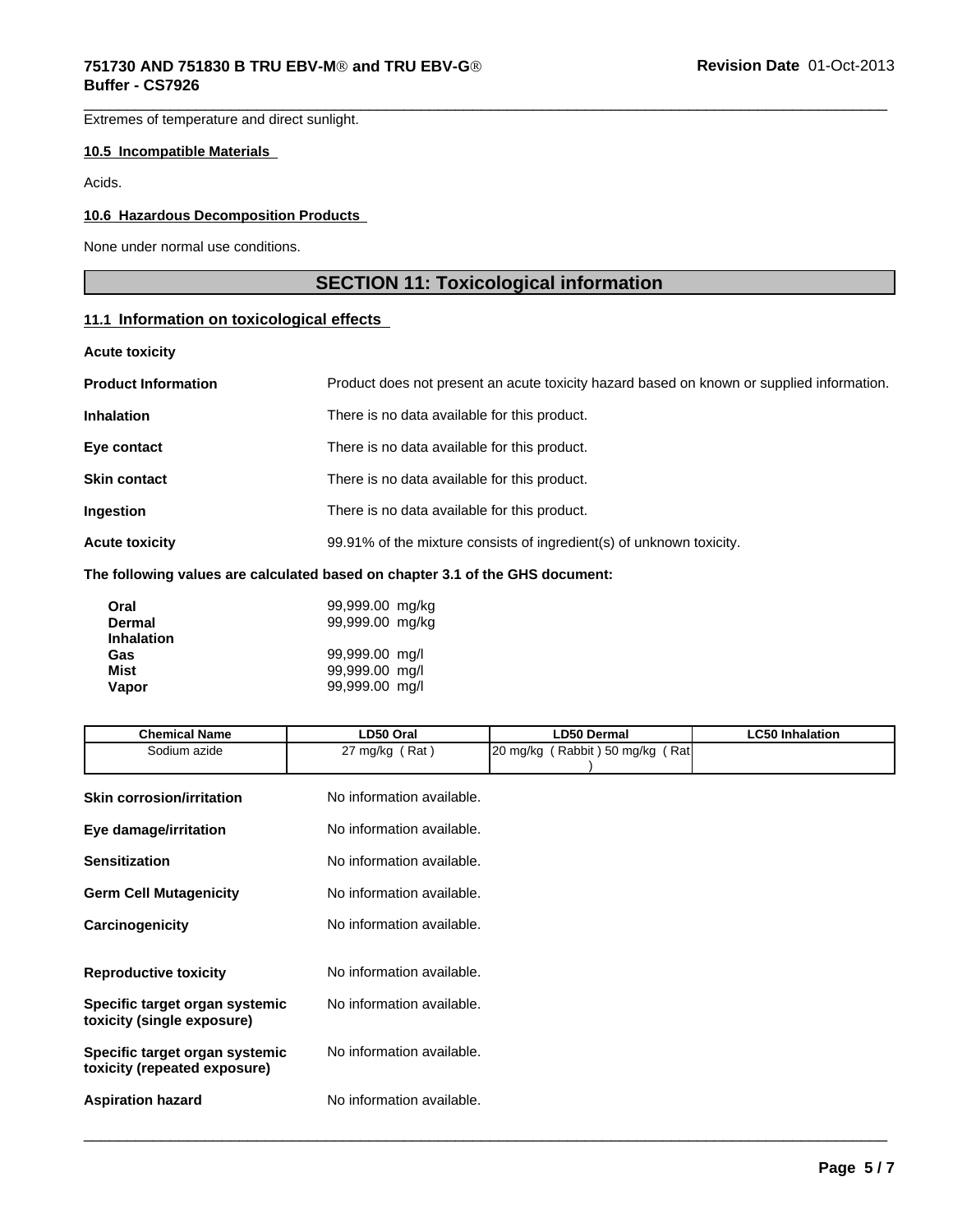.

# **SECTION 12: Ecological information**

#### **12.1 Toxicity**

**Ecotoxicity effects** Contains no substances known to be hazardous to the environment or not degradable in waste water treatment plants

 $\overline{\phantom{a}}$  ,  $\overline{\phantom{a}}$  ,  $\overline{\phantom{a}}$  ,  $\overline{\phantom{a}}$  ,  $\overline{\phantom{a}}$  ,  $\overline{\phantom{a}}$  ,  $\overline{\phantom{a}}$  ,  $\overline{\phantom{a}}$  ,  $\overline{\phantom{a}}$  ,  $\overline{\phantom{a}}$  ,  $\overline{\phantom{a}}$  ,  $\overline{\phantom{a}}$  ,  $\overline{\phantom{a}}$  ,  $\overline{\phantom{a}}$  ,  $\overline{\phantom{a}}$  ,  $\overline{\phantom{a}}$ 

| <b>Chemical Name</b> | Toxicity to algae | <b>Toxicity to fish</b>                                                                                                           | Toxicity to daphnia and other<br>aquatic invertebrates |
|----------------------|-------------------|-----------------------------------------------------------------------------------------------------------------------------------|--------------------------------------------------------|
| Sodium azide         |                   | 0.7: 96 h Lepomis macrochirus<br>mg/L LC50 0.8: 96 h Oncorhynchus<br>mykiss mg/L LC50 5.46: 96 h<br>Pimephales promelas mg/L LC50 |                                                        |
|                      |                   | flow-through                                                                                                                      |                                                        |

#### **12.2 Persistence and degradability**

No information available.

#### **12.3 Bioaccumulative potential**

No information available.

#### **12.4 Mobility in soil**

**Mobility** No information available.

#### **12.5 Results of PBT and vPvB assessment**

No information available.

#### **12.6 Other adverse effects.**

# **SECTION 13: Disposal considerations**

#### **13.1 Waste treatment methods**

| Waste from residues / unused<br>products | Dispose of in accordance with local regulations.                                                  |
|------------------------------------------|---------------------------------------------------------------------------------------------------|
| Contaminated packaging                   | Empty containers should be taken to an approved waste handling site for recycling or<br>disposal. |

# **SECTION 14: Transport information**

| <b>IATA/DOT</b> | Not regulated |
|-----------------|---------------|
| 14.1.           |               |
| 14.2.           |               |
| 14.3.           |               |
| 14.4.           |               |
| 14.5.           |               |
| 14.6.           |               |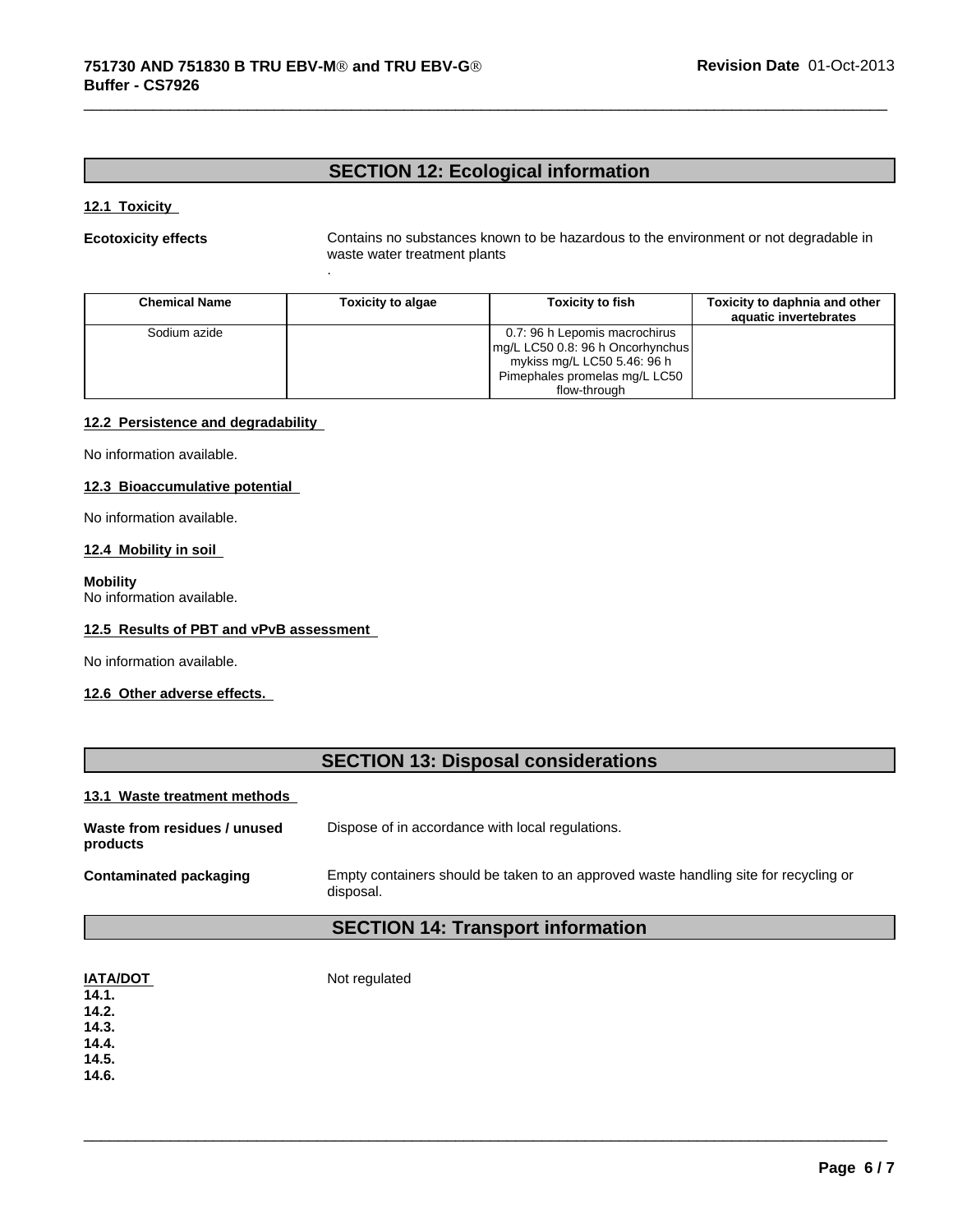# **SECTION 15: Regulatory information**

 $\overline{\phantom{a}}$  ,  $\overline{\phantom{a}}$  ,  $\overline{\phantom{a}}$  ,  $\overline{\phantom{a}}$  ,  $\overline{\phantom{a}}$  ,  $\overline{\phantom{a}}$  ,  $\overline{\phantom{a}}$  ,  $\overline{\phantom{a}}$  ,  $\overline{\phantom{a}}$  ,  $\overline{\phantom{a}}$  ,  $\overline{\phantom{a}}$  ,  $\overline{\phantom{a}}$  ,  $\overline{\phantom{a}}$  ,  $\overline{\phantom{a}}$  ,  $\overline{\phantom{a}}$  ,  $\overline{\phantom{a}}$ 

#### **15.1 Safety, health and environmental regulations/legislation specific for the substance or mixture**

#### **International Inventories**

| <b>TSCA</b>          | Complies |
|----------------------|----------|
| <b>EINECS/ELINCS</b> | ۰        |
| <b>DSL/NDSL</b>      | ۰        |
| <b>PICCS</b>         | ۰        |
| <b>ENCS</b>          | -        |
| <b>IECSC</b>         | -        |
| <b>AICS</b>          | -        |
| <b>KECL</b>          | -        |

**Legend**

**TSCA** - United States Toxic Substances Control Act Section 8(b) Inventory **EINECS/ELINCS** - European Inventory of Existing Commercial Chemical Substances/EU List of Notified Chemical Substances **DSL/NDSL** - Canadian Domestic Substances List/Non-Domestic Substances List **PICCS** - Philippines Inventory of Chemicals and Chemical Substances **ENCS** - Japan Existing and New Chemical Substances **IECSC** - China Inventory of Existing Chemical Substances **AICS** - Australian Inventory of Chemical Substances **KECL** - Korean Existing and Evaluated Chemical Substances

#### **15.2 Chemical Safety Report**

No information available

# **SECTION 16: Other information**

**Full text of R-phrases referred to under sections 2 and 3** No information available

#### **Full text of H-Statements referred to under sections 2 and 3**

H300 - Fatal if swallowed H400 - Very toxic to aquatic life H410 - Very toxic to aquatic life with long lasting effects EUH032 - Contact with acids liberates very toxic gas

| <b>Issuing date</b>  | 01-Oct-2013     |
|----------------------|-----------------|
| <b>Revision Date</b> | 01-Oct-2013     |
| <b>Revision Note</b> | not applicable. |

**This material safety data sheet complies with the requirements of Regulation (EC) No. 1907/2006.**

#### **Disclaimer**

**The above information is believed to be correct but does not purport to be all inclusive and shall be used only as a guide. Meridian Bioscience, Inc. shall not be held liable for any damages resulting from handling or from contact with the above product.**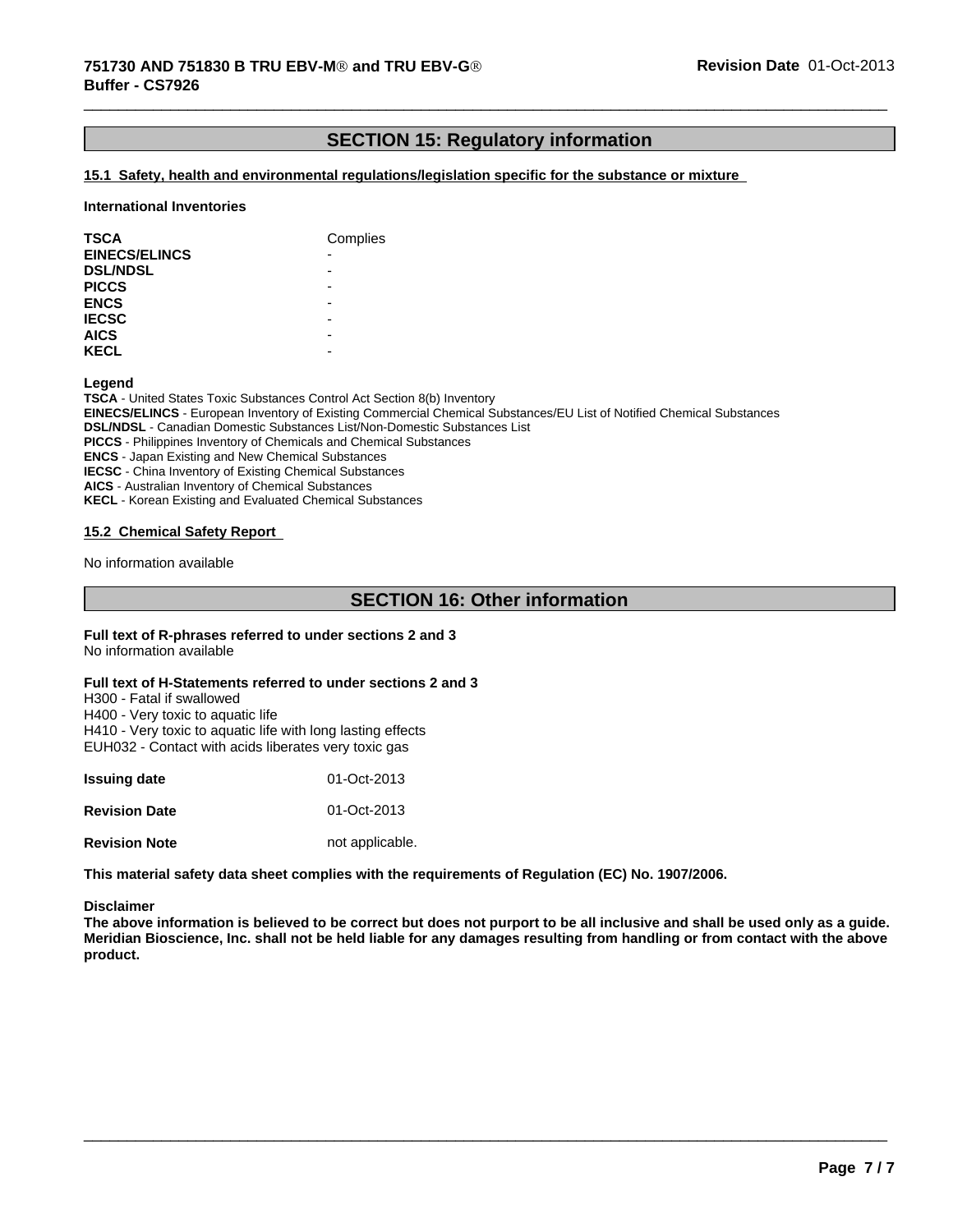

# **SCHEDA DI DATI DI SICUREZZA**

**Data del Rilascio** 01-ott-2013 **Revisione** 01-ott-2013 **Versione** 1

# **SEZIONE 1: Identificazione della sostanza o della miscela e della società/impresa**

#### **1.1 Identificatore del Prodotto**

**Codice del Prodotto** 751730 AND 751830 B **Denominazione del Prodotto** TRU EBV-M® and TRU EBV-G® Buffer - CS7926

**1.2 Usi pertinenti identificati della sostanza o miscela e usi sconsigliati** 

**Uso Raccomandato In vitro diagnostic** 

#### **1.3 Informazioni sul fornitore della scheda di dati di sicurezza**

**Fabbricante** Meridian Bioscience, Inc. 3471 River Hills Drive Cincinnati, Ohio 45244

Authorized Representative Meridian Bioscience Europe Via del' Industria 7 20020 Villa Cortese Milano, Italy

Per ulteriori informazioni, contattare:

**Indirizzo e-mail** www.meridianbioscience.com

#### **1.4 Numero telefonico di emergenza**

Numero telefonico di chiamata urgente Telefono di emergenza CHEMTREC (Internazionale) 1-800-424-9300 / Per gli Stati Uniti 1-703-527-3887

# **SEZIONE 2: Identificazione dei pericoli**

#### **2.1 Classificazione della sostanza o della miscela**

**Regolamento (CE) n. 1272/2008**

**Classificazione secondo le Direttive EU 67/548/CEE o 1999/45/CE** *Per il testo completo delle frasi R menzionate in questa sezione, riferirsi alla sezione 16*

#### **Simbolo(i)**

Non pericoloso

#### **2.2 Elementi dell'Etichetta**

#### **2.3 Altre informazioni**

# **SEZIONE 3: Composizione/informazioni sugli ingredienti**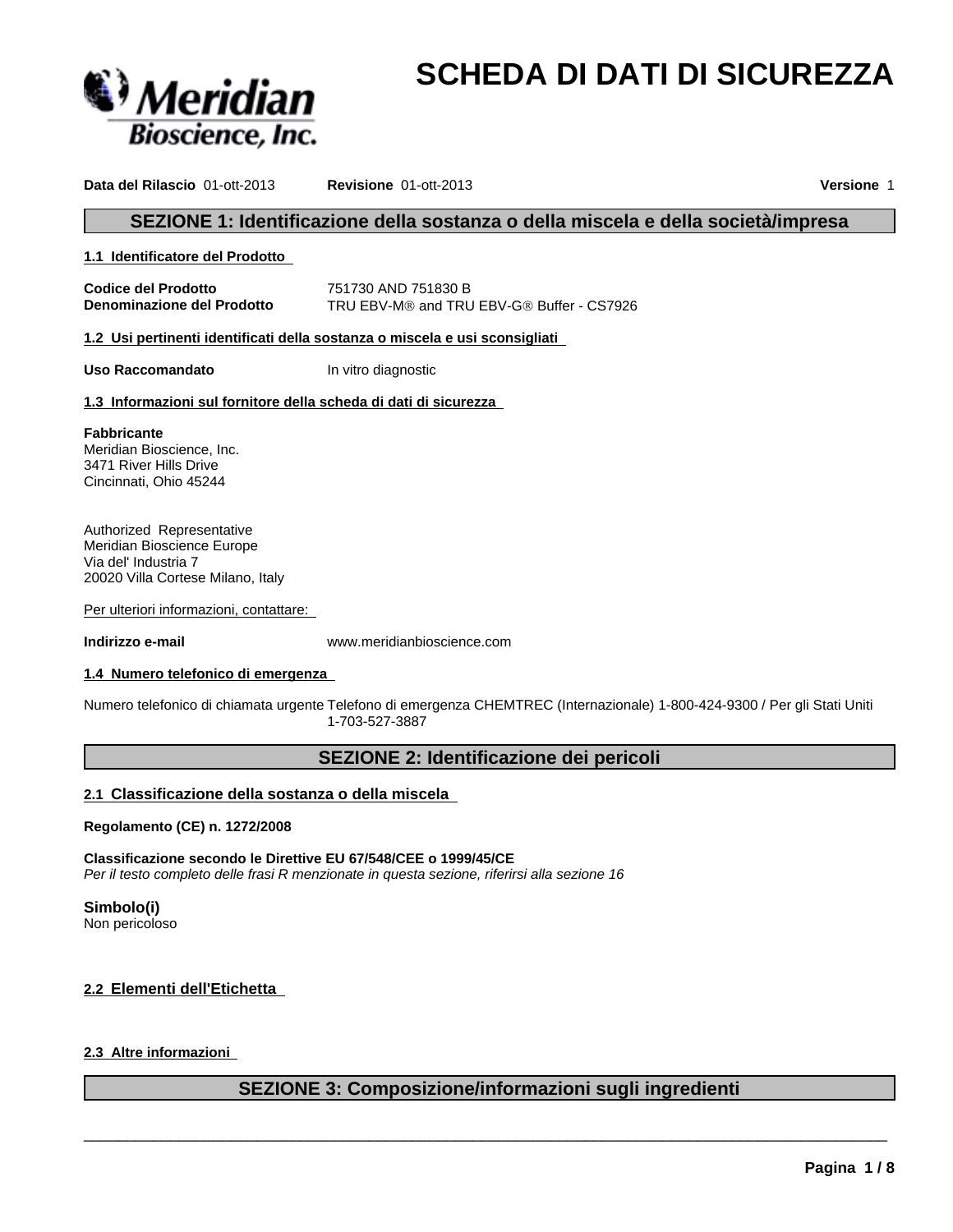#### **3.1 Sostanze**

#### **3.2 MISCELE**

| <b>Denominazione</b><br>chimica | N. CE     | N. CAS        | <b>Percentual</b><br>$ $ le in peso $ $ | <b>Classificazione</b><br>(67/548) | <b>Classificazione (Reg.</b><br>1272/2008)                                            | Numero di<br>registrazione<br><b>REACH</b> |
|---------------------------------|-----------|---------------|-----------------------------------------|------------------------------------|---------------------------------------------------------------------------------------|--------------------------------------------|
| Sucrose                         |           | $57 - 50 - 1$ | 0.5                                     |                                    | nessun dato disponibile                                                               | nessun dato<br>disponibile                 |
| Sodium azide                    | 247-852-1 | 26628-22-8    | 0.09                                    | T+: R28<br>R32<br>N; R50-53        | Acute Tox. 2 (H300)<br>Aquatic Acute 1 (H400)<br>Aquatic Chronic 1 (H410)<br>(EUH032) | nessun dato<br>disponibile                 |
| Gentamicin, sulfate<br>(salt)   |           | 1405-41-0     | 0.0016                                  |                                    | nessun dato disponibile                                                               | nessun dato<br>disponibile                 |

 $\overline{\phantom{a}}$  ,  $\overline{\phantom{a}}$  ,  $\overline{\phantom{a}}$  ,  $\overline{\phantom{a}}$  ,  $\overline{\phantom{a}}$  ,  $\overline{\phantom{a}}$  ,  $\overline{\phantom{a}}$  ,  $\overline{\phantom{a}}$  ,  $\overline{\phantom{a}}$  ,  $\overline{\phantom{a}}$  ,  $\overline{\phantom{a}}$  ,  $\overline{\phantom{a}}$  ,  $\overline{\phantom{a}}$  ,  $\overline{\phantom{a}}$  ,  $\overline{\phantom{a}}$  ,  $\overline{\phantom{a}}$ 

**Per il testo completo delle frasi R menzionate in questa sezione, riferirsi alla sezione 16** 

**Per quanto riguarda il testo completo delle dichiarazioni-H menzionate in questo paragrafo, consultare il paragrafo 16** 

# **SEZIONE 4: Misure di primo soccorso**

#### **4.1 Descrizione delle misure di pronto soccorso**

| contatto con gli occhi | Sciacquare immediatamente con molta acqua, anche sotto le palpebre, per almeno 15<br>minuti. Se l'irritazione persiste, contattare un medico. |
|------------------------|-----------------------------------------------------------------------------------------------------------------------------------------------|
| Contatto con la pelle  | Wash off immediately with soap and plenty of water for at least 15 minutes.                                                                   |
| Ingestione             | Non somministrare mai nulla per via orale a una persona in stato di incoscienza. Consultare<br>un medico, se necessario.                      |
| <b>Inalazione</b>      | Portare all'aria aperta. Se il sintomo persiste, rivolgersi ad un medico.                                                                     |
|                        |                                                                                                                                               |

#### **4.2 Principali sintomi ed effetti, sia acuti e che ritardati**

#### **4.3 Indicazione della eventuale necessità di consultare immediatamente un medico e di trattamenti speciali**

**Note per i Medici** Trattare sintomaticamente.

# **SEZIONE 5: Misure antincendio**

#### **5.1 Mezzi di estinzione**

#### **Mezzi di Estinzione Idonei**

Composto chimico secco, CO<sub>2</sub>, schiuma resistente all'alcol o a spruzzi d'acqua.

#### **Mezzi di estinzione da non utilizzare per ragioni di sicurezza** Nessun informazioni disponibili.

#### **5.2 Pericoli speciali derivanti dalla sostanza o dalla miscela**

Nulla.

#### **5.3 Raccomandazioni per gli addetti all'estinzione degli incendi**

In caso di incendio, indossare un apparato di respirazione autonomo e un dispositivo di protezione completo.

# **SEZIONE 6: Misure in caso di rilascio accidentale**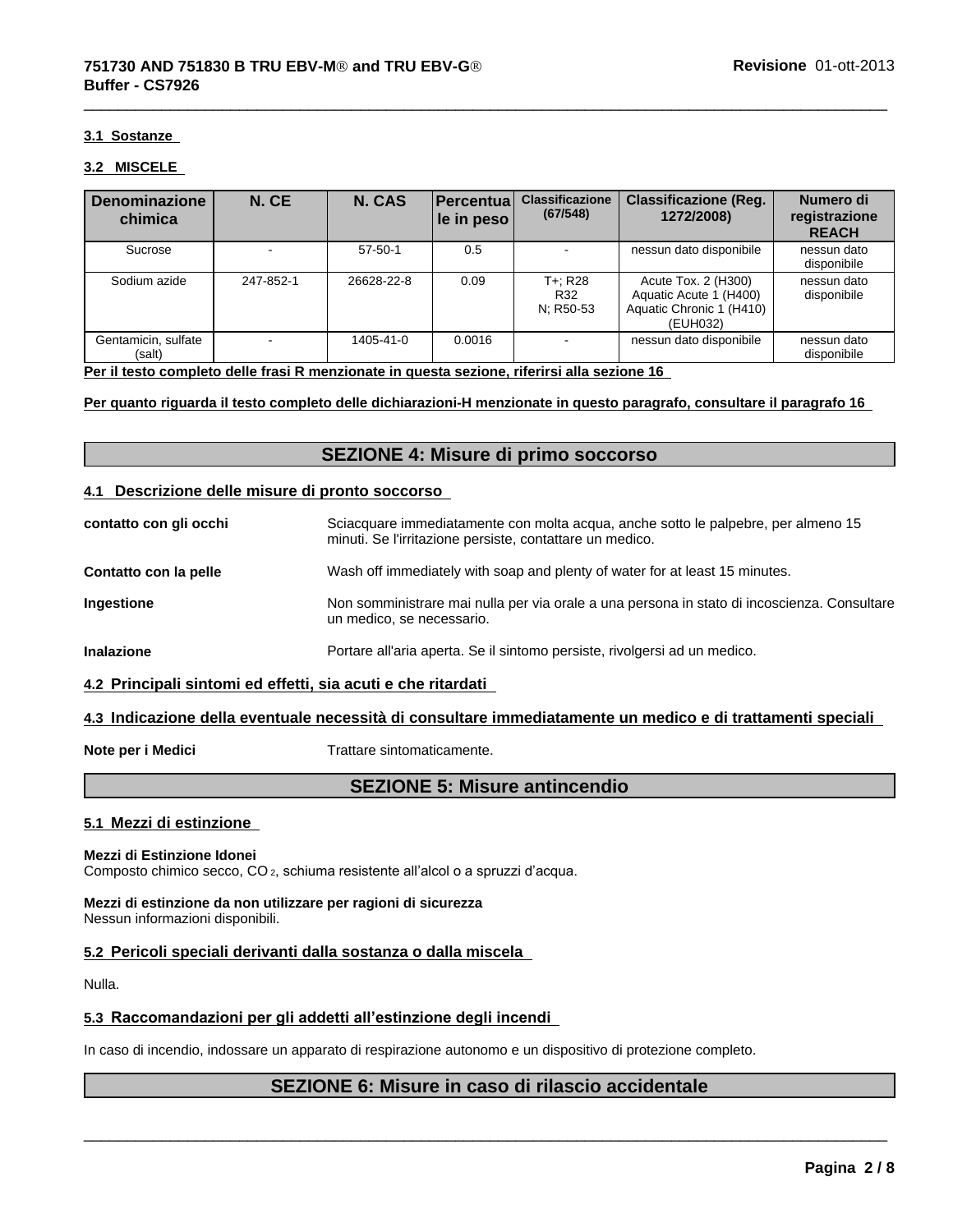### **6.1 Precauzioni personali, dispositivi di protezione e procedure in caso di emergenza**

Garantire un'aerazione sufficiente.

Vedere la Sezione 12 per ulteriori Informazioni Ecologiche.

#### **6.2 Precauzioni Ambientali**

Impedire ulteriori fuoriuscite o perdite, se è sicuro farlo.

#### **6.3 Metodi e materiali per il contenimento e per la bonifica**

#### **Metodi di bonifica**

Assorbire i versamenti con materiale inerte (ad es., sabbia o terra asciutta), quindi collocare in un contenitore per rifiuti chimici.

#### **6.4 Riferimenti ad altre sezioni**

# **SEZIONE 7: Manipolazione e immagazzinamento**

 $\overline{\phantom{a}}$  ,  $\overline{\phantom{a}}$  ,  $\overline{\phantom{a}}$  ,  $\overline{\phantom{a}}$  ,  $\overline{\phantom{a}}$  ,  $\overline{\phantom{a}}$  ,  $\overline{\phantom{a}}$  ,  $\overline{\phantom{a}}$  ,  $\overline{\phantom{a}}$  ,  $\overline{\phantom{a}}$  ,  $\overline{\phantom{a}}$  ,  $\overline{\phantom{a}}$  ,  $\overline{\phantom{a}}$  ,  $\overline{\phantom{a}}$  ,  $\overline{\phantom{a}}$  ,  $\overline{\phantom{a}}$ 

#### **7.1 Precauzioni per la manipolazione sicura**

# **Precauzioni per la manipolazione sicura**

Garantire un'aerazione sufficiente.

#### **7.2Condizioniperl'immagazzinamentosicuro,compreseeventualiincompatibilità**

#### **Misure tecniche/Modalità d'immagazzinaggio**

Conservare il recipiente chiuso e in un luogo fresco, ben ventilato e asciutto.

#### **7.3 Usi finali particolari**

#### **Altre guide di riferimento**

Nessun informazioni disponibili.

# SEZIONE 8: Controllo dell'esposizione/protezione individuale

#### **8.1 Parametri di controllo**

**Limiti di Esposizione** Questo prodotto, così come viene consegnato, non contiene materiali pericolosi con limiti di esposizione professionali stabiliti dalle autorità di regolamentazione specifiche locali

 $\overline{\phantom{a}}$  ,  $\overline{\phantom{a}}$  ,  $\overline{\phantom{a}}$  ,  $\overline{\phantom{a}}$  ,  $\overline{\phantom{a}}$  ,  $\overline{\phantom{a}}$  ,  $\overline{\phantom{a}}$  ,  $\overline{\phantom{a}}$  ,  $\overline{\phantom{a}}$  ,  $\overline{\phantom{a}}$  ,  $\overline{\phantom{a}}$  ,  $\overline{\phantom{a}}$  ,  $\overline{\phantom{a}}$  ,  $\overline{\phantom{a}}$  ,  $\overline{\phantom{a}}$  ,  $\overline{\phantom{a}}$ 

| Denominazione chimica | <b>Unione Europea</b>        | Il Regno Unito                  | Francia                       | Spagna                        | Germania                     |
|-----------------------|------------------------------|---------------------------------|-------------------------------|-------------------------------|------------------------------|
| Sodium azide          | $S^*$                        | STEL: 0.3 mg/m <sup>3</sup>     | VME: 0.1 mg/m <sup>3</sup>    | $S^*$                         | MAK: $0.2$ mg/m <sup>3</sup> |
| 26628-22-8            | TWA 0.1 $mq/m3$              | TWA: $0.1 \text{ mg/m}^3$       | $VLOT: 0.3$ mg/m <sup>3</sup> | VLA-EC: $0.3 \text{ mg/m}^3$  | Ceiling / Peak: 0.4          |
|                       | STEL $0.3 \text{ mg/m}^3$    | <b>Skin</b>                     |                               | VLA-ED: $0.1 \text{ mg/m}^3$  | mq/m <sup>3</sup>            |
|                       |                              |                                 |                               |                               | TWA: $0.2 \text{ mg/m}^3$    |
| Component             | Italia                       | Portogallo                      | i Paesi Bassi                 | <b>Finlandia</b>              | <b>Danimarca</b>             |
| Sodium azide          | TWA: $0.1 \text{ mg/m}^3$    | Ceiling: 0.29 mg/m <sup>3</sup> | <b>Skin</b>                   | TWA: $0.1$ mg/m <sup>3</sup>  | TWA: $0.1$ mg/m <sup>3</sup> |
| 26628-22-8 (0.09)     | STEL: $0.3 \text{ mg/m}^3$   | Ceiling: 0.11 ppm               | STEL: $0.3 \text{ mg/m}^3$    | STEL: $0.3 \text{ mg/m}^3$    | <b>Skin</b>                  |
|                       | <b>Skin</b>                  |                                 | TWA: $0.1 \text{ mg/m}^3$     | Skin                          |                              |
| Denominazione chimica | <b>Austria</b>               | <b>Svizzera</b>                 | Polonia                       | Norvegia                      | Irlanda                      |
| Sodium azide          | <b>Skin</b>                  | STEL: $0.4 \text{ mg/m}^3$      | NDSCh: $0.3 \text{ mg/m}^3$   | <b>Skin</b>                   | TWA: $0.1 \text{ mg/m}^3$    |
| 26628-22-8            | STEL 0.3 mg/m <sup>3</sup>   | MAK: $0.2 \text{ mg/m}^3$       | NDS: 0.1 mg/m <sup>3</sup>    | Ceiling: $0.3 \text{ mg/m}^3$ | STEL: $0.3 \text{ mg/m}^3$   |
|                       | MAK: $0.1$ mg/m <sup>3</sup> |                                 | Skin                          |                               | <b>Skin</b>                  |

#### **Livello Derivato Senza Effetto (DNEL)**

Nessun informazioni disponibili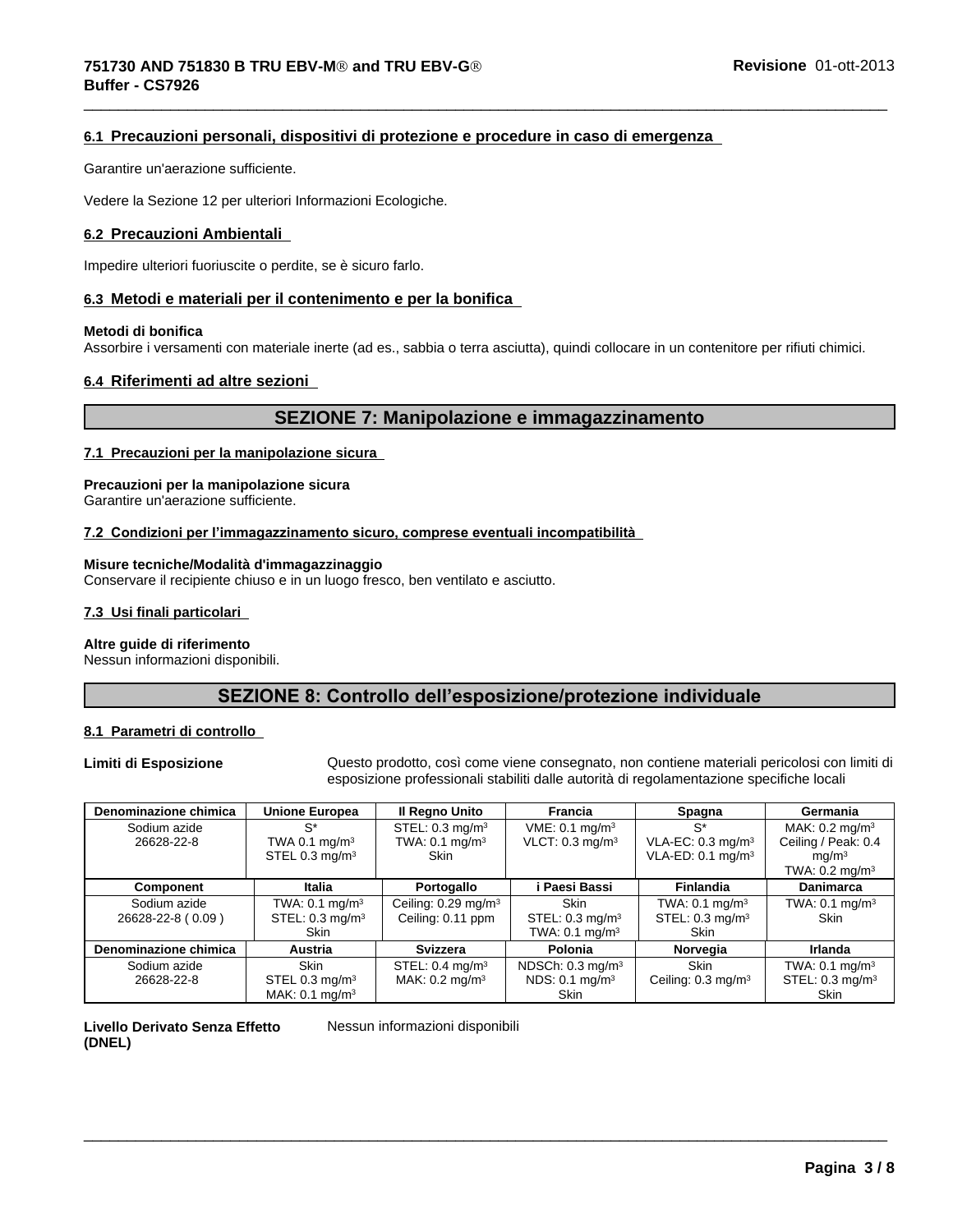#### **Predicted No Effect Concentration** Nessun informazioni disponibili **(PNEC, Concentrazione Prevedibile Priva di Effetti)**

#### **8.2 Controlli dell'esposizione**

| Dati di progetto                                                                                                                                   | Garantire una ventilazione adeguata, specialmente in aree ristrette.                                                                                      |  |  |
|----------------------------------------------------------------------------------------------------------------------------------------------------|-----------------------------------------------------------------------------------------------------------------------------------------------------------|--|--|
| Dispositivi di protezione<br>individuale<br>Protezione degli occhi<br>Protezione delle mani<br>Protezione pelle e corpo<br>Protezione respiratoria | Occhiali di sicurezza ben aderenti.<br>Guanti di protezione.<br>Vestiario con maniche lunghe.<br>Non e' richiesto un allestimento speciale di protezione. |  |  |
| Misure di igiene                                                                                                                                   | Maneggiare nel rispetto delle buone norme igieniche e di sicurezza industriali.                                                                           |  |  |
| Controlli dell'esposizione<br>ambientale                                                                                                           | Nessun informazioni disponibili.                                                                                                                          |  |  |

# **SEZIONE 9: Proprietà fisiche e chimiche**

 $\overline{\phantom{a}}$  ,  $\overline{\phantom{a}}$  ,  $\overline{\phantom{a}}$  ,  $\overline{\phantom{a}}$  ,  $\overline{\phantom{a}}$  ,  $\overline{\phantom{a}}$  ,  $\overline{\phantom{a}}$  ,  $\overline{\phantom{a}}$  ,  $\overline{\phantom{a}}$  ,  $\overline{\phantom{a}}$  ,  $\overline{\phantom{a}}$  ,  $\overline{\phantom{a}}$  ,  $\overline{\phantom{a}}$  ,  $\overline{\phantom{a}}$  ,  $\overline{\phantom{a}}$  ,  $\overline{\phantom{a}}$ 

## **9.1 Informazioni sulle proprietà fisiche e chimiche fondamentali**

| <b>Stato Fisico</b>                        | liquido                         |                                                                    |                                    |
|--------------------------------------------|---------------------------------|--------------------------------------------------------------------|------------------------------------|
| <b>Aspetto</b>                             | Nessun informazioni disponibili | Odore                                                              | Nessun informazioni<br>disponibili |
| Colore                                     | giallino                        | Soglia dell'Odore:                                                 | Nessun informazioni<br>disponibili |
| Proprietà                                  | Valori                          | Note • Methods                                                     |                                    |
| рH                                         |                                 | Nessun informazioni disponibili                                    |                                    |
| Punto di fusione/congelamento              |                                 | Nessun informazioni disponibili                                    |                                    |
| Punto/intervallo di ebollizione            |                                 | Nessun informazioni disponibili                                    |                                    |
| Punto di Infiammabilità                    |                                 | Nessun informazioni disponibili                                    |                                    |
| Tasso di evaporazione                      |                                 | Nessun informazioni disponibili                                    |                                    |
| Infiammabilità (solidi, gas)               |                                 | Nessun informazioni disponibili                                    |                                    |
| Limiti d'infiammabilità nell'aria          |                                 | Nessun informazioni disponibili                                    |                                    |
| Limite di Infiammabilità Superiore         |                                 |                                                                    |                                    |
| Limite di Infiammabilità Inferiore:        |                                 |                                                                    |                                    |
| Tensione di vapore                         |                                 | Nessun informazioni disponibili                                    |                                    |
| Densità di vapore                          |                                 | Nessun informazioni disponibili                                    |                                    |
| gravità specifica<br><b>Idrosolubilità</b> |                                 | Nessun informazioni disponibili                                    |                                    |
| Solubilità in altri solventi               |                                 | Solubile in acqua                                                  |                                    |
| Coefficiente di ripartizione:              |                                 | Nessun informazioni disponibili<br>Nessun informazioni disponibili |                                    |
| n-ottanolo/acqua                           |                                 |                                                                    |                                    |
| Temperatura di Autoaccensione:             |                                 | Nessun informazioni disponibili                                    |                                    |
| Temperatura di decomposizione              |                                 | Nessun informazioni disponibili                                    |                                    |
| Viscosità, cinematica                      |                                 | Nessun informazioni disponibili                                    |                                    |
| Viscosità, dinamica                        |                                 |                                                                    |                                    |
| Proprietà esplosive                        | Nessun informazioni disponibili |                                                                    |                                    |
| Proprietà ossidanti                        | Nessun informazioni disponibili |                                                                    |                                    |
|                                            |                                 |                                                                    |                                    |
| 9.2 Altre informazioni                     |                                 |                                                                    |                                    |
| Punto di rammollimento                     | Nessun informazioni disponibili |                                                                    |                                    |
| Peso molecolare                            | Nessun informazioni disponibili |                                                                    |                                    |
| Tenore di VOC (composti organici           | Nessun informazioni disponibili |                                                                    |                                    |
| volatili)                                  |                                 |                                                                    |                                    |
| Densità                                    | Nessun informazioni disponibili |                                                                    |                                    |
| Densità Apparente                          | Nessun informazioni disponibili |                                                                    |                                    |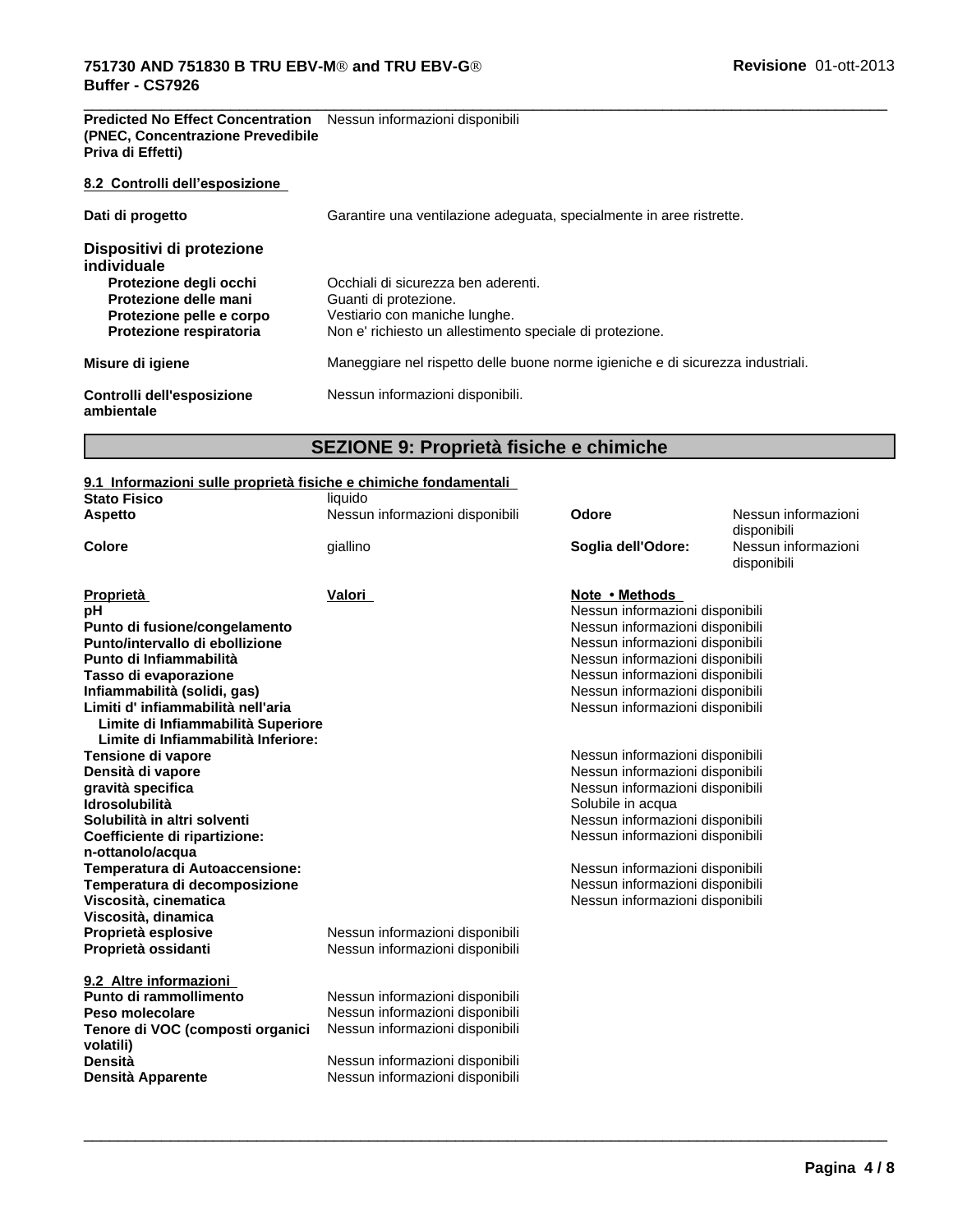# **SEZIONE 10: Stabilità e reattività**

#### **10.1 Reattività**

#### **10.2 Stabilità chimica**

Stabile in condizioni normali.

#### **10.3 Possibilità di Reazioni Pericolose**

#### **10.4 Condizioni da Evitare**

Estremi di temperatura e luce diretta del sole.

#### **10.5 Materiali Incompatibili**

Acidi.

#### **10.6 Prodotti di Decomposizione Pericolosi:**

Nessuno in condizioni di utilizzo normale.

# **SEZIONE 11: Informazioni tossicologiche**

#### **11.1 Informazioni sugli effetti tossicologici**

#### **Tossicità acuta**

| Informazioni sul prodotto | Il prodotto non presenta un pericolo di tossicità acuta, in base alla informazioni fornite. |
|---------------------------|---------------------------------------------------------------------------------------------|
| <b>Inalazione</b>         | Non vi sono dati disponibili per questo prodotto.                                           |
| contatto con gli occhi    | Non vi sono dati disponibili per questo prodotto.                                           |
| Contatto con la pelle     | Non vi sono dati disponibili per questo prodotto.                                           |
| <b>Ingestione</b>         | Non vi sono dati disponibili per questo prodotto.                                           |
| Tossicità acuta           | 99.91% di miscela composta da ingredienti con tossicità acuta sconosciuta.                  |
|                           |                                                                                             |

#### **The following values are calculated based on chapter 3.1 of the GHS document:**

| orale<br>dermico<br><b>Inalazione</b> | 99,999.00 mg/kg<br>99,999.00 mg/kg |
|---------------------------------------|------------------------------------|
| Gas                                   | 99,999.00 mg/l                     |
| nebbia                                | 99,999.00 mg/l                     |
| Vapore                                | 99,999.00 mg/l                     |

| Denominazione chimica                                                 | LD50 Orale                       | <b>LD50 Dermico</b>             | <b>CL50 Inalazione</b> |  |
|-----------------------------------------------------------------------|----------------------------------|---------------------------------|------------------------|--|
| Sodium azide                                                          | 27 mg/kg $(Rat)$                 | 20 mg/kg (Rabbit) 50 mg/kg (Rat |                        |  |
|                                                                       |                                  |                                 |                        |  |
| Corrosione/irritazione della pelle                                    | Nessun informazioni disponibili. |                                 |                        |  |
| Danno agli occhi/irritazione                                          | Nessun informazioni disponibili. |                                 |                        |  |
| Sensibilizzazione                                                     | Nessun informazioni disponibili. |                                 |                        |  |
| Mutagenicità sulle cellule germinali Nessun informazioni disponibili. |                                  |                                 |                        |  |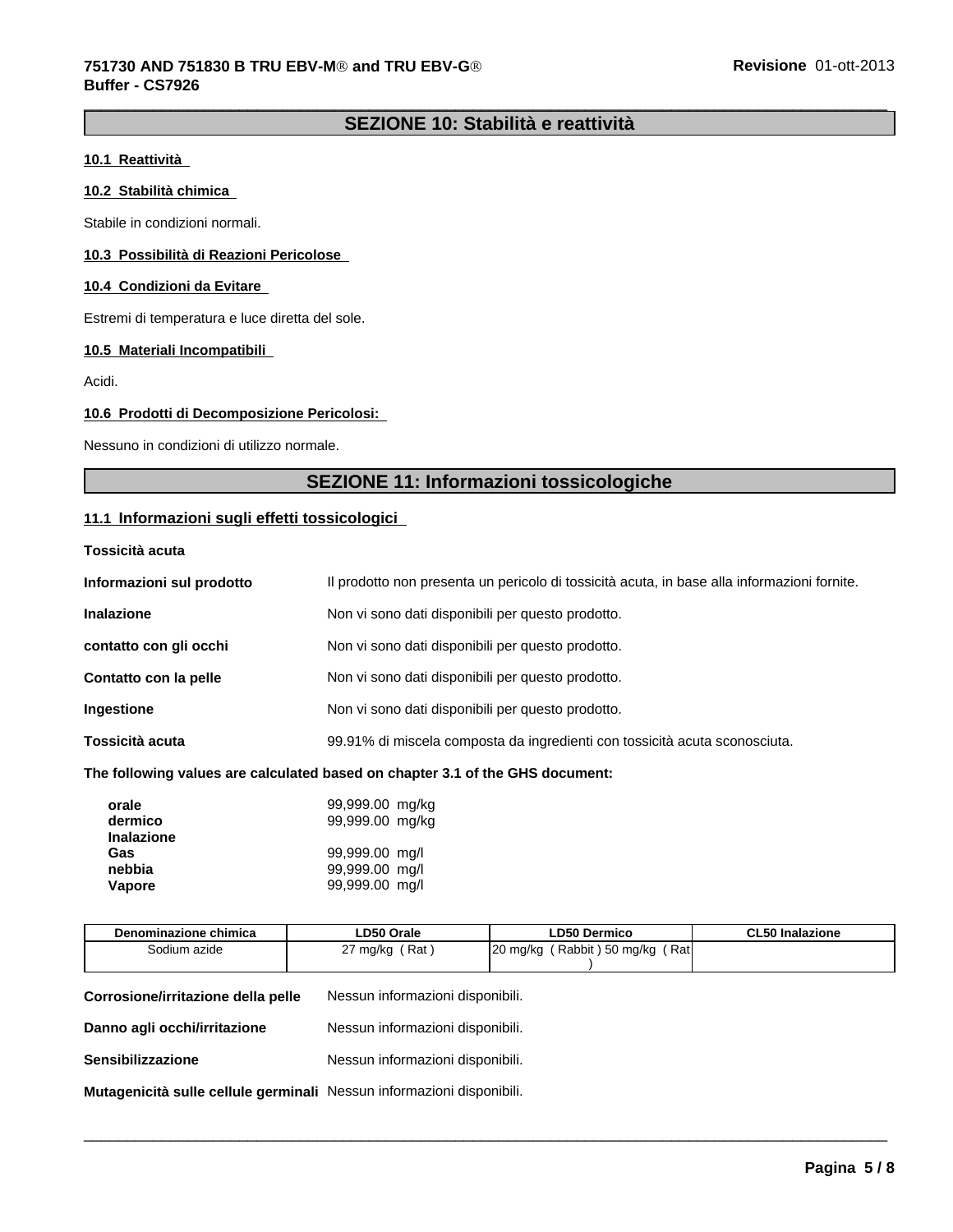| Cancerogenicità                                                    | Nessun informazioni disponibili. |
|--------------------------------------------------------------------|----------------------------------|
| Tossicità per la riproduzione                                      | Nessun informazioni disponibili. |
| Tossicità specifica per organi<br>bersaglio - esposizione singola  | Nessun informazioni disponibili. |
| Tossicità specifica per organi<br>bersaglio - esposizione ripetuta | Nessun informazioni disponibili. |
| Pericolo in caso di aspirazione                                    | Nessun informazioni disponibili. |

# **SEZIONE 12: Informazioni ecologiche**

### **12.1 Tossicità**

**Effetti legati all'ecotossicità** Non contiene sostanze riconosciute come pericolose per l'ambiente o non degradabili in impianti di trattamento di acqua di scolo.

 $\overline{\phantom{a}}$  ,  $\overline{\phantom{a}}$  ,  $\overline{\phantom{a}}$  ,  $\overline{\phantom{a}}$  ,  $\overline{\phantom{a}}$  ,  $\overline{\phantom{a}}$  ,  $\overline{\phantom{a}}$  ,  $\overline{\phantom{a}}$  ,  $\overline{\phantom{a}}$  ,  $\overline{\phantom{a}}$  ,  $\overline{\phantom{a}}$  ,  $\overline{\phantom{a}}$  ,  $\overline{\phantom{a}}$  ,  $\overline{\phantom{a}}$  ,  $\overline{\phantom{a}}$  ,  $\overline{\phantom{a}}$ 

| Denominazione chimica | Tossicità per le alghe | Tossicità per i pesci                                                                                                                               | Tossicità per dafnie e altri<br>invertebrati acquatici |
|-----------------------|------------------------|-----------------------------------------------------------------------------------------------------------------------------------------------------|--------------------------------------------------------|
| Sodium azide          |                        | 0.7: 96 h Lepomis macrochirus<br>$mg/L$ LC50 0.8: 96 h Oncorhynchus<br>mykiss mg/L LC50 5.46: 96 h<br>Pimephales promelas mg/L LC50<br>flow-through |                                                        |

#### **12.2 Persistenza e degradabilità**

Nessun informazioni disponibili.

#### **12.3 Potenziale di bioaccumulo**

Nessun informazioni disponibili.

#### **12.4 Mobilità nel suolo**

#### **Mobilità**

Nessun informazioni disponibili.

#### **12.5 Risultati della valutazione PBT e vPvB**

Nessun informazioni disponibili.

### **12.6 Altri effetti avversi.**

| <b>SEZIONE 13: Considerazioni sullo smaltimento</b> |                                                                                                                  |  |  |  |
|-----------------------------------------------------|------------------------------------------------------------------------------------------------------------------|--|--|--|
| 13.1 Metodi di trattamento dei rifiuti              |                                                                                                                  |  |  |  |
| Rifiuti dagli scarti / prodotti<br>inutilizzati     | Eliminare nel rispetto della normativa vigente in materia.                                                       |  |  |  |
| Imballaggio contaminato                             | l contenitori vuoti dovrebbero essere trasportati in un sito autorizzato per il riciclaggio o<br>l'eliminazione. |  |  |  |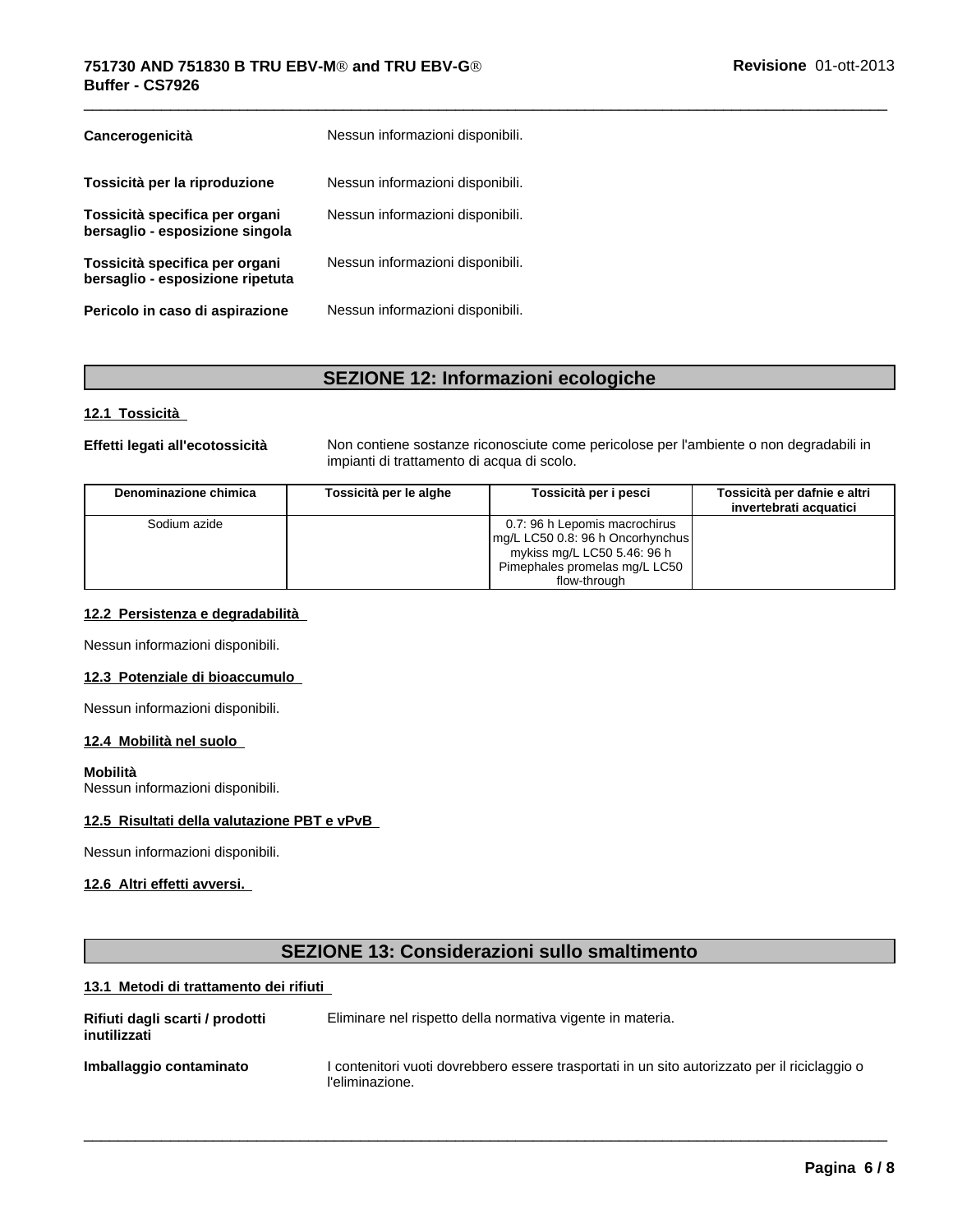### **SEZIONE 14: Informazioni sul trasporto**

 $\_$  ,  $\_$  ,  $\_$  ,  $\_$  ,  $\_$  ,  $\_$  ,  $\_$  ,  $\_$  ,  $\_$  ,  $\_$  ,  $\_$  ,  $\_$  ,  $\_$  ,  $\_$  ,  $\_$  ,  $\_$  ,  $\_$  ,  $\_$  ,  $\_$  ,  $\_$  ,  $\_$  ,  $\_$  ,  $\_$  ,  $\_$  ,  $\_$  ,  $\_$  ,  $\_$  ,  $\_$  ,  $\_$  ,  $\_$  ,  $\_$  ,  $\_$  ,  $\_$  ,  $\_$  ,  $\_$  ,  $\_$  ,  $\_$  ,

**ICAO/IATA** Non regolamentato

**14.1. 14.2.**

**14.3.**

**14.4.**

**14.5.**

**14.6.**

# **SEZIONE 15: Informazioni sulla regolamentazione**

#### **15.1 Norme e legislazione su salute, sicurezza e ambiente specifiche per la sostanza o la miscela**

#### **Inventari Internazionali**

| <b>TSCA</b>          | Conforme |
|----------------------|----------|
| <b>EINECS/ELINCS</b> | -        |
| <b>DSL/NDSL</b>      | -        |
| <b>PICCS</b>         | -        |
| <b>ENCS</b>          | -        |
| <b>IECSC</b>         | -        |
| <b>AICS</b>          | -        |
| <b>KECL</b>          | -        |

#### **Legenda**

**TSCA** - Sezione 8(b) United States Toxic Substances Control Act (Decreto Statunitense per il Controllo delle Sostanze Tossiche), Inventario **EINECS/ELINCS** - European Inventory of Existing Commercial Chemical Substances/EU List of Notified Chemical Substances (Inventario europeo delle sostanze chimiche esistenti a carattere commerciale /Lista europea delle sostanze chimiche notificate)

**DSL/NDSL** - Canadian Domestic Substances List/Non-Domestic Substances List (Lista delle Sostanze non Nazionali/delle Sostanze Nazionali Canadesi)

**PICCS** - Philippines Inventory of Chemicals and Chemical Substances (Inventario delle Sostanze Chimiche delle Filippine)

**ENCS** - Japan Existing and New Chemical Substances (Sostanze Chimiche Nuove ed Esistenti in Giappone)

**IECSC** - China Inventory of Existing Chemical Substances (Inventario Cinese delle Sostanze Chimiche Esistenti)

**AICS** - Australian Inventory of Chemical Substances (Inventario Australiano delle Sostanze Chimiche)

**KECL** - Korean Existing and Evaluated Chemical Substances (Sostanze Chimiche Esistenti e Valutate in Corea)

#### **15.2 Relazione sulla Sicurezza Chimica**

Nessun informazioni disponibili

# **SEZIONE 16: Altre informazioni**

 $\overline{\phantom{a}}$  ,  $\overline{\phantom{a}}$  ,  $\overline{\phantom{a}}$  ,  $\overline{\phantom{a}}$  ,  $\overline{\phantom{a}}$  ,  $\overline{\phantom{a}}$  ,  $\overline{\phantom{a}}$  ,  $\overline{\phantom{a}}$  ,  $\overline{\phantom{a}}$  ,  $\overline{\phantom{a}}$  ,  $\overline{\phantom{a}}$  ,  $\overline{\phantom{a}}$  ,  $\overline{\phantom{a}}$  ,  $\overline{\phantom{a}}$  ,  $\overline{\phantom{a}}$  ,  $\overline{\phantom{a}}$ 

# **Testo integrale di frasi R di cui alle sezioni 2 e 3**

Nessun informazioni disponibili

#### **Testo integrale di Dichiarazioni-H di cui alle sezioni 2 e 3**

H300 - Letale se ingerito

H400 - Molto tossico per gli organismi acquatici H410 - Molto tossico per gli organismi acquatici con effetti di lunga durata

EUH032 - A contatto con acidi libera un gas altamente tossico

| Data del Rilascio | 01-ott-2013      |
|-------------------|------------------|
| <b>Revisione</b>  | 01-ott-2013      |
| Nota di revisione | Non applicabile. |

**La scheda di dati di sicurezza dei materiali è conforme ai requisitidella Normativa (CE) n. 1907/2006**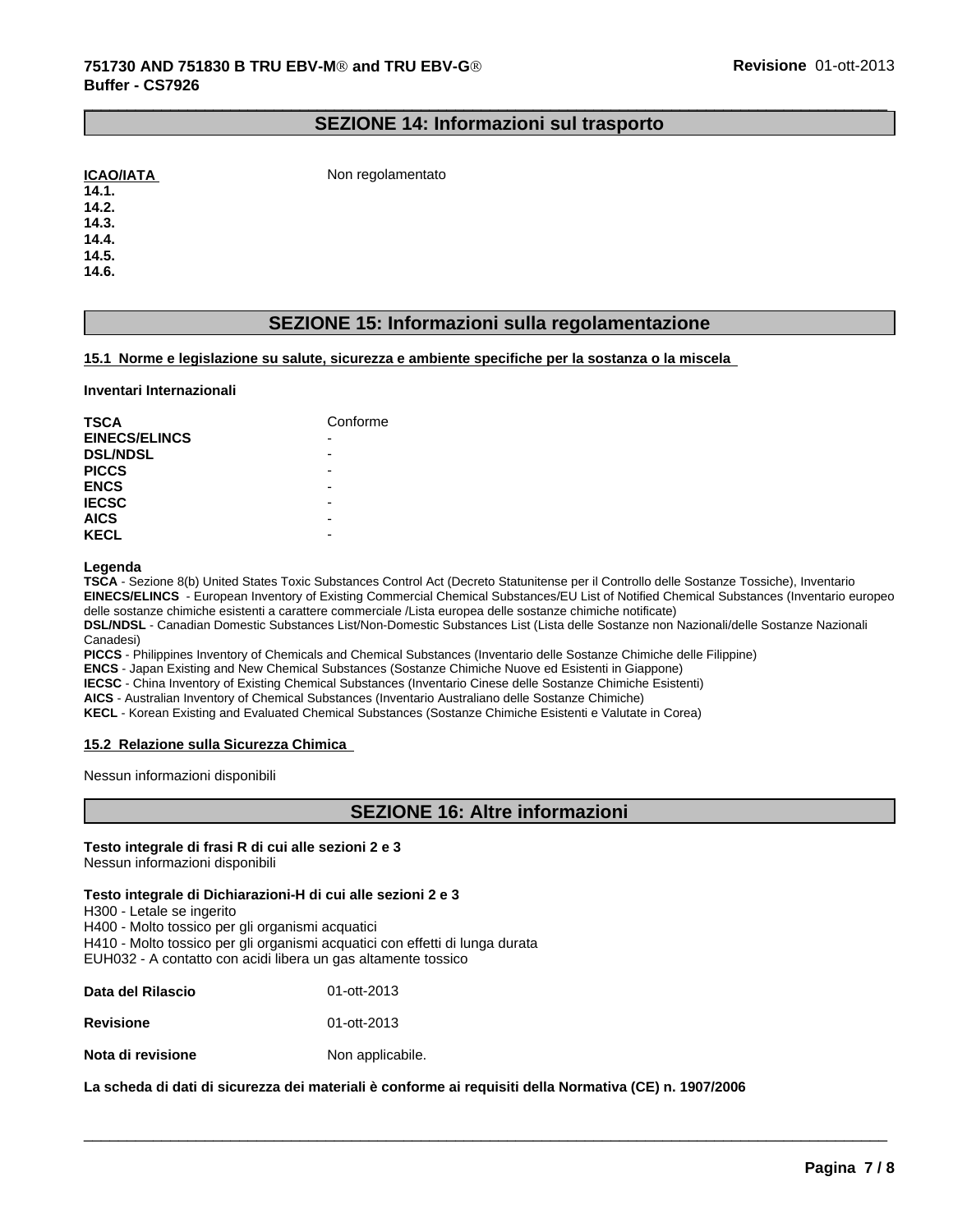#### **Dichiarazione di non responsabilità**

**The above information is believed to be correct but does not purport to be all inclusive and shall be used only as a guide. Meridian Bioscience, Inc. shall not be held liable for any damages resulting from handling or from contact with the above product.**

 $\overline{\phantom{a}}$  ,  $\overline{\phantom{a}}$  ,  $\overline{\phantom{a}}$  ,  $\overline{\phantom{a}}$  ,  $\overline{\phantom{a}}$  ,  $\overline{\phantom{a}}$  ,  $\overline{\phantom{a}}$  ,  $\overline{\phantom{a}}$  ,  $\overline{\phantom{a}}$  ,  $\overline{\phantom{a}}$  ,  $\overline{\phantom{a}}$  ,  $\overline{\phantom{a}}$  ,  $\overline{\phantom{a}}$  ,  $\overline{\phantom{a}}$  ,  $\overline{\phantom{a}}$  ,  $\overline{\phantom{a}}$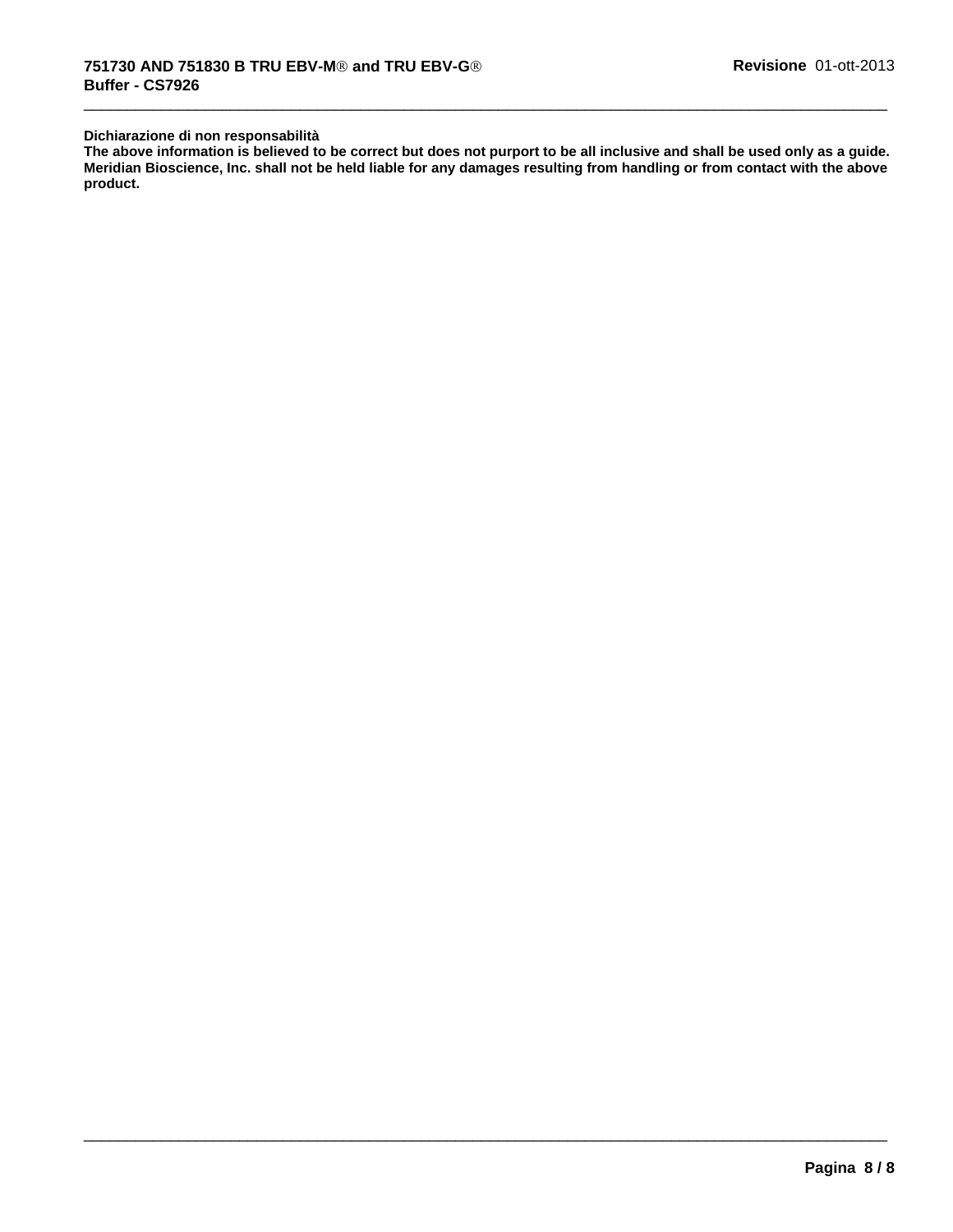

# **FICHE DE DONNÉES DE SÉCURITÉ**

**Date d'émission** 01-oct.-2013 **Date de révision** 01-oct.-2013 **Version** 1 SECTION 1 : Identification de la substance/du mélange et de la société/l'entreprise **1.1 Identificateur de produit Code produit** 751730 AND 751830 B **Nom du produit** TRU EBV-M<sup>®</sup> and TRU EBV-G<sup>®</sup> Buffer - CS7926 **1.2 Utilisations identifiées pertinentes de la substance ou du mélange et utilisations déconseillées Utilisation recommandée** In vitro diagnostic **1.3 Renseignements concernant le fournisseur de la fiche de données de sécurité** Pour plus d'informations, contacter : **Adresse e-mail** www.meridianbioscience.com 1.4 Numéro d'appel d'urgence Numéro d'appel d'urgence Téléphone d'urgence CHEMTREC (International) 1-800-424-9300 / 1-703-527-3887 Pour américain **SECTION 2 : Identification des dangers 2.1 Classification de la substance ou du mélange Règlement (CE) n° 1272/2008 Classification conformément aux Directives UE 67/548/CEE ou 1999/45/CE Fabricant** Meridian Bioscience, Inc. 3471 River Hills Drive Cincinnati, Ohio 45244 Authorized Representative Meridian Bioscience Europe Via del' Industria 7 20020 Villa Cortese Milano, Italy

*Pour le texte complet des Phrases-R mentionnées dans ce chapitre, voir section 16*

**Symbole(s)**

Non dangereux

# 2.2 Éléments d'étiquetage

# **2.3 Autres informations**

# **SECTION 3 : Composition/informations sur les composants**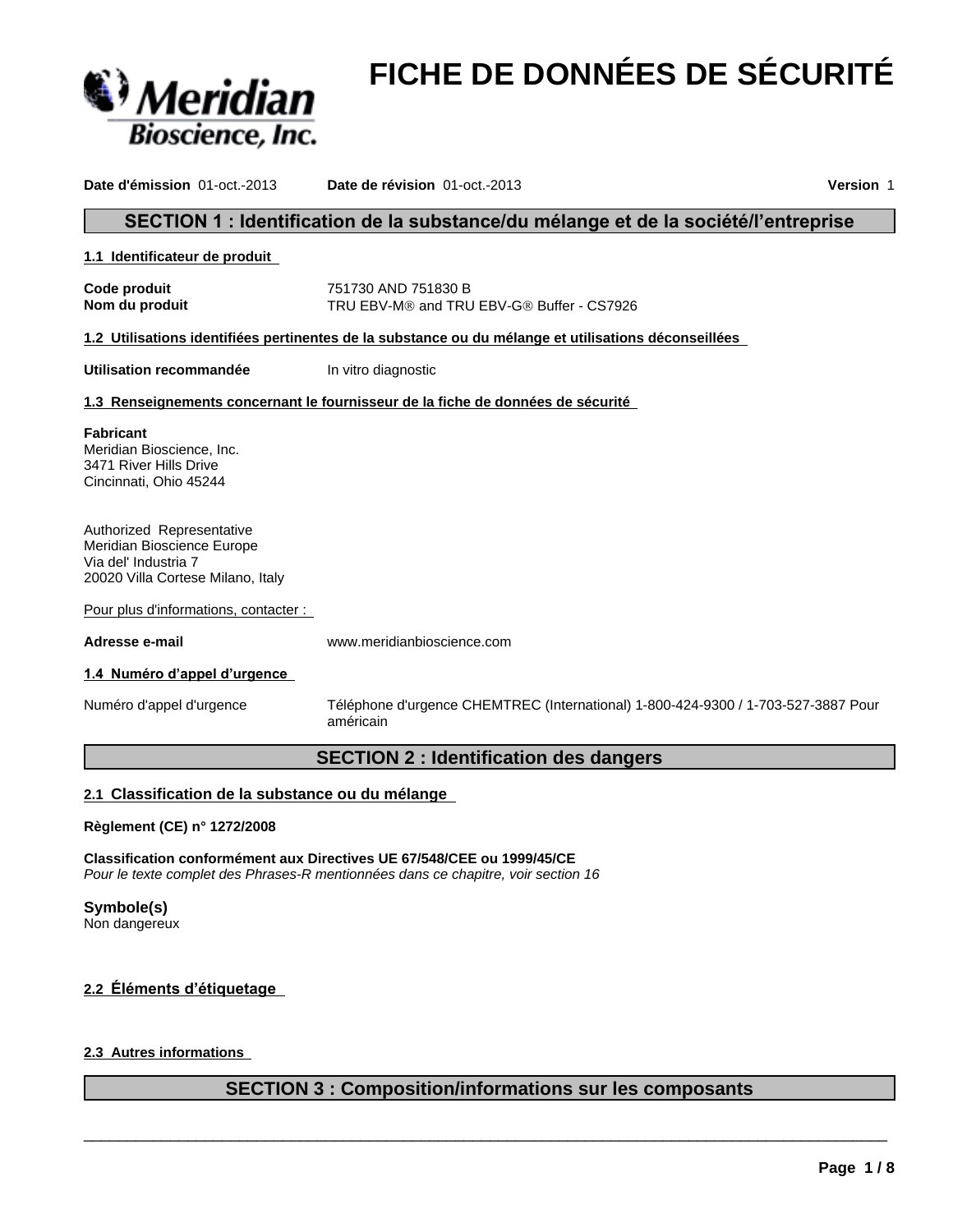#### **3.1 Substances**

#### **3.2 MÉLANGES**

| Nom chimique                  | No.-CE    | <b>No.-CAS</b> | <b>Pour cent</b><br>en poids | <b>Classification</b><br>(67/548) | <b>Classification (Règ.</b><br>1272/2008)                                             | <b>Numéro</b><br>  d'enregistrement  <br><b>REACH</b> |
|-------------------------------|-----------|----------------|------------------------------|-----------------------------------|---------------------------------------------------------------------------------------|-------------------------------------------------------|
| Sucrose                       | ۰         | $57 - 50 - 1$  | 0.5                          |                                   | aucune donnée disponible                                                              | aucune donnée<br>disponible                           |
| Sodium azide                  | 247-852-1 | 26628-22-8     | 0.09                         | T+: R28<br>R32<br>N; R50-53       | Acute Tox. 2 (H300)<br>Aquatic Acute 1 (H400)<br>Aquatic Chronic 1 (H410)<br>(EUH032) | aucune donnée<br>disponible                           |
| Gentamicin, sulfate<br>(salt) | -         | 1405-41-0      | 0.0016                       |                                   | aucune donnée disponible                                                              | aucune donnée<br>disponible                           |

 $\overline{\phantom{a}}$  ,  $\overline{\phantom{a}}$  ,  $\overline{\phantom{a}}$  ,  $\overline{\phantom{a}}$  ,  $\overline{\phantom{a}}$  ,  $\overline{\phantom{a}}$  ,  $\overline{\phantom{a}}$  ,  $\overline{\phantom{a}}$  ,  $\overline{\phantom{a}}$  ,  $\overline{\phantom{a}}$  ,  $\overline{\phantom{a}}$  ,  $\overline{\phantom{a}}$  ,  $\overline{\phantom{a}}$  ,  $\overline{\phantom{a}}$  ,  $\overline{\phantom{a}}$  ,  $\overline{\phantom{a}}$ 

**Pour le texte complet des Phrases-R mentionnées dans ce chapitre, voir section 16**

**Pour le texte complet des Phrases-H mentionnées dans ce chapitre, voir section 16**

# **SECTION 4: Premiers secours**

#### **4.1 Description des premiers secours**

| <b>Contact oculaire</b> | Rincer immédiatement et abondamment à l'eau, y compris sous les paupières, pendant au<br>moins 15 minutes. Si l'irritation persiste, obtenir une attention médicale. |
|-------------------------|----------------------------------------------------------------------------------------------------------------------------------------------------------------------|
| Contact cutané          | Wash off immediately with soap and plenty of water for at least 15 minutes.                                                                                          |
| Ingestion               | Ne jamais faire ingérer quoi que ce soit à une personne inconsciente. Consulter un<br>médecin si nécessaire.                                                         |
| Inhalation              | Amener la victime à l'air libre. Si les symptômes persistent, consulter un médecin.                                                                                  |
|                         |                                                                                                                                                                      |

#### **4.2 Principaux symptômes et effets, aigus et différés**

#### **4.3 Indication des éventuels soins médicaux immédiats et traitements particuliers nécessaires**

**Notes au médecin** Traiter les symptômes.

# **SECTION 5: Mesures de lutte contre l'incendie**

#### **5.1 Moyens d'extinction**

#### **Moyens d'extinction appropriés**

Dry chemical, CO 2, water spray or alcohol-resistant foam.

#### **Moyen d'extinction à ne pas utiliser pour des raisons de sécurité** Aucune information disponible.

# **5.2 Dangers particuliers résultant de la substance ou du mélange**

Aucun(e).

#### **5.3 Conseils aux pompiers**

Comme lors de toutincendie, porter un équipement respiratoire autonome et un équipement complet de protection.

# **SECTION 6 : Mesures à prendre en cas de dispersion accidentelle**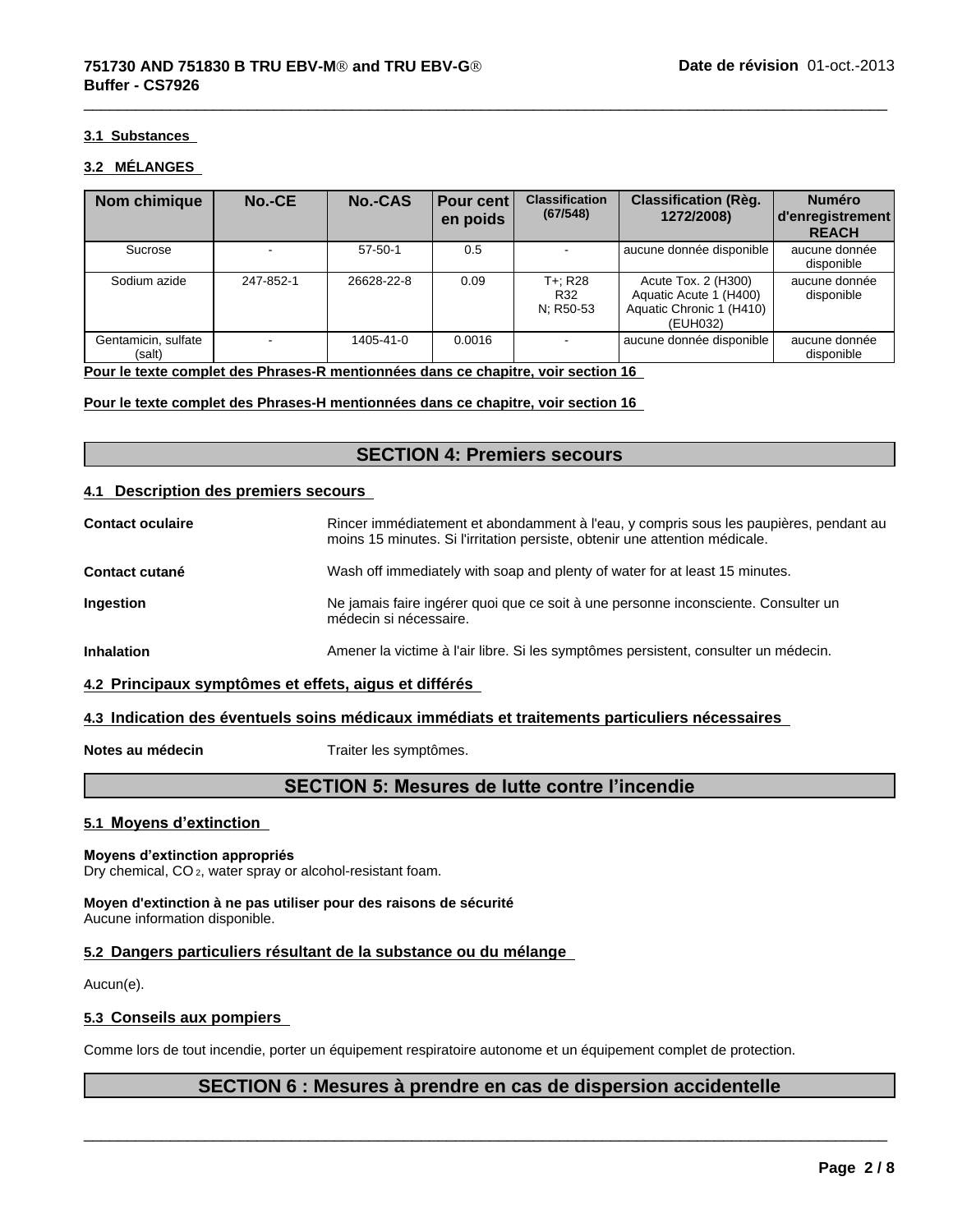#### **6.1 Précautionsindividuelles,équipementdeprotectionetprocéduresd'urgence**

Mettre en place une ventilation adaptée.

Voir la Section 12 pour plus d'informations sur les effets écologiques.

#### **6.2 Précautionspourlaprotectiondel'environnement**

Endiguer la fuite ou le déversement si cela peut être fait sans danger.

#### **6.3 Méthodes et matérielde confinement et de nettoyage**

#### **Méthodes de nettoyage**

Absorber le déversement avec une matière inerte (par exemple de la terre ou du sable sec), puis la placer dans un récipient à déchets chimiques.

#### **6.4 Référenceàd'autressections**

# **SECTION 7 : Manipulation et stockage**

 $\overline{\phantom{a}}$  ,  $\overline{\phantom{a}}$  ,  $\overline{\phantom{a}}$  ,  $\overline{\phantom{a}}$  ,  $\overline{\phantom{a}}$  ,  $\overline{\phantom{a}}$  ,  $\overline{\phantom{a}}$  ,  $\overline{\phantom{a}}$  ,  $\overline{\phantom{a}}$  ,  $\overline{\phantom{a}}$  ,  $\overline{\phantom{a}}$  ,  $\overline{\phantom{a}}$  ,  $\overline{\phantom{a}}$  ,  $\overline{\phantom{a}}$  ,  $\overline{\phantom{a}}$  ,  $\overline{\phantom{a}}$ 

#### **7.1 Précautions à prendre pour une manipulation sans danger**

#### **Conseils relatifs à la manipulation sans danger**

Mettre en place une ventilation adaptée.

#### **7.2Conditionsd'unstockagesûr,ycomprisd'éventuellesincompatibilités**

#### **Mesures techniques/Conditions de stockage**

Conserver les récipients bien fermés, au sec et dans un endroit frais et bien ventilé.

#### **7.3 Utilisation(s) finale(s) particulière(s)**

#### **Autres lignes directrices**

Aucune information disponible.

# SECTION 8 : Contrôles de l'exposition/protection individuelle

#### **8.1 Paramètres de contrôle**

Limites d'exposition **Ceproduittel qu'expédié ne contient pas de matière dangereuse dont les limites** d'exposition professionnelle auraient été établies par les organismes réglementaires locaux

 $\overline{\phantom{a}}$  ,  $\overline{\phantom{a}}$  ,  $\overline{\phantom{a}}$  ,  $\overline{\phantom{a}}$  ,  $\overline{\phantom{a}}$  ,  $\overline{\phantom{a}}$  ,  $\overline{\phantom{a}}$  ,  $\overline{\phantom{a}}$  ,  $\overline{\phantom{a}}$  ,  $\overline{\phantom{a}}$  ,  $\overline{\phantom{a}}$  ,  $\overline{\phantom{a}}$  ,  $\overline{\phantom{a}}$  ,  $\overline{\phantom{a}}$  ,  $\overline{\phantom{a}}$  ,  $\overline{\phantom{a}}$ 

| Nom chimique      | Union européenne           | Royaume Uni                     | France                        | <b>Espagne</b>                | Allemagne                    |
|-------------------|----------------------------|---------------------------------|-------------------------------|-------------------------------|------------------------------|
| Sodium azide      | $S^*$                      | STEL: $0.3 \text{ mg/m}^3$      | $VME: 0.1$ mg/m <sup>3</sup>  | $S^*$                         | MAK: $0.2 \text{ mg/m}^3$    |
| 26628-22-8        | TWA 0.1 $mq/m3$            | TWA: $0.1 \text{ mg/m}^3$       | $VLCT: 0.3$ mg/m <sup>3</sup> | VLA-EC: $0.3 \text{ mg/m}^3$  | Ceiling / Peak: 0.4          |
|                   | STEL 0.3 mg/m <sup>3</sup> | <b>Skin</b>                     |                               | VLA-ED: 0.1 mg/m <sup>3</sup> | mq/m <sup>3</sup>            |
|                   |                            |                                 |                               |                               | TWA: $0.2 \text{ mg/m}^3$    |
| Component         | Italie                     | Portugal                        | Pays-Bas                      | <b>Finlande</b>               | <b>Danemark</b>              |
| Sodium azide      | TWA: $0.1 \text{ mg/m}^3$  | Ceiling: 0.29 mg/m <sup>3</sup> | Skin                          | TWA: $0.1$ mg/m <sup>3</sup>  | TWA: $0.1$ mg/m <sup>3</sup> |
| 26628-22-8 (0.09) | STEL: $0.3 \text{ mg/m}^3$ | Ceiling: 0.11 ppm               | STEL: $0.3 \text{ mg/m}^3$    | STEL: $0.3 \text{ mg/m}^3$    | <b>Skin</b>                  |
|                   | Skin                       |                                 | TWA: $0.1 \text{ mg/m}^3$     | <b>Skin</b>                   |                              |
| Nom chimique      | Autriche                   | <b>Suisse</b>                   | Pologne                       | Norvège                       | <b>Irlande</b>               |
| Sodium azide      | <b>Skin</b>                | STEL: $0.4 \text{ mg/m}^3$      | NDSCh: $0.3 \text{ mg/m}^3$   | <b>Skin</b>                   | TWA: $0.1$ mg/m <sup>3</sup> |
| 26628-22-8        | STEL 0.3 mg/ $m3$          | MAK: $0.2 \text{ mg/m}^3$       | NDS: 0.1 mg/m <sup>3</sup>    | Ceiling: $0.3 \text{ mg/m}^3$ | STEL: $0.3 \text{ mg/m}^3$   |
|                   | MAK: $0.1 \text{ mg/m}^3$  |                                 | Skin                          |                               | <b>Skin</b>                  |

**Niveau dérivé sans effet (DNEL)** Aucune information disponible

**Concentration prévisible sans effet** Aucune information disponible**(PNEC)**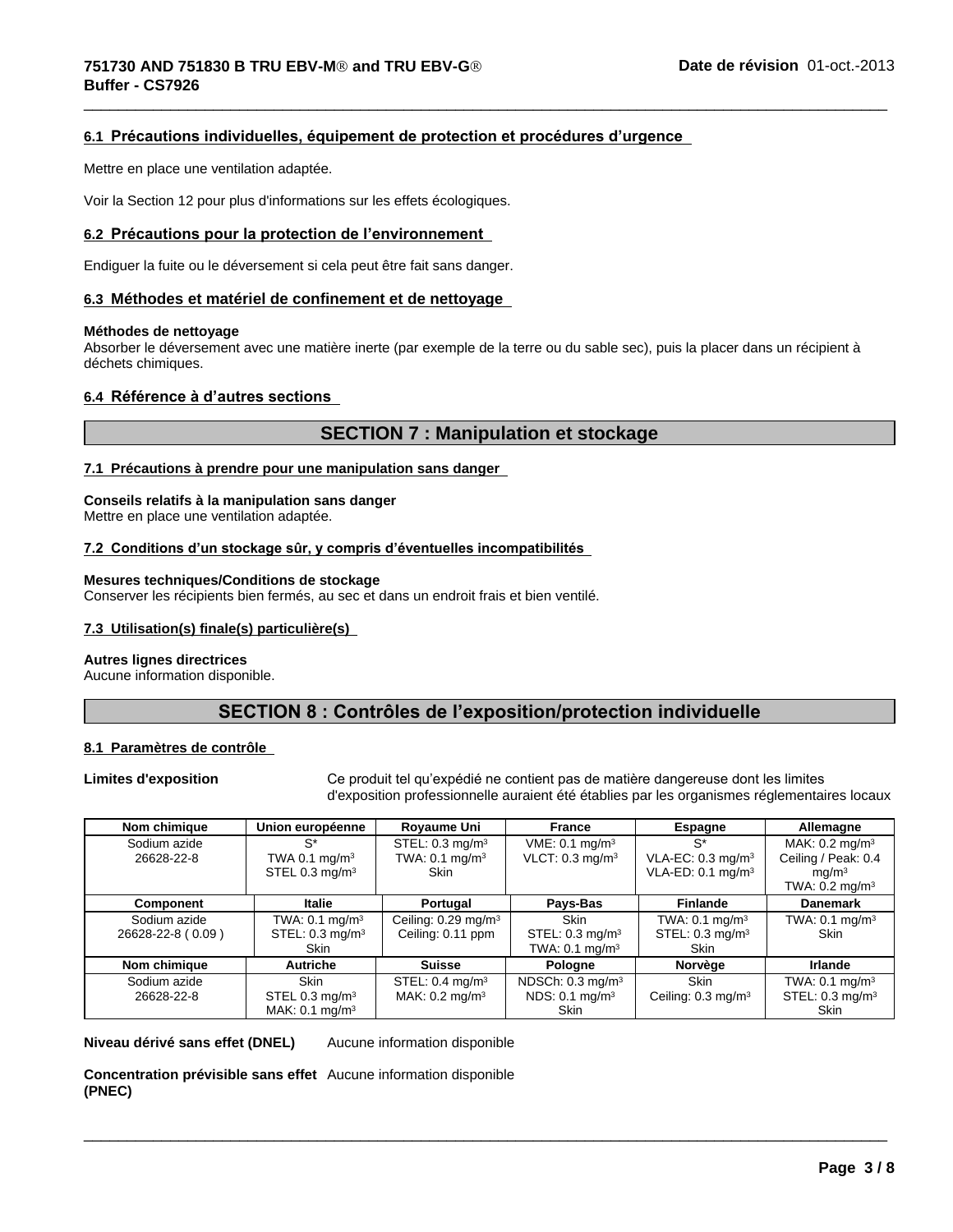| 8.2 Contrôles de l'exposition                                     |                                                                                     |
|-------------------------------------------------------------------|-------------------------------------------------------------------------------------|
| Mesures d'ordre technique                                         | Mettre en place une ventilation adéquate, en particulier dans les zones confinées.  |
| <b>Equipement de protection</b><br>individuelle                   |                                                                                     |
| <b>Protection des yeux</b>                                        | Lunettes de sécurité à protection intégrale.                                        |
| <b>Protection des mains</b>                                       | Gants de protection.                                                                |
| Protection de la peau et du<br><b>corps</b>                       | Vêtements de protection à manches longues.                                          |
| <b>Protection respiratoire</b>                                    | Ne nécessite pas d'équipement de protection spécial.                                |
| Mesures d'hygiène                                                 | Manipuler conformément aux bonnes pratiques industrielles d'hygiène et de sécurité. |
| Contrôles d'exposition liés à la<br>protection de l'environnement | Aucune information disponible.                                                      |

 $\overline{\phantom{a}}$  ,  $\overline{\phantom{a}}$  ,  $\overline{\phantom{a}}$  ,  $\overline{\phantom{a}}$  ,  $\overline{\phantom{a}}$  ,  $\overline{\phantom{a}}$  ,  $\overline{\phantom{a}}$  ,  $\overline{\phantom{a}}$  ,  $\overline{\phantom{a}}$  ,  $\overline{\phantom{a}}$  ,  $\overline{\phantom{a}}$  ,  $\overline{\phantom{a}}$  ,  $\overline{\phantom{a}}$  ,  $\overline{\phantom{a}}$  ,  $\overline{\phantom{a}}$  ,  $\overline{\phantom{a}}$ 

# **SECTION 9 : Propriétés physiques et chimiques**

# **9.1 Informations sur les propriétés physiques et chimiques essentielles**

| <b>État physique</b>                                                                                            | Liquide                       |                               |                                  |
|-----------------------------------------------------------------------------------------------------------------|-------------------------------|-------------------------------|----------------------------------|
| <b>Aspect</b>                                                                                                   | Aucune information disponible | Odeur                         | Aucune information<br>disponible |
| <b>Couleur</b>                                                                                                  | jaune clair                   | Seuil olfactif                | Aucune information<br>disponible |
| Propriété                                                                                                       | <b>Valeurs</b>                | Remarques • Methods           |                                  |
| рH                                                                                                              |                               | Aucune information disponible |                                  |
| Point de fusion/point de congélation                                                                            |                               | Aucune information disponible |                                  |
| Point/intervalle d'ébullition                                                                                   |                               | Aucune information disponible |                                  |
| Point d'éclair                                                                                                  |                               | Aucune information disponible |                                  |
| Taux d'évaporation                                                                                              |                               | Aucune information disponible |                                  |
| Inflammabilité (solide, gaz)                                                                                    |                               | Aucune information disponible |                                  |
| Limites d'inflammabilité dans l'air<br>Limite supérieure d'inflammabilité<br>Limite inférieure d'inflammabilité |                               | Aucune information disponible |                                  |
| <b>Pression de vapeur</b>                                                                                       |                               | Aucune information disponible |                                  |
| Densité de vapeur                                                                                               |                               | Aucune information disponible |                                  |
| densité                                                                                                         |                               | Aucune information disponible |                                  |
| <b>Hydrosolubilité</b>                                                                                          |                               | Soluble dans l'eau            |                                  |
| Solubilité ds solvant - VALEUR                                                                                  |                               | Aucune information disponible |                                  |
| <b>Coefficient de partage:</b>                                                                                  |                               | Aucune information disponible |                                  |
| n-octanol/eau                                                                                                   |                               |                               |                                  |
| Température d'auto-inflammabilité                                                                               |                               | Aucune information disponible |                                  |
| Température de décomposition                                                                                    |                               | Aucune information disponible |                                  |
| Viscosité, cinématique                                                                                          |                               | Aucune information disponible |                                  |
| Viscosité, dynamique                                                                                            |                               |                               |                                  |
| Propriétés explosives                                                                                           | Aucune information disponible |                               |                                  |
| Propriétés comburantes                                                                                          | Aucune information disponible |                               |                                  |
| 9.2 Autres informations                                                                                         |                               |                               |                                  |
| Point de ramollissement                                                                                         | Aucune information disponible |                               |                                  |
| <b>Masse molaire</b>                                                                                            | Aucune information disponible |                               |                                  |
| Teneur (%) en COV (composés<br>organiques volatils)                                                             | Aucune information disponible |                               |                                  |
| <b>Masse volumique VALEUR</b>                                                                                   | Aucune information disponible |                               |                                  |
| Masse volumique apparente                                                                                       | Aucune information disponible |                               |                                  |
| <b>VALEUR</b>                                                                                                   |                               |                               |                                  |

# **SECTION 10 : Stabilité et réactivité**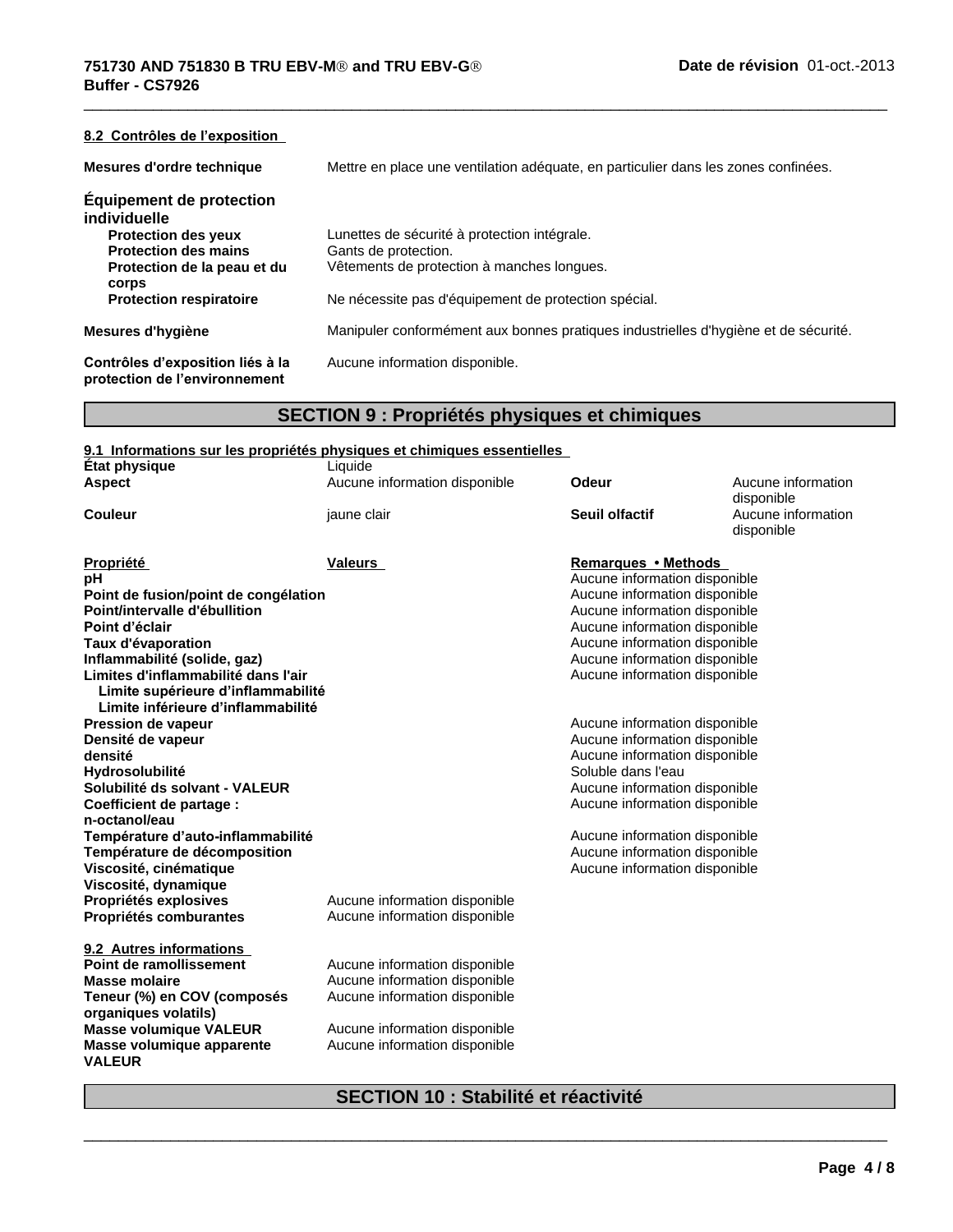#### **10.1 Réactivité**

#### **10.2 Stabilité chimique**

Stable dans les conditions normales.

#### **10.3 Possibilité de réactions dangereuses**

#### **10.4 Conditions à éviter**

Variations extrêmes de température et lumière du jour directe.

#### **10.5 matières incompatibles**

Acides.

#### **10.6 Produits dangereux résultant de la décomposition**

Aucun(e) dans les conditions normales d'utilisation.

# **SECTION 11 : Informations toxicologiques**

 $\overline{\phantom{a}}$  ,  $\overline{\phantom{a}}$  ,  $\overline{\phantom{a}}$  ,  $\overline{\phantom{a}}$  ,  $\overline{\phantom{a}}$  ,  $\overline{\phantom{a}}$  ,  $\overline{\phantom{a}}$  ,  $\overline{\phantom{a}}$  ,  $\overline{\phantom{a}}$  ,  $\overline{\phantom{a}}$  ,  $\overline{\phantom{a}}$  ,  $\overline{\phantom{a}}$  ,  $\overline{\phantom{a}}$  ,  $\overline{\phantom{a}}$  ,  $\overline{\phantom{a}}$  ,  $\overline{\phantom{a}}$ 

#### **11.1 Informations sur les effets toxicologiques**

**Toxicité aiguë**

| Informations sur le produit | Le produit ne présente pas de danger de toxicité aiguë d'après les informations connues ou<br>fournies. |
|-----------------------------|---------------------------------------------------------------------------------------------------------|
| <b>Inhalation</b>           | Il n'y a pas d'informations disponibles pour ce produit.                                                |
| <b>Contact oculaire</b>     | Il n'y a pas d'informations disponibles pour ce produit.                                                |
| <b>Contact cutané</b>       | Il n'y a pas d'informations disponibles pour ce produit.                                                |
| Ingestion                   | Il n'y a pas d'informations disponibles pour ce produit.                                                |
| Toxicité aiquë              | 99.91% du mélange sont constitués de composants de toxicité inconnue.                                   |
|                             |                                                                                                         |

#### **The following values are calculated based on chapter 3.1 of the GHS document:**

| orale              | 99,999.00 mg/kg |
|--------------------|-----------------|
| cutané             | 99,999.00 mg/kg |
| <b>Inhalation</b>  |                 |
| Gaz                | 99,999.00 mg/l  |
| <b>brouillards</b> | 99,999.00 mg/l  |
| <b>Vapeurs</b>     | 99,999.00 mg/l  |

| Nom chimique | DL50 oral                      | DL50 dermal                                               | CL50<br><b>∵inhalation</b><br>par |
|--------------|--------------------------------|-----------------------------------------------------------|-----------------------------------|
| Sodium azide | ∵Rat ,<br>mg/kg<br>-<br>$\sim$ | <b>Ratl</b><br>$\sim$<br>) 50 mg/kg<br>Rabbit<br>20 mg/kg |                                   |
|              |                                |                                                           |                                   |

 $\overline{\phantom{a}}$  ,  $\overline{\phantom{a}}$  ,  $\overline{\phantom{a}}$  ,  $\overline{\phantom{a}}$  ,  $\overline{\phantom{a}}$  ,  $\overline{\phantom{a}}$  ,  $\overline{\phantom{a}}$  ,  $\overline{\phantom{a}}$  ,  $\overline{\phantom{a}}$  ,  $\overline{\phantom{a}}$  ,  $\overline{\phantom{a}}$  ,  $\overline{\phantom{a}}$  ,  $\overline{\phantom{a}}$  ,  $\overline{\phantom{a}}$  ,  $\overline{\phantom{a}}$  ,  $\overline{\phantom{a}}$ 

**Corrosion cutanée/irritation cutanée** Aucune information disponible.

| Dommage/irritation de l'œil                 | Aucune information disponible. |
|---------------------------------------------|--------------------------------|
| <b>Sensibilisation</b>                      | Aucune information disponible. |
| Mutagénicité sur les cellules<br>germinales | Aucune information disponible. |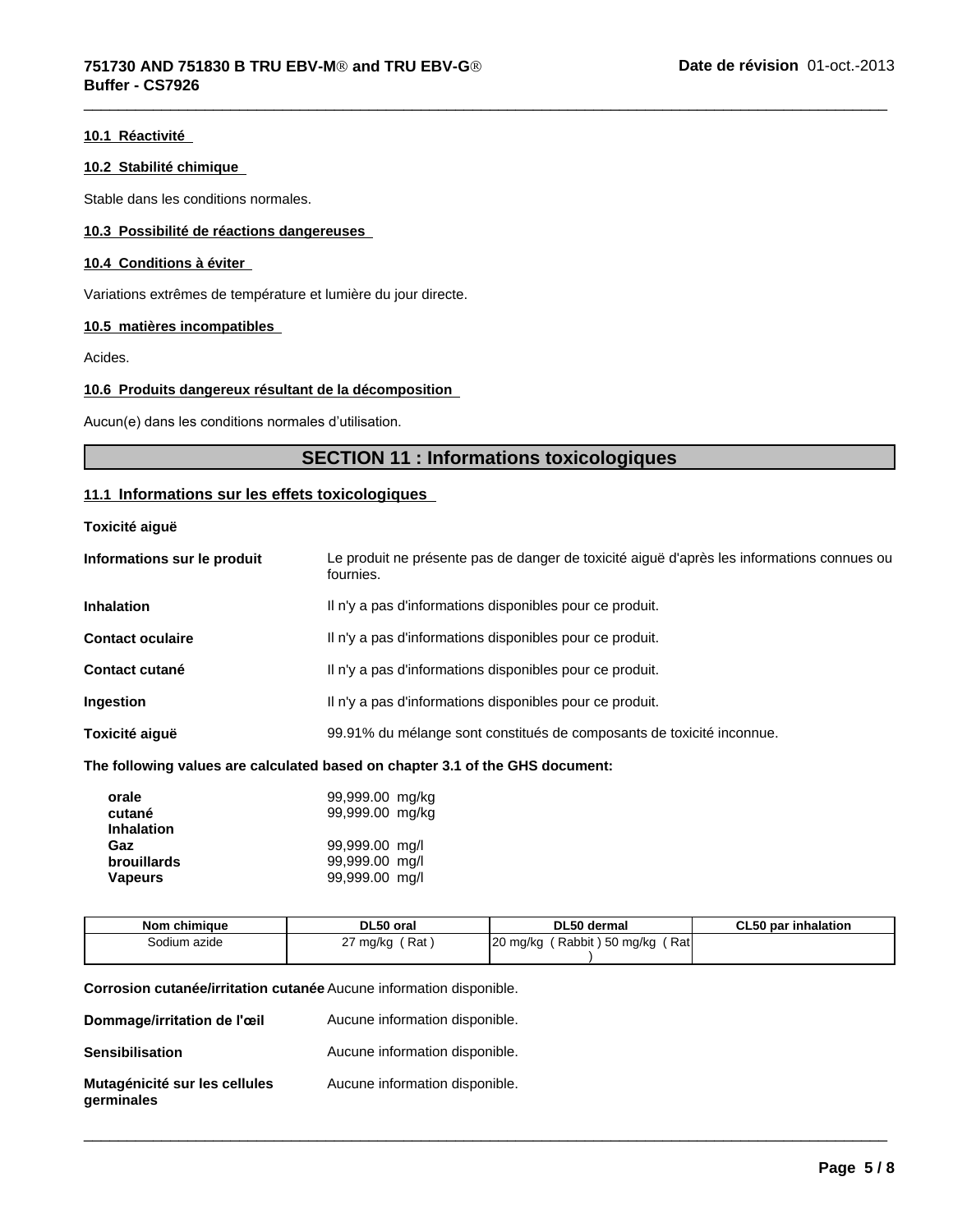| Cancérogénicité                                                          | Aucune information disponible. |
|--------------------------------------------------------------------------|--------------------------------|
| Toxicité pour la reproduction                                            | Aucune information disponible. |
| Toxicité spécifique pour certains<br>organes cibles - exposition unique  | Aucune information disponible. |
| Toxicité spécifique pour certains<br>organes cibles - exposition répétée | Aucune information disponible. |
| Danger par aspiration                                                    | Aucune information disponible. |

# **SECTION 12 : Informations écologiques**

#### **12.1 Toxicité**

**Effets écotoxicologiques** Ne contient pas de substances connues pour être dangereuses pour l'environnement ou non-dégradables dans des stations de traitement d'eaux usées.

 $\overline{\phantom{a}}$  ,  $\overline{\phantom{a}}$  ,  $\overline{\phantom{a}}$  ,  $\overline{\phantom{a}}$  ,  $\overline{\phantom{a}}$  ,  $\overline{\phantom{a}}$  ,  $\overline{\phantom{a}}$  ,  $\overline{\phantom{a}}$  ,  $\overline{\phantom{a}}$  ,  $\overline{\phantom{a}}$  ,  $\overline{\phantom{a}}$  ,  $\overline{\phantom{a}}$  ,  $\overline{\phantom{a}}$  ,  $\overline{\phantom{a}}$  ,  $\overline{\phantom{a}}$  ,  $\overline{\phantom{a}}$ 

| Nom chimique | Toxicité pour les alques | Toxicité pour le poisson                                                                                                                            | Toxicité pour la daphnie et les<br>autres invertébrés aquatiques |
|--------------|--------------------------|-----------------------------------------------------------------------------------------------------------------------------------------------------|------------------------------------------------------------------|
| Sodium azide |                          | 0.7: 96 h Lepomis macrochirus<br>mg/L LC50 0.8: 96 h Oncorhynchus  <br>mykiss mg/L LC50 5.46: 96 h<br>Pimephales promelas mg/L LC50<br>flow-through |                                                                  |

#### **12.2 Persistance et dégradabilité**

Aucune information disponible.

#### **12.3 Potentiel de bioaccumulation**

Aucune information disponible.

#### **12.4 Mobilité dans le sol**

**Mobilité**

Aucune information disponible.

#### **12.5 Résultats des évaluations PBT et vPvB**

Aucune information disponible.

#### **12.6 Autres effets néfastes.**

# **SECTION 13: Considérations relatives à l'élimination**

# **13.1 Méthodes de traitement des déchets**

**Déchets de résidus / produits non** Eliminer le produit conformément à la réglementation locale en vigueur. **utilisés**

**Emballages contaminés**

Les conteneurs vides doivent être acheminés vers un site agréé pour le traitement des déchets à des fins de recyclage ou d'élimination.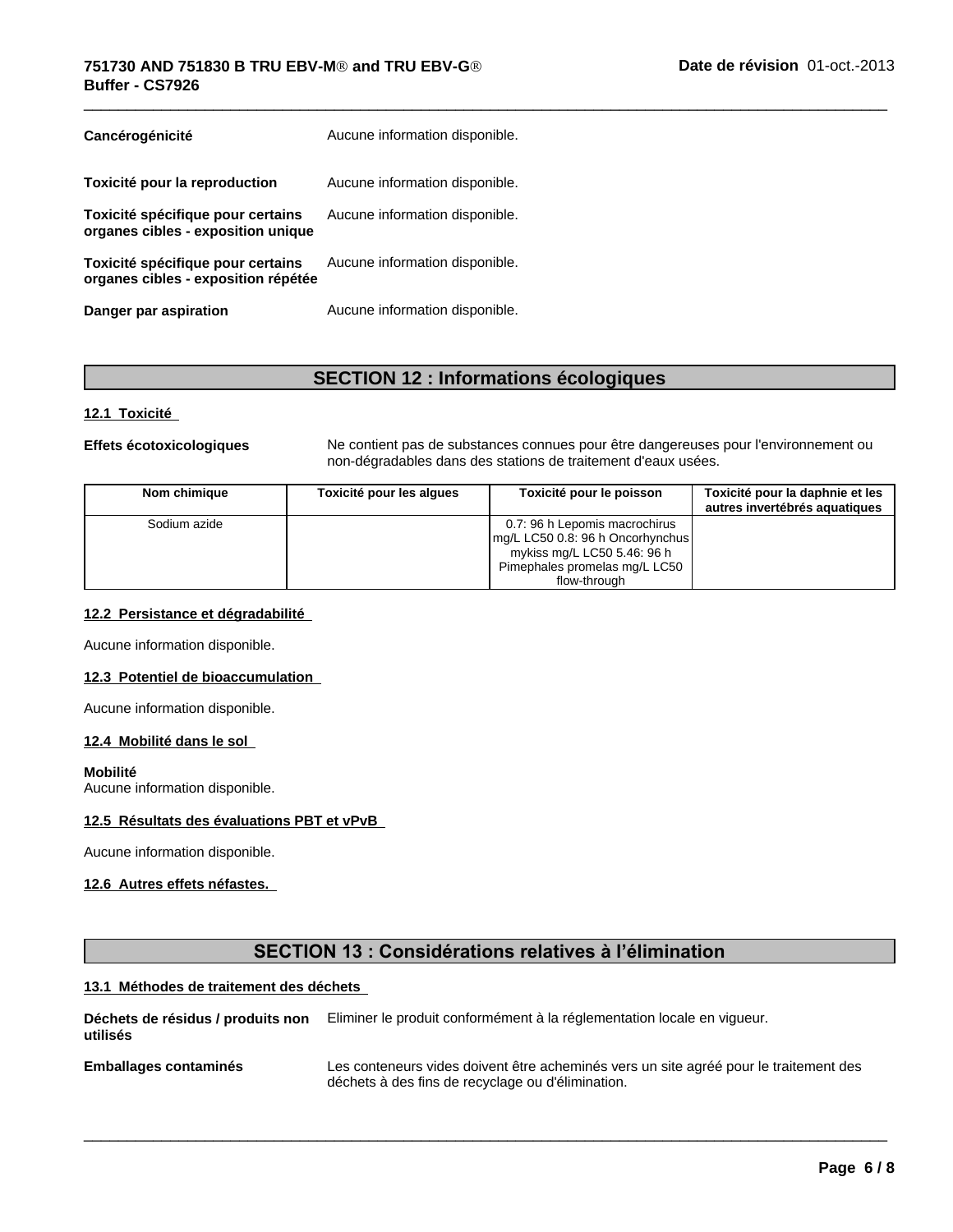## **SECTION 14 : Informations relatives au transport**

 $\_$  ,  $\_$  ,  $\_$  ,  $\_$  ,  $\_$  ,  $\_$  ,  $\_$  ,  $\_$  ,  $\_$  ,  $\_$  ,  $\_$  ,  $\_$  ,  $\_$  ,  $\_$  ,  $\_$  ,  $\_$  ,  $\_$  ,  $\_$  ,  $\_$  ,  $\_$  ,  $\_$  ,  $\_$  ,  $\_$  ,  $\_$  ,  $\_$  ,  $\_$  ,  $\_$  ,  $\_$  ,  $\_$  ,  $\_$  ,  $\_$  ,  $\_$  ,  $\_$  ,  $\_$  ,  $\_$  ,  $\_$  ,  $\_$  ,

| <b>ICAO/IATA</b> |
|------------------|
|                  |

**Non réglementé** 

**14.2.**

**14.3.**

**14.4. 14.5.**

**14.6.**

# **SECTION 15 : Informations réglementaires**

#### **15.1 Réglementations/législation particulières à la substance ou au mélange en matière de sécurité, de santé et d'environnement**

#### **Inventaires internationaux**

| <b>TSCA</b>             | Est conforme |
|-------------------------|--------------|
| <b>EINECS/ELINCS</b>    |              |
| <b>DSL/NDSL</b>         |              |
| <b>PICCS</b>            |              |
| <b>ENCS</b>             |              |
| <b>IECSC</b>            |              |
| <b>AICS (Australie)</b> |              |
| <b>KECL</b>             | -            |

#### **Légende**

TSCA - Loi des États-Unis sur le contrôle des substances toxiques, section 8(b), inventaire

EINECS/ELINCS - Inventaire européen des substances chimiques commerciales existantes/Liste européenne des substances chimiques notifiées **DSL/NDSL** - Liste canadienne des substances domestiques/Liste canadienne des substances non domestiques

**PICCS** - Inventaire philippin des substances et produits chimiques

**ENCS** - Liste japonaise des substances chimiques existantes et nouvelles

**IECSC** - Inventaire chinois des substances chimiques existantes

**AICS** - Inventaire australien des substances chimiques

**KECL** - Liste coréenne des substances chimiques existantes et évaluées

#### **15.2 Rapport sur la sécurité chimique**

Aucune information disponible

# **SECTION 16 : Autres informations**

 $\overline{\phantom{a}}$  ,  $\overline{\phantom{a}}$  ,  $\overline{\phantom{a}}$  ,  $\overline{\phantom{a}}$  ,  $\overline{\phantom{a}}$  ,  $\overline{\phantom{a}}$  ,  $\overline{\phantom{a}}$  ,  $\overline{\phantom{a}}$  ,  $\overline{\phantom{a}}$  ,  $\overline{\phantom{a}}$  ,  $\overline{\phantom{a}}$  ,  $\overline{\phantom{a}}$  ,  $\overline{\phantom{a}}$  ,  $\overline{\phantom{a}}$  ,  $\overline{\phantom{a}}$  ,  $\overline{\phantom{a}}$ 

#### **Texte intégral des phrases R citées dans les sections 2 et 3** Aucune information disponible

# **Texte intégral des mentions H citéesdans les sections 2 et 3**

H300 - Mortel en cas d'ingestion

H400 - Très toxique pour les organismes aquatiques

H410 - Très toxique pour les organismes aquatiques, entraîne des effets néfastes à long terme

EUH032 - Au contact d'un acide, dégage un gaz très toxique

| Date d'émission  | 01-oct.-2013 |
|------------------|--------------|
| Date de révision | 01-oct.-2013 |

**Remarque sur la révision** Sans objet.

**La présente fiche de données de sécurité est conforme aux exigences du règlement (CE) N° 1907/2006**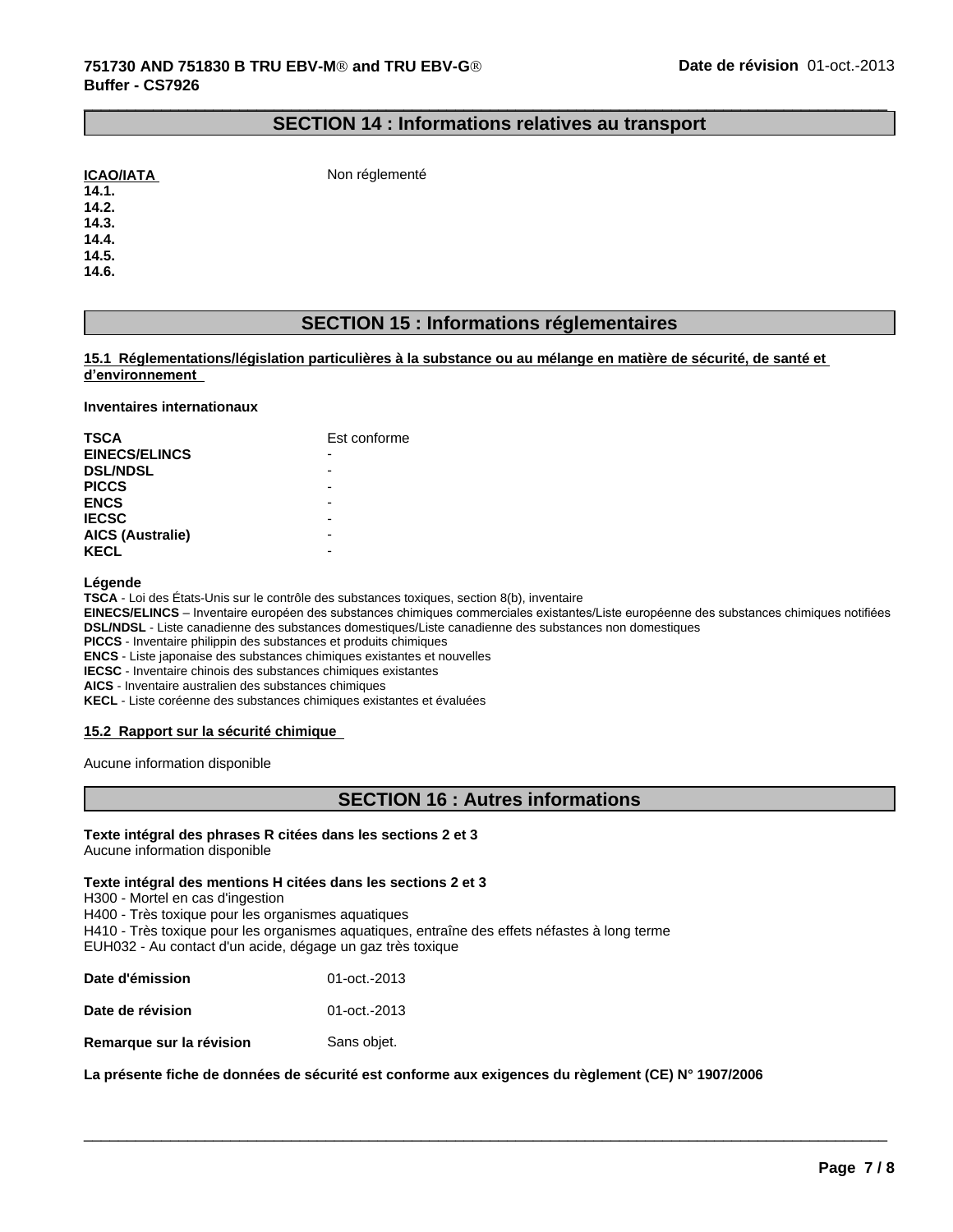#### **Avis de non-responsabilité**

**The above information is believed to be correct but does not purport to be all inclusive and shall be used only as a guide. Meridian Bioscience, Inc. shall not be held liable for any damages resulting from handling or from contact with the above product.**

 $\overline{\phantom{a}}$  ,  $\overline{\phantom{a}}$  ,  $\overline{\phantom{a}}$  ,  $\overline{\phantom{a}}$  ,  $\overline{\phantom{a}}$  ,  $\overline{\phantom{a}}$  ,  $\overline{\phantom{a}}$  ,  $\overline{\phantom{a}}$  ,  $\overline{\phantom{a}}$  ,  $\overline{\phantom{a}}$  ,  $\overline{\phantom{a}}$  ,  $\overline{\phantom{a}}$  ,  $\overline{\phantom{a}}$  ,  $\overline{\phantom{a}}$  ,  $\overline{\phantom{a}}$  ,  $\overline{\phantom{a}}$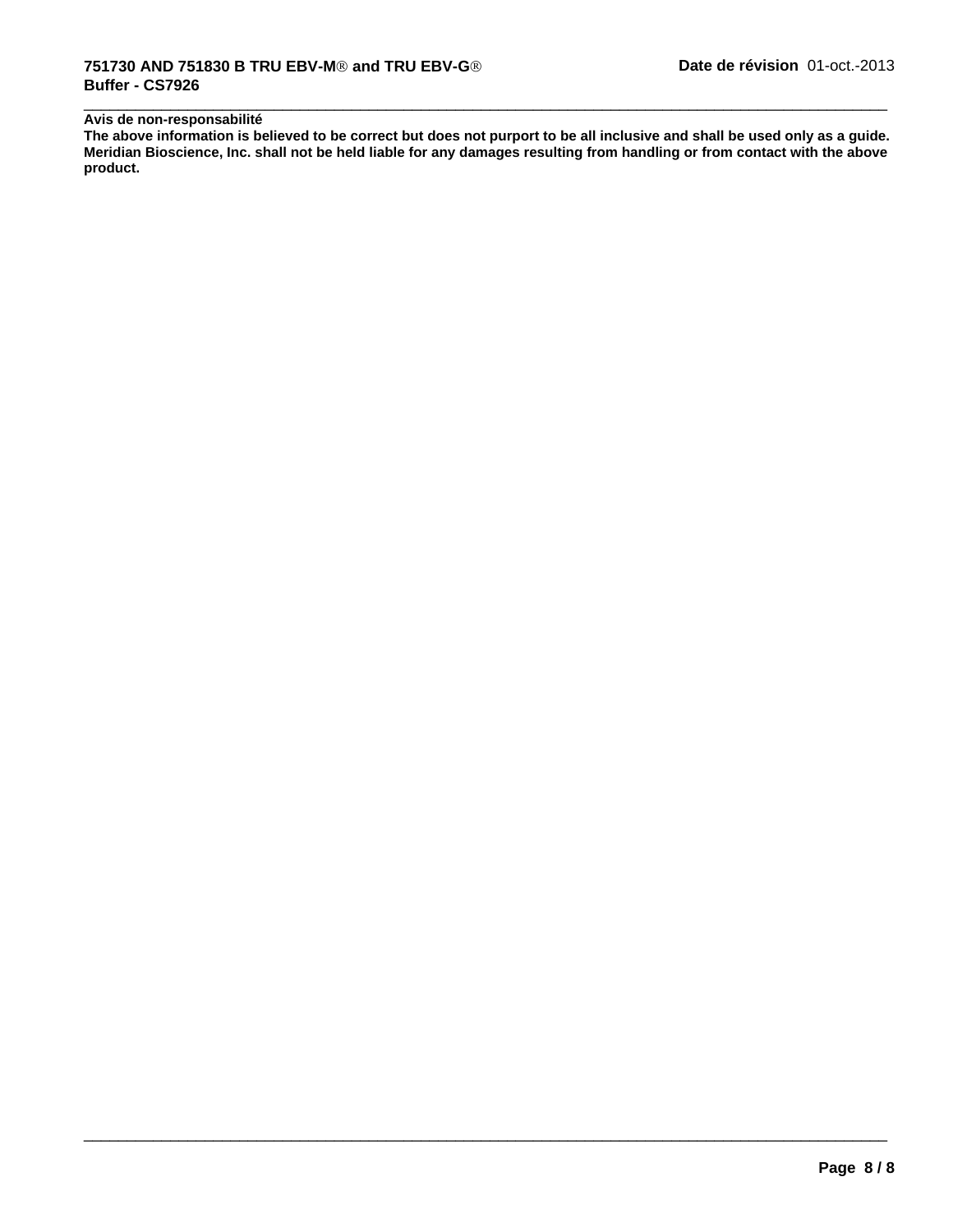

# **FICHA DE DATOS DE SEGURIDAD**

**Fecha de publicación** 01-oct-2013 **Fecha de revisión** 01-oct-2013 **Versión** 1

# **SECCIÓN 1: Identificación de la sustancia o la mezcla y de la sociedad o la empresa**

**1.1 Identificación del producto**

**Código de producto** 751730 AND 751830 B **Nombre Del Producto** TRU EBV-M<sup>®</sup> and TRU EBV-G<sup>®</sup> Buffer - CS7926

**1.2 Usos pertinentes identificados de la sustancia o de la mezcla y usos desaconsejados** 

**Uso recomendado** In vitro diagnostic

#### **1.3 Datos del proveedor de la ficha de datos de seguridad**

**Fabricante** Meridian Bioscience, Inc. 3471 River Hills Drive Cincinnati, Ohio 45244

Authorized Representative Meridian Bioscience Europe Via del' Industria 7 20020 Villa Cortese Milano, Italy

Para más información, póngase en contacto con:

#### **Dirección de correo electrónico** www.meridianbioscience.com

#### **1.4 Teléfono de emergencia**

Teléfono de urgencias Teléfono de urgencias CHEMTREC (International) 1-800-424-9300 / 1-703-527-3887 para EE.UU.

# **SECCIÓN 2: Identificación de los peligros**

#### **2.1 Clasificación de la sustancia o de la mezcla**

#### **Reglamento (CE) Nº 1272/2008**

**Clasificación de acuerdo con las Directivas de la UE 67/548/CEE ó 1999/45/CE** *El texto completo de las frases R mencionadas en esta Sección, se indica en la Sección 16*

**Símbolo(s)**

No peligroso

#### **2.2 Elementos de la etiqueta**

# **2.3 Otra información**

# **SECCIÓN 3: Composición/información sobre los componentes**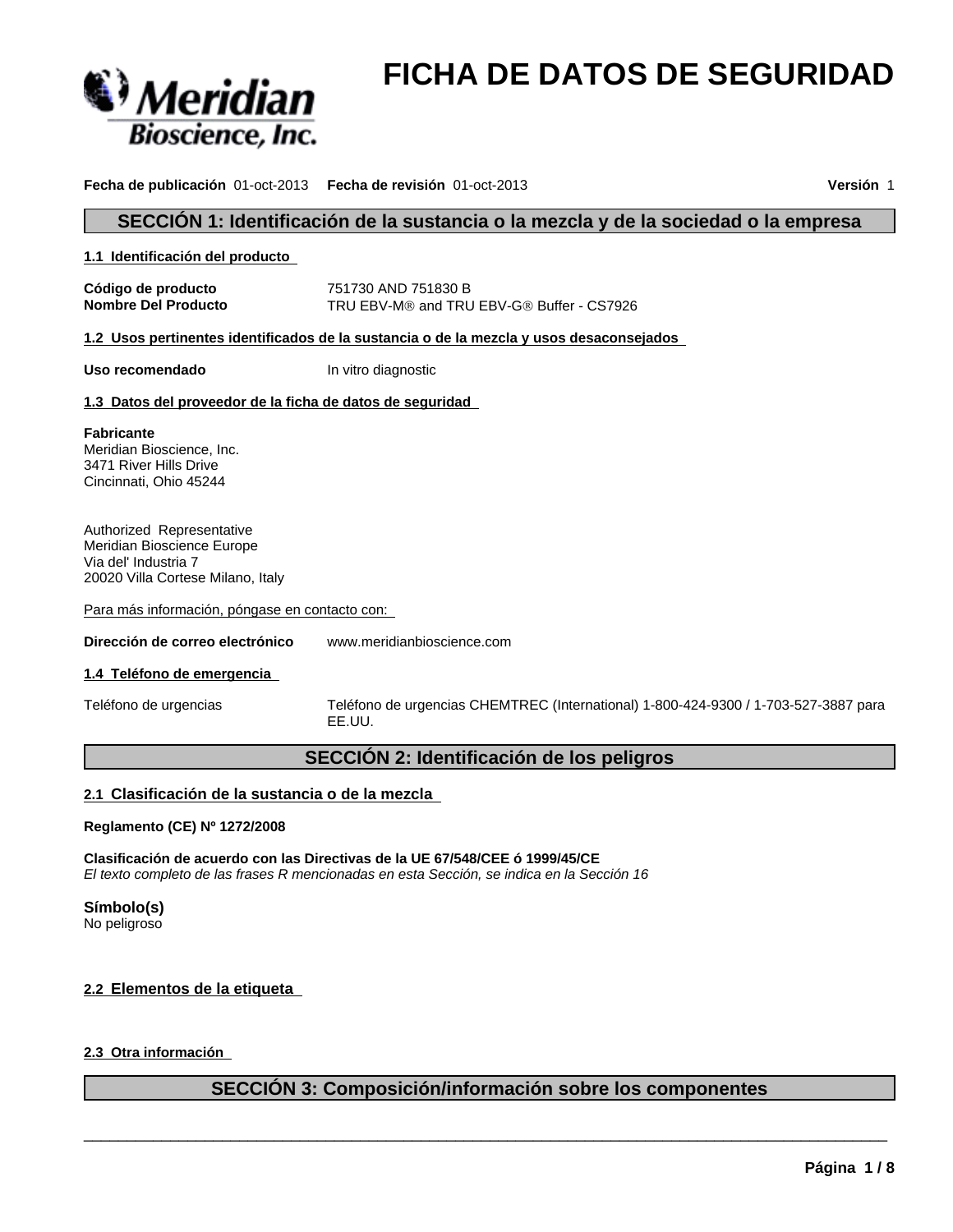#### **3.1 Sustancias**

#### **3.2 MEZCLAS**

| Nombre químico                | No. CE    | <b>No. CAS</b> | <b>Por ciento</b><br>en peso | <b>Clasificación</b><br>(67/548) | <b>Clasificación (Reg.</b><br>1272/2008)                                              | Número de registro<br><b>REACH</b> |
|-------------------------------|-----------|----------------|------------------------------|----------------------------------|---------------------------------------------------------------------------------------|------------------------------------|
| Sucrose                       |           | $57 - 50 - 1$  | 0.5                          |                                  | sin datos disponibles                                                                 | sin datos disponibles              |
| Sodium azide                  | 247-852-1 | 26628-22-8     | 0.09                         | T+: R28<br>R32<br>N: R50-53      | Acute Tox. 2 (H300)<br>Aquatic Acute 1 (H400)<br>Aquatic Chronic 1 (H410)<br>(EUH032) | sin datos disponibles              |
| Gentamicin, sulfate<br>(salt) |           | 1405-41-0      | 0.0016                       |                                  | sin datos disponibles                                                                 | sin datos disponibles              |

 $\overline{\phantom{a}}$  ,  $\overline{\phantom{a}}$  ,  $\overline{\phantom{a}}$  ,  $\overline{\phantom{a}}$  ,  $\overline{\phantom{a}}$  ,  $\overline{\phantom{a}}$  ,  $\overline{\phantom{a}}$  ,  $\overline{\phantom{a}}$  ,  $\overline{\phantom{a}}$  ,  $\overline{\phantom{a}}$  ,  $\overline{\phantom{a}}$  ,  $\overline{\phantom{a}}$  ,  $\overline{\phantom{a}}$  ,  $\overline{\phantom{a}}$  ,  $\overline{\phantom{a}}$  ,  $\overline{\phantom{a}}$ 

**El texto completo de las frases R mencionadas en esta Sección, se indica en la Sección 16**

**Para el texto integro de las Declaraciones-H mencionadas en esta sección, véase la Sección 16**

# **SECCIÓN 4: Primeros auxilios**

#### **4.1 Descripción de los primeros auxilios**

| contacto con los ojos | Enjuagar inmediatamente con abundante agua, también bajo los párpados, durante al<br>menos 15 minutos. Si la irritación persiste, llame a un médico. |
|-----------------------|------------------------------------------------------------------------------------------------------------------------------------------------------|
| Contacto con la piel  | Wash off immediately with soap and plenty of water for at least 15 minutes.                                                                          |
| <b>Ingestión</b>      | Nunca dar nada por boca a una persona inconsciente. Consultar a un médico si fuera<br>necesario.                                                     |
| <b>Inhalación</b>     | Sacar al aire libre. Si persisten los síntomas, llamar a un médico.                                                                                  |

#### **4.2 Principales síntomas y efectos, agudos y retardados**

#### **4.3 Indicación de toda atención médica y de los tratamientos especiales que deban dispensarse inmediatamente**

**Notas para el médico** Tratar los síntomas.

# **SECCIÓN 5: Medidas de lucha contra incendios**

#### **5.1 Medios de extinción**

#### **Medios de extinción apropiados**

Dry chemical, CO 2, water spray or alcohol-resistant foam.

**Medios de extinción que no deben utilizarse por razones de seguridad** No hay información disponible.

### **5.2 Peligros específicos derivados de la sustancia o la mezcla**

Ninguno/a.

#### **5.3 Recomendaciones para el personal de lucha contra incendios**

Como en cualquier incendio, utilizar aparatos de respiración autónoma e indumentaria de protección completa.

# **SECCIÓN 6: Medidas en caso de vertido accidental**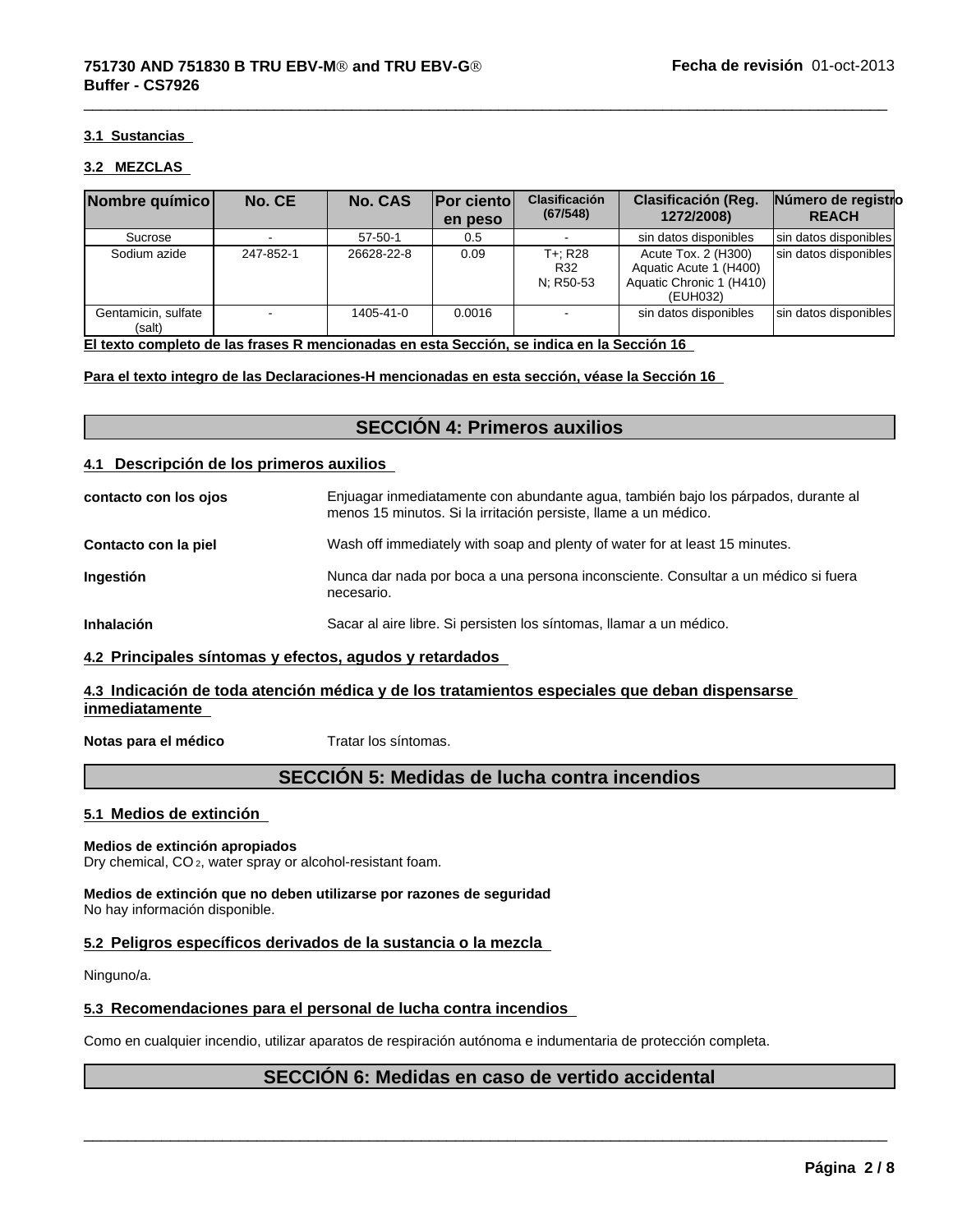#### $\overline{\phantom{a}}$  ,  $\overline{\phantom{a}}$  ,  $\overline{\phantom{a}}$  ,  $\overline{\phantom{a}}$  ,  $\overline{\phantom{a}}$  ,  $\overline{\phantom{a}}$  ,  $\overline{\phantom{a}}$  ,  $\overline{\phantom{a}}$  ,  $\overline{\phantom{a}}$  ,  $\overline{\phantom{a}}$  ,  $\overline{\phantom{a}}$  ,  $\overline{\phantom{a}}$  ,  $\overline{\phantom{a}}$  ,  $\overline{\phantom{a}}$  ,  $\overline{\phantom{a}}$  ,  $\overline{\phantom{a}}$ **751730 AND 751830 B TRU EBV-MÒ and TRU EBV-GÒ Buffer - CS7926**

#### **6.1 Precauciones personales, equipo de protección y procedimientos de emergencia**

Asegurar una ventilación adecuada.

Para obtener más información ecológica, ver el apartado 12.

#### **6.2 Precauciones relativas al medio ambiente**

Prevenir más fugas o vertidos si se puede hacer de forma segura.

#### **6.3 Métodos y material de contención y de limpieza**

#### **Métodos de limpieza**

Absorber el vertido con un material inerte (p. ej. arena seca o tierra), y colocarlo en un contenedor para desechos químicos.

#### **6.4 Referencia a otras secciones**

# **SECCIÓN 7: Manipulación y almacenamiento**

#### **7.1 Precauciones para una manipulación segura**

#### **Recomendaciones para una manipulación sin peligro**

Asegurar una ventilación adecuada.

#### **7.2 Condiciones de almacenamiento seguro, incluidas posibles incompatibilidades**

#### **Medidas técnicas/Condiciones de almacenamiento**

Mantener los contenedores perfectamente cerrados en un lugar fresco, seco y bien ventilado.

#### **7.3 Usos específicos finales**

#### **Otras directrices**

No hay información disponible.

# **SECCIÓN 8: Controles de exposición/protección individual**

#### **8.1 Parámetros de control**

**Límites de exposición** Este producto, tal y como se ha suministrado, no contiene ningún material peligroso con límites de exposición laboral establecidos por las organismos reguladores específicos de la región

 $\overline{\phantom{a}}$  ,  $\overline{\phantom{a}}$  ,  $\overline{\phantom{a}}$  ,  $\overline{\phantom{a}}$  ,  $\overline{\phantom{a}}$  ,  $\overline{\phantom{a}}$  ,  $\overline{\phantom{a}}$  ,  $\overline{\phantom{a}}$  ,  $\overline{\phantom{a}}$  ,  $\overline{\phantom{a}}$  ,  $\overline{\phantom{a}}$  ,  $\overline{\phantom{a}}$  ,  $\overline{\phantom{a}}$  ,  $\overline{\phantom{a}}$  ,  $\overline{\phantom{a}}$  ,  $\overline{\phantom{a}}$ 

| Nombre químico    | Unión Europea                | <b>Reino Unido</b>              | <b>Francia</b>               | España                        | Alemania                     |
|-------------------|------------------------------|---------------------------------|------------------------------|-------------------------------|------------------------------|
| Sodium azide      | $S^*$                        | STEL: $0.3 \text{ mg/m}^3$      | $VME: 0.1$ mg/m <sup>3</sup> | S*                            | MAK: $0.2 \text{ mg/m}^3$    |
| 26628-22-8        | TWA 0.1 $mq/m3$              | TWA: $0.1 \text{ mg/m}^3$       | VLCT: $0.3 \text{ mg/m}^3$   | VLA-EC: $0.3 \text{ mg/m}^3$  | Ceiling / Peak: 0.4          |
|                   | STEL 0.3 mg/ $m3$            | <b>Skin</b>                     |                              | VLA-ED: $0.1 \text{ mg/m}^3$  | ma/m <sup>3</sup>            |
|                   |                              |                                 |                              |                               | TWA: $0.2 \text{ mg/m}^3$    |
| Component         | Italia                       | Portugal                        | Países Bajos                 | <b>Finlandia</b>              | <b>Dinamarca</b>             |
| Sodium azide      | TWA: $0.1 \text{ mg/m}^3$    | Ceiling: 0.29 mg/m <sup>3</sup> | Skin                         | TWA: $0.1$ mg/m <sup>3</sup>  | TWA: $0.1$ mg/m <sup>3</sup> |
| 26628-22-8 (0.09) | STEL: $0.3 \text{ mg/m}^3$   | Ceiling: 0.11 ppm               | STEL: $0.3 \text{ mg/m}^3$   | STEL: $0.3 \text{ mg/m}^3$    | <b>Skin</b>                  |
|                   | <b>Skin</b>                  |                                 | TWA: $0.1 \text{ mg/m}^3$    | <b>Skin</b>                   |                              |
| Nombre químico    | <b>Austria</b>               | <b>Suiza</b>                    | Polonia                      | Noruega                       | Irlanda                      |
| Sodium azide      | <b>Skin</b>                  | STEL: $0.4 \text{ mg/m}^3$      | NDSCh: $0.3 \text{ mg/m}^3$  | <b>Skin</b>                   | TWA: $0.1$ mg/m <sup>3</sup> |
| 26628-22-8        | STEL 0.3 mg/m <sup>3</sup>   | MAK: $0.2 \text{ mg/m}^3$       | NDS: 0.1 mg/m <sup>3</sup>   | Ceiling: $0.3 \text{ mg/m}^3$ | STEL: $0.3 \text{ mg/m}^3$   |
|                   | MAK: $0.1$ mg/m <sup>3</sup> |                                 | Skin                         |                               | <b>Skin</b>                  |

**Nivel sin efecto derivado (DNEL)** No hay información disponible

**Concentración prevista sin efecto (PNEC)** No hay información disponible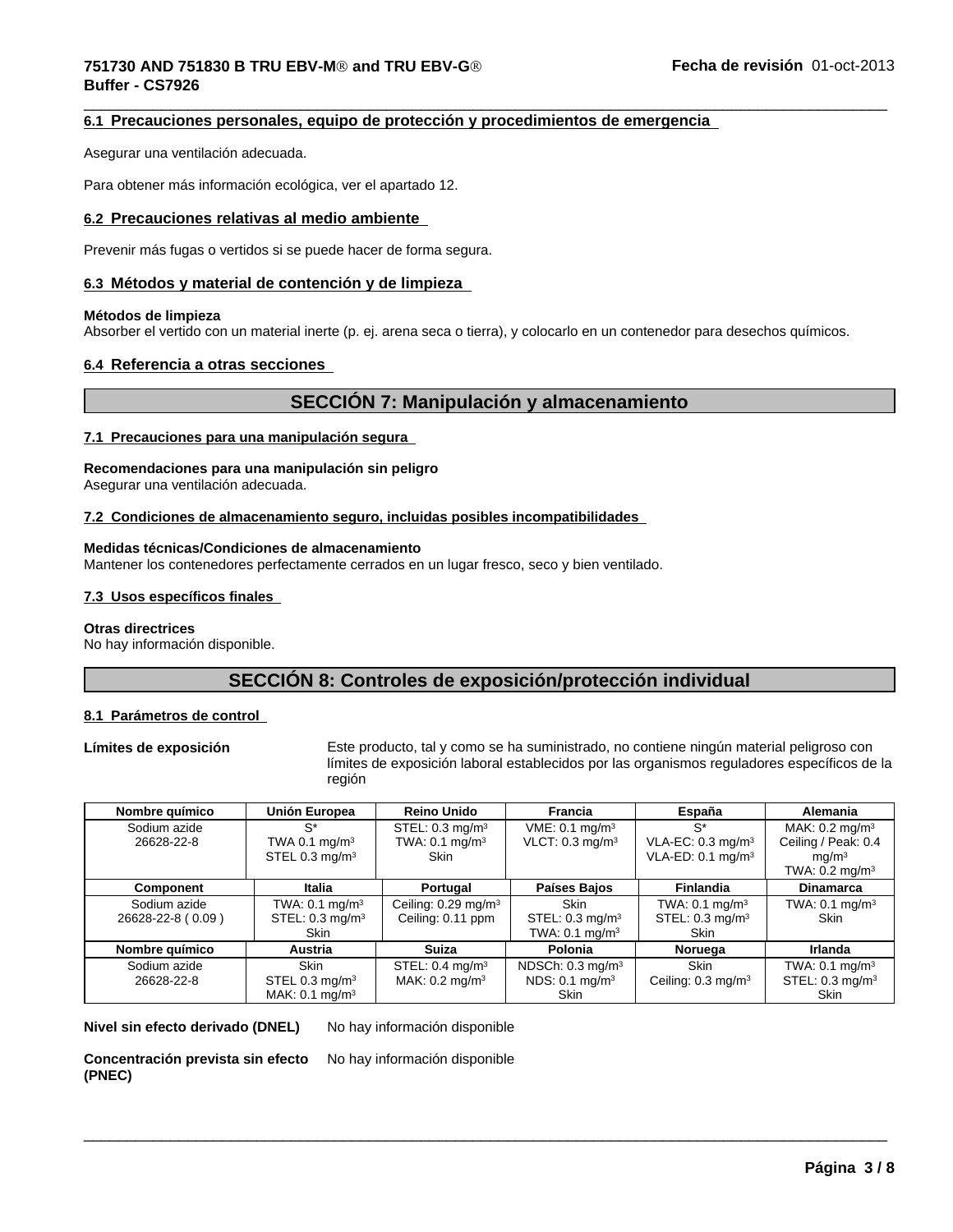# **751730 AND 751830 B TRU EBV-MÒ and TRU EBV-GÒ Buffer - CS7926**

 $\overline{\phantom{a}}$  ,  $\overline{\phantom{a}}$  ,  $\overline{\phantom{a}}$  ,  $\overline{\phantom{a}}$  ,  $\overline{\phantom{a}}$  ,  $\overline{\phantom{a}}$  ,  $\overline{\phantom{a}}$  ,  $\overline{\phantom{a}}$  ,  $\overline{\phantom{a}}$  ,  $\overline{\phantom{a}}$  ,  $\overline{\phantom{a}}$  ,  $\overline{\phantom{a}}$  ,  $\overline{\phantom{a}}$  ,  $\overline{\phantom{a}}$  ,  $\overline{\phantom{a}}$  ,  $\overline{\phantom{a}}$ **8.2 Controles de la exposición Disposiciones de ingeniería** Asegurar una ventilación adecuada, especialmente en áreas confinadas. **Equipos de protección personal Protección de los ojos** Gafas de seguridad ajustadas al contorno del rostro.<br>**Protección de las manos** Guantes protectores. **Protección de las manos Protección de la piel y el cuerpo** Ropa de manga larga. No se requiere equipo especial de protección. **Medidas de higiene** Manipular respetando las buenas prácticas de higiene industrial y seguridad. **Controles de exposición medioambiental** No hay información disponible.

# **SECCIÓN 9: Propiedades físicas y químicas**

| 9.1 Información sobre propiedades físicas y químicas básicas |                               |                               |                                  |
|--------------------------------------------------------------|-------------------------------|-------------------------------|----------------------------------|
| <b>Estado físico</b>                                         | Líquido                       |                               |                                  |
| <b>Aspecto</b>                                               | No hay información disponible | Olor                          | No hay información<br>disponible |
| Color                                                        | amarillo claro                | <b>Umbral olfativo</b>        | No hay información<br>disponible |
| Propiedad                                                    | Valores                       | <b>Comentarios • Methods</b>  |                                  |
| рH                                                           |                               | No hay información disponible |                                  |
| Punto de fusión / punto de                                   |                               | No hay información disponible |                                  |
| congelación                                                  |                               |                               |                                  |
| Punto /intervalo de ebullición                               |                               | No hay información disponible |                                  |
| Punto de Inflamación                                         |                               | No hay información disponible |                                  |
| Tasa de evaporación                                          |                               | No hay información disponible |                                  |
| Inflamabilidad (sólido, gas)                                 |                               | No hay información disponible |                                  |
| Límites de Inflamabilidad en el Aire                         |                               | No hay información disponible |                                  |
| Límite superior de inflamabilidad                            |                               |                               |                                  |
| Límite inferior de inflamabilidad                            |                               |                               |                                  |
| Presión de vapor                                             |                               | No hay información disponible |                                  |
| Densidad de vapor                                            |                               | No hay información disponible |                                  |
| Densidad relativa                                            |                               | No hay información disponible |                                  |
| Solubilidad en el aqua                                       |                               | Soluble en agua               |                                  |
| Solubilidad en otros disolventes                             |                               | No hay información disponible |                                  |
| Coeficiente de partición:                                    |                               | No hay información disponible |                                  |
| n-octanol/agua                                               |                               |                               |                                  |
| Temperatura de autoignición                                  |                               | No hay información disponible |                                  |
| Temperatura de descomposición                                |                               | No hay información disponible |                                  |
| Viscosidad, cinemática                                       |                               | No hay información disponible |                                  |
| Viscosidad, dinámica                                         |                               |                               |                                  |
| Propiedades explosivas                                       | No hay información disponible |                               |                                  |
| <b>Propiedades comburentes</b>                               | No hay información disponible |                               |                                  |
|                                                              |                               |                               |                                  |
| 9.2 Otra información                                         |                               |                               |                                  |
| Punto de reblandecimiento                                    | No hay información disponible |                               |                                  |
| peso molecular                                               | No hay información disponible |                               |                                  |
| Contenido (%) COV (compuestos                                | No hay información disponible |                               |                                  |
| orgánicos volátiles)                                         |                               |                               |                                  |
| <b>Densidad</b>                                              | No hay información disponible |                               |                                  |
| <b>Densidad aparente</b>                                     | No hay información disponible |                               |                                  |
|                                                              |                               |                               |                                  |

# **SECCIÓN 10: Estabilidad y reactividad**

 $\overline{\phantom{a}}$  ,  $\overline{\phantom{a}}$  ,  $\overline{\phantom{a}}$  ,  $\overline{\phantom{a}}$  ,  $\overline{\phantom{a}}$  ,  $\overline{\phantom{a}}$  ,  $\overline{\phantom{a}}$  ,  $\overline{\phantom{a}}$  ,  $\overline{\phantom{a}}$  ,  $\overline{\phantom{a}}$  ,  $\overline{\phantom{a}}$  ,  $\overline{\phantom{a}}$  ,  $\overline{\phantom{a}}$  ,  $\overline{\phantom{a}}$  ,  $\overline{\phantom{a}}$  ,  $\overline{\phantom{a}}$ 

# **10.1 Reactividad**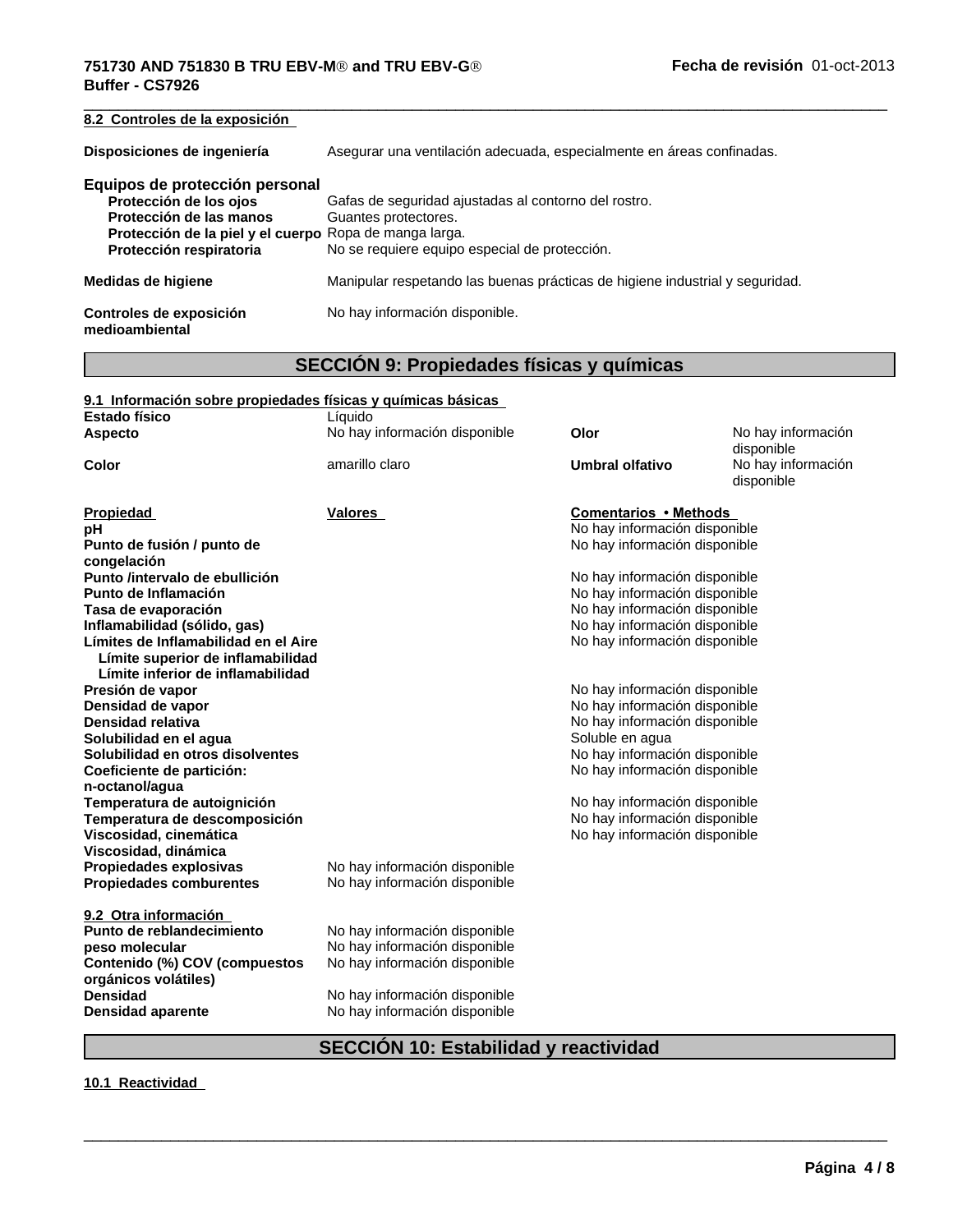# **10.2 Estabilidad química**

Estable en condiciones normales.

#### **10.3 Posibilidad de reacciones peligrosas**

#### **10.4 Condiciones que deben evitarse**

Límites de temperatura y exposición a la luz solar directa.

#### **10.5 materiales incompatibles**

Ácidos.

#### **10.6 Productos de descomposición peligrosos**

Ninguna en condiciones normales de uso.

# **SECCIÓN 11: Información toxicológica**

 $\overline{\phantom{a}}$  ,  $\overline{\phantom{a}}$  ,  $\overline{\phantom{a}}$  ,  $\overline{\phantom{a}}$  ,  $\overline{\phantom{a}}$  ,  $\overline{\phantom{a}}$  ,  $\overline{\phantom{a}}$  ,  $\overline{\phantom{a}}$  ,  $\overline{\phantom{a}}$  ,  $\overline{\phantom{a}}$  ,  $\overline{\phantom{a}}$  ,  $\overline{\phantom{a}}$  ,  $\overline{\phantom{a}}$  ,  $\overline{\phantom{a}}$  ,  $\overline{\phantom{a}}$  ,  $\overline{\phantom{a}}$ 

### **11.1 Información sobre los efectos toxicológicos**

| <b>Toxicidad aguda</b> |  |
|------------------------|--|
|------------------------|--|

| Información del producto | El producto no presenta riesgo de toxicidad aguda según la información conocida o<br>suministrada. |
|--------------------------|----------------------------------------------------------------------------------------------------|
| <b>Inhalación</b>        | No existe ningún dato disponible para ese producto.                                                |
| contacto con los ojos    | No existe ningún dato disponible para ese producto.                                                |
| Contacto con la piel     | No existe ningún dato disponible para ese producto.                                                |
| <b>Ingestión</b>         | No existe ningún dato disponible para ese producto.                                                |
| <b>Toxicidad aguda</b>   | 99.91 % de la mezcla consiste en uno o varios componentes de toxicidad desconocida.                |

#### **The following values are calculated based on chapter 3.1 of the GHS document:**

| oral<br>cutáneo<br><b>Inhalación</b> | 99,999.00 mg/kg<br>99,999.00 mg/kg |
|--------------------------------------|------------------------------------|
| Gas                                  | 99,999.00 mg/l                     |
| niebla                               | 99,999.00 mg/l                     |
| vapor                                | 99,999.00 mg/l                     |

| Nombre químico                         | DL50 Oral                      | DL50 cutánea                    | <b>CL50 Inhalación</b> |  |  |
|----------------------------------------|--------------------------------|---------------------------------|------------------------|--|--|
| Sodium azide                           | 27 mg/kg $(Rat)$               | 20 mg/kg (Rabbit) 50 mg/kg (Rat |                        |  |  |
|                                        |                                |                                 |                        |  |  |
| Corrosión o irritación cutáneas        |                                | No hay información disponible.  |                        |  |  |
| Daño a los ojos/irritación             |                                | No hay información disponible.  |                        |  |  |
| Sensibilización                        |                                | No hay información disponible.  |                        |  |  |
| Mutagenicidad en células<br>germinales |                                | No hay información disponible.  |                        |  |  |
| Carcinogenicidad                       | No hay información disponible. |                                 |                        |  |  |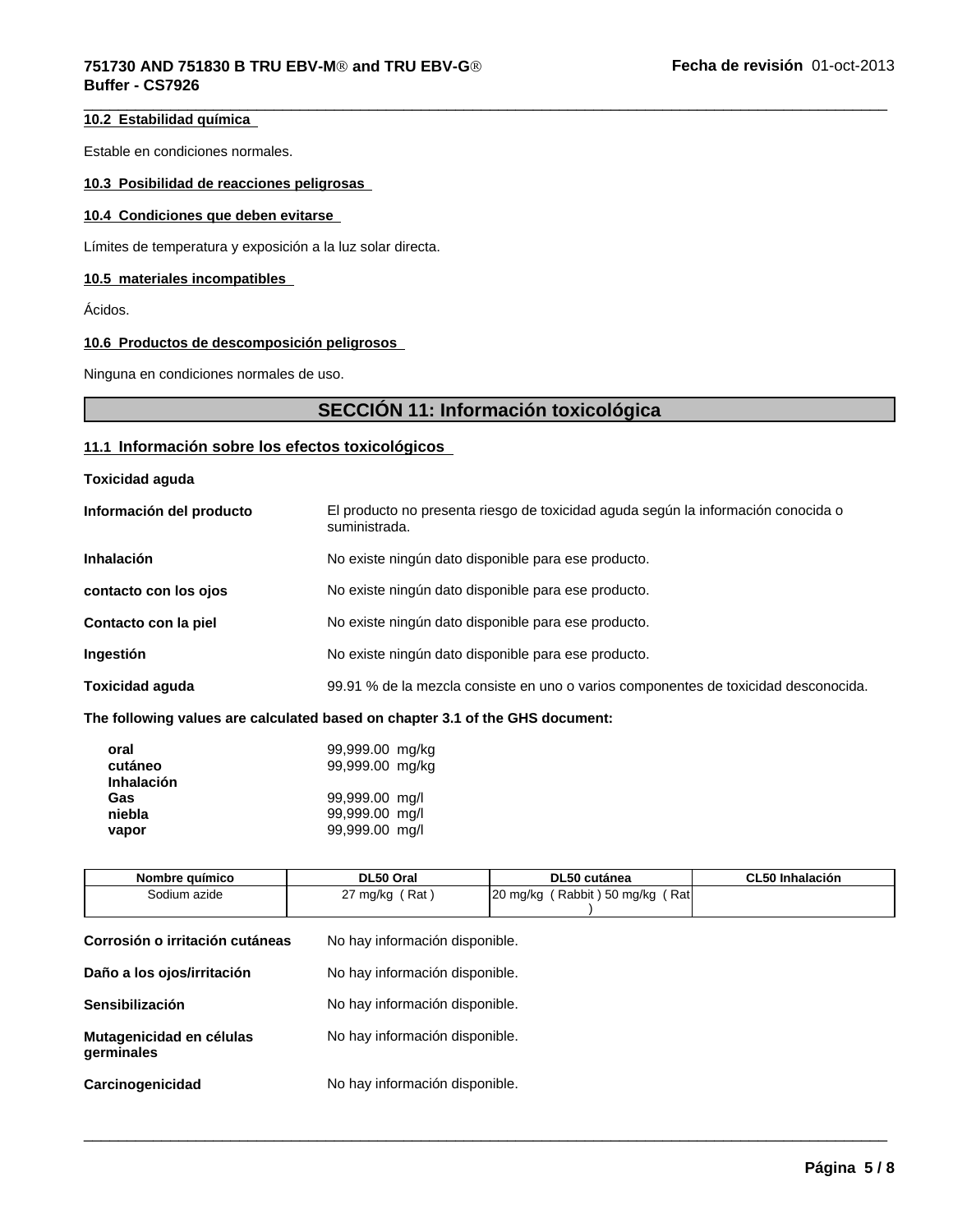| Toxicidad para la reproducción                                              | No hay información disponible. |
|-----------------------------------------------------------------------------|--------------------------------|
| Toxicidad específica en<br>determinados órganos - exposición<br>única       | No hay información disponible. |
| Toxicidad específica en<br>determinados órganos -<br>exposiciones repetidas | No hay información disponible. |
| Peligro por aspiración                                                      | No hay información disponible. |

# **SECCIÓN 12: Información ecológica**

#### **12.1 Toxicidad**

**Efectos ecotoxicológicos** No contiene sustancias nocivas para el entorno o no degradables en las estaciones de tratamiento de aguas residuales.

| Nombre químico | Toxicidad para las algas | Toxicidad para los peces                                                                                                                          | Toxicidad con dafnias y otros<br>invertebrados acuáticos |  |
|----------------|--------------------------|---------------------------------------------------------------------------------------------------------------------------------------------------|----------------------------------------------------------|--|
| Sodium azide   |                          | 0.7: 96 h Lepomis macrochirus<br>mg/L LC50 0.8: 96 h Oncorhynchus<br>mykiss mg/L LC50 5.46: 96 h<br>Pimephales promelas mg/L LC50<br>flow-through |                                                          |  |

#### **12.2 Persistencia y degradabilidad**

No hay información disponible.

#### **12.3 Potencial de bioacumulación**

No hay información disponible.

#### **12.4 Movilidad en el suelo**

#### **Movilidad**

No hay información disponible.

#### **12.5 Resultados de la valoración PBT y mPmB**

No hay información disponible.

#### **12.6 Otros efectos adversos.**

# **SECCIÓN 13: Consideraciones relativas a la eliminación**

#### **13.1 Métodos para el tratamiento de residuos**

**Desechos de residuos / producto no** Eliminar, observando las normas locales en vigor. **utilizado**

**Embalaje contaminado**

Los contenedores vacíos deben ser llevados a un sitio de manejo aprobado para desechos, para el reciclado o eliminación.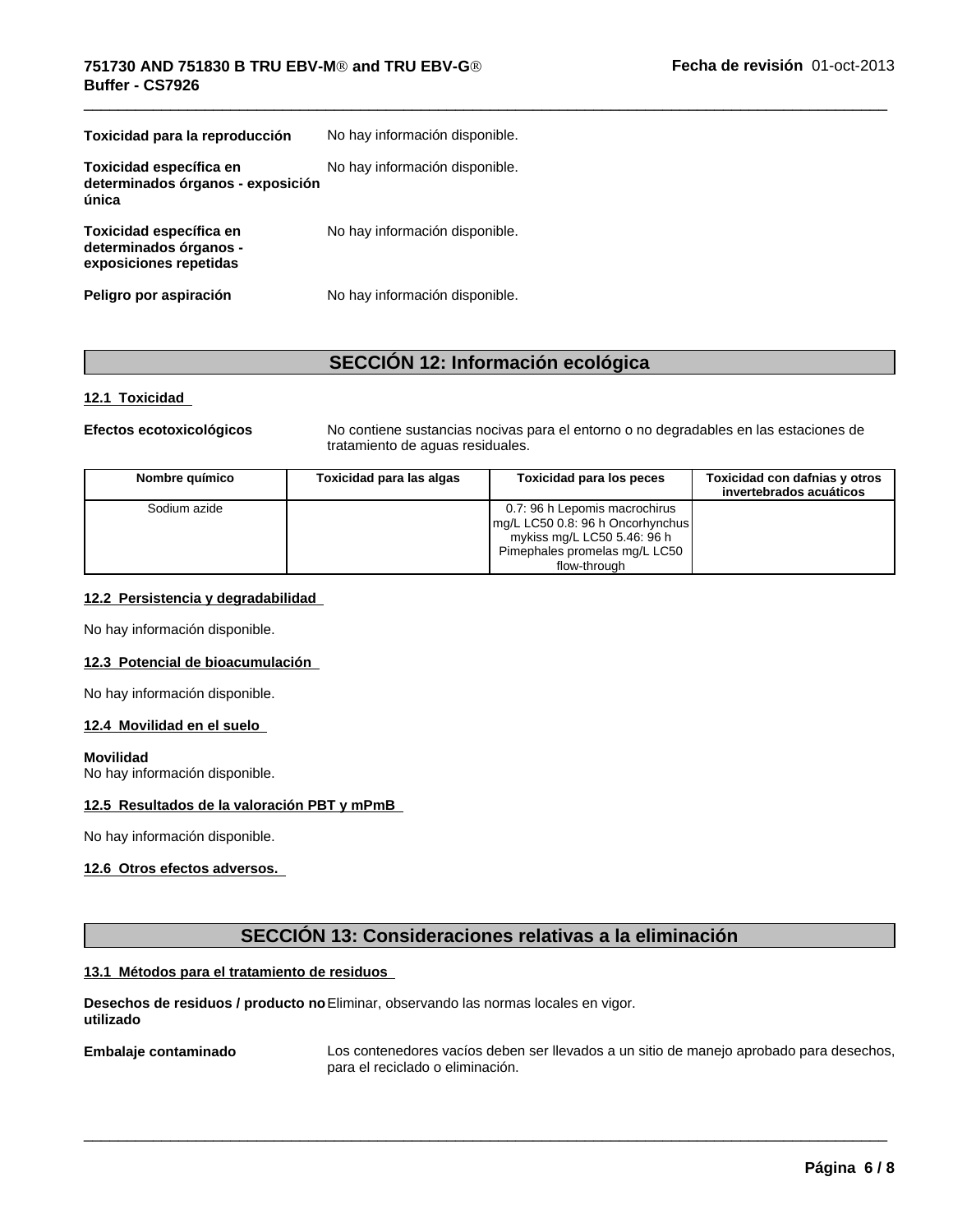# **SECCIÓN 14: Información relativa al transporte**

 $\_$  ,  $\_$  ,  $\_$  ,  $\_$  ,  $\_$  ,  $\_$  ,  $\_$  ,  $\_$  ,  $\_$  ,  $\_$  ,  $\_$  ,  $\_$  ,  $\_$  ,  $\_$  ,  $\_$  ,  $\_$  ,  $\_$  ,  $\_$  ,  $\_$  ,  $\_$  ,  $\_$  ,  $\_$  ,  $\_$  ,  $\_$  ,  $\_$  ,  $\_$  ,  $\_$  ,  $\_$  ,  $\_$  ,  $\_$  ,  $\_$  ,  $\_$  ,  $\_$  ,  $\_$  ,  $\_$  ,  $\_$  ,  $\_$  ,

No regulado

**14.1. 14.2.**

**14.3.**

**14.4.**

**14.5. 14.6.**

# **SECCIÓN 15: Información reglamentaria**

15.1 Reglamentación y legislación en materia de seguridad, salud y medio ambiente específicas para la sustancia o la **mezcla** 

#### **Inventarios internacionales**

| <b>TSCA</b>          | Cumple |
|----------------------|--------|
| <b>EINECS/ELINCS</b> | -      |
| <b>DSL/NDSL</b>      |        |
| <b>PICCS</b>         |        |
| <b>ENCS</b>          | -      |
| <b>IECSC</b>         |        |
| <b>AICS</b>          | ۰      |
| <b>KECL</b>          | -      |

**Leyenda**

**TSCA** - Ley de control de sustancias tóxicas (Toxic Substances Control Act) estadounidense, apartado 8(b), Inventario

**EINECS/ELINCS** - European Inventory of Existing Commercial Chemical Substances/EU List of Notified Chemical Substances

**DSL/NDSL** - Lista de sustancias domésticas/no domésticas de Canadá **PICCS** - Inventario de productos químicos y sustancias químicas de Filipinas

**ENCS** - Sustancias químicas existentes y nuevas de Japón

**IECSC** - Inventario de sustancias químicas existentes de China

**AICS** - Inventario australiano de sustancias químicas, Australian Inventory of Chemical Substances

**KECL** - Sustancias químicas existentes y evaluadas de Corea

#### **15.2 Informe de seguridad química**

No hay información disponible

# **SECCIÓN 16: Otra información**

 $\overline{\phantom{a}}$  ,  $\overline{\phantom{a}}$  ,  $\overline{\phantom{a}}$  ,  $\overline{\phantom{a}}$  ,  $\overline{\phantom{a}}$  ,  $\overline{\phantom{a}}$  ,  $\overline{\phantom{a}}$  ,  $\overline{\phantom{a}}$  ,  $\overline{\phantom{a}}$  ,  $\overline{\phantom{a}}$  ,  $\overline{\phantom{a}}$  ,  $\overline{\phantom{a}}$  ,  $\overline{\phantom{a}}$  ,  $\overline{\phantom{a}}$  ,  $\overline{\phantom{a}}$  ,  $\overline{\phantom{a}}$ 

**Texto completo de frases R a las que se hace referencia en las secciones 2 y 3** No hay información disponible

**Texto completo de las indicaciones H mencionadas en las secciones 2 y 3**

H300 - Mortal en caso de ingestión

H400 - Muy tóxico para los organismos acuáticos

H410 - Muy tóxico para los organismos acuáticos, con efectos nocivos duraderos EUH032 - En contacto con ácidos libera gases muy tóxicos

**Fecha de publicación** 01-oct-2013

**Fecha de revisión** 01-oct-2013

**Nota de revisión** No es aplicable.

**Esta ficha de datos de seguridad cumple los requisitos del Reglamento (CE) nº 1907/2006**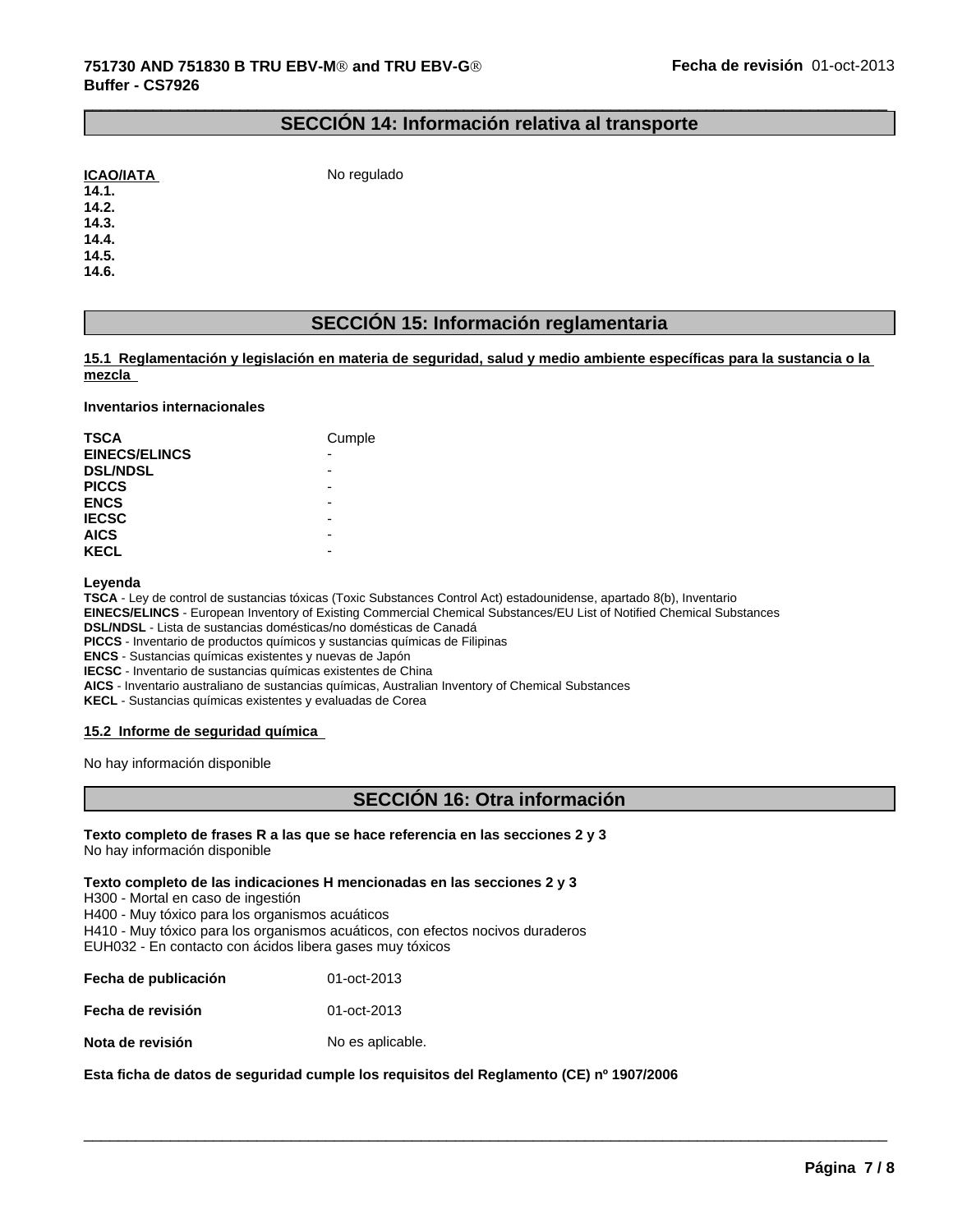# **Descargo de responsabilidad**

**The above information is believed to be correct but does not purport to be all inclusive and shall be used only as a guide. Meridian Bioscience, Inc. shall not be held liable for any damages resulting from handling or from contact with the above product.**

 $\overline{\phantom{a}}$  ,  $\overline{\phantom{a}}$  ,  $\overline{\phantom{a}}$  ,  $\overline{\phantom{a}}$  ,  $\overline{\phantom{a}}$  ,  $\overline{\phantom{a}}$  ,  $\overline{\phantom{a}}$  ,  $\overline{\phantom{a}}$  ,  $\overline{\phantom{a}}$  ,  $\overline{\phantom{a}}$  ,  $\overline{\phantom{a}}$  ,  $\overline{\phantom{a}}$  ,  $\overline{\phantom{a}}$  ,  $\overline{\phantom{a}}$  ,  $\overline{\phantom{a}}$  ,  $\overline{\phantom{a}}$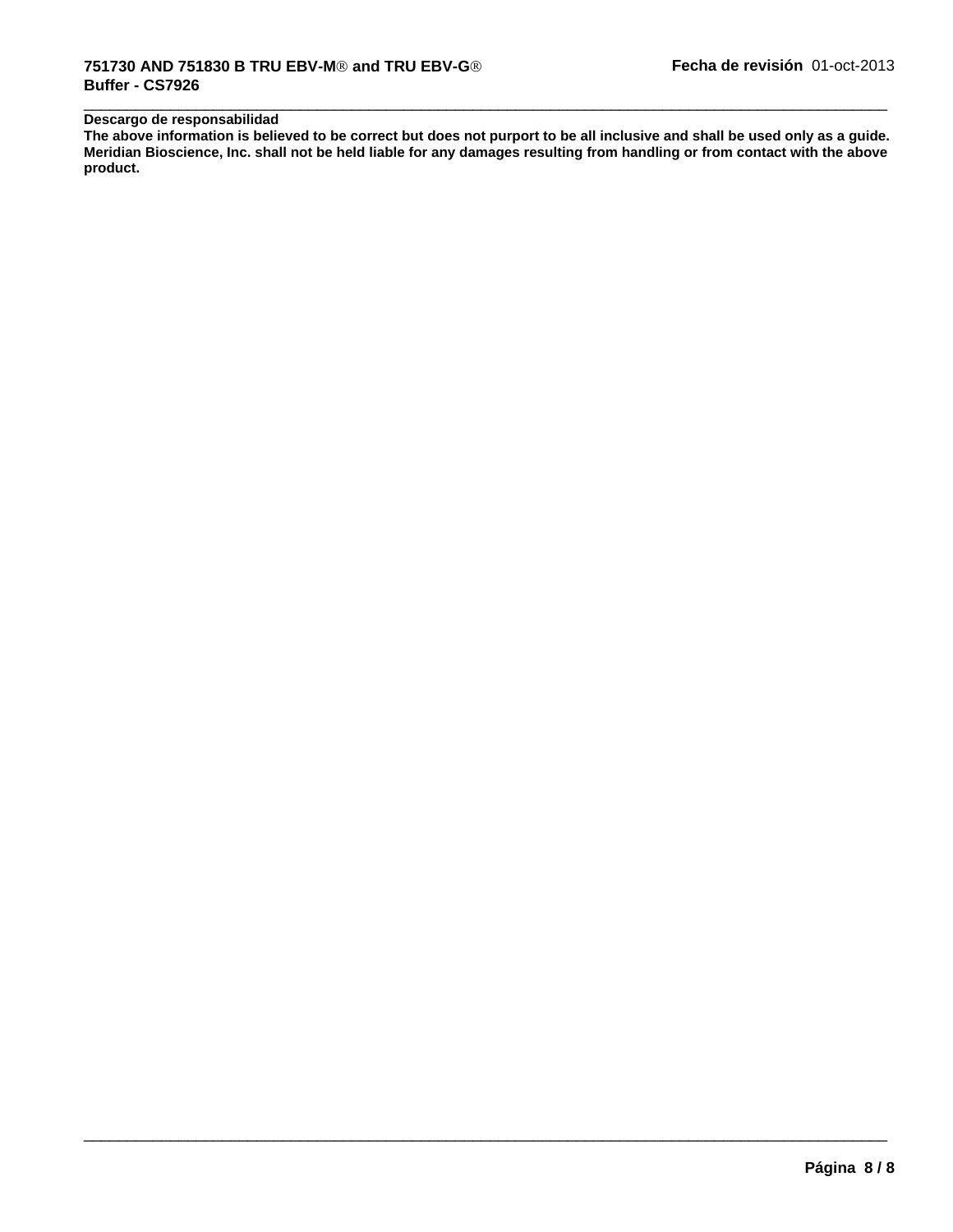

# **SICHERHEITSDATENBLATT**

**Ausgabedatum** 01-Okt-2013 **Bearbeitungsdatum** 01-Okt-2013 **Version** 1 **ABSCHNITT 1: Bezeichnung des Stoffs bzw. des Gemischs und des Unternehmens 1.1 Produktidentifikator Produktcode** 751730 AND 751830 B **Produktbezeichnung TRU EBV-M® and TRU EBV-G® Buffer - CS7926 1.2 Relevante identifizierte Verwendungen des Stoffs oder Gemischs und Verwendungen, von denen abgeraten wird Empfohlene Verwendung** In vitro diagnostic **1.3 Einzelheiten zum Lieferanten, der das Sicherheitsdatenblatt bereitstellt**  Weitere Informationen siehe: **E-Mail-Adresse** www.meridianbioscience.com **1.4 Notrufnummer**  Notrufnummer Notrufnummer CHEMTREC (International) 1-800-424-9300 / für USA 1-703-527-3887 **ABSCHNITT 2: Mögliche Gefahren 2.1 Einstufung des Stoffs oder Gemischs Richtlinie/Verordnung (EG) Nr. 1272/2008 Hersteller** Meridian Bioscience, Inc. 3471 River Hills Drive Cincinnati, Ohio 45244 Authorized Representative Meridian Bioscience Europe Via del' Industria 7 20020 Villa Cortese Milano, Italy

**Einstufung gemäss EU-Richtlinien 67/548/EWG oder 1999/45/EG** *Den vollen Wortlaut der hier genannten R-Sätze finden Sie in Abschnitt 16*

**Symbol(e)** Nicht gefährlich

# **2.2 Kennzeichnungselemente**

**2.3 Sonstige Angaben** 

# **ABSCHNITT 3: Zusammensetzung/Angaben zu Bestandteilen**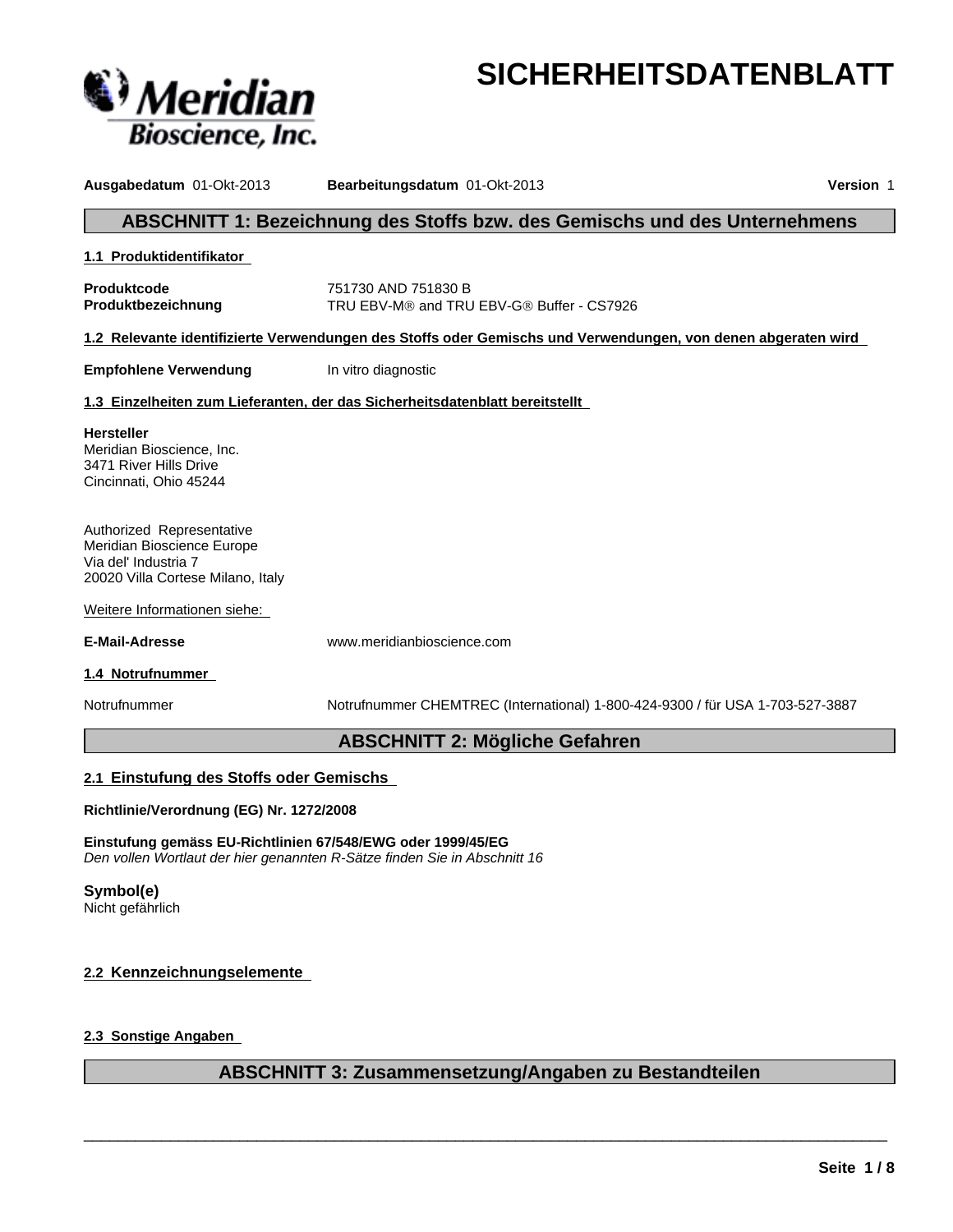#### **3.1 Stoffe**

#### **3.2 GEMISCHE**

| <b>Chemische</b><br><b>Bezeichnung</b> | <b>EG-Nr</b>             | <b>CAS-Nr</b> | Gewichtsp<br>rozent | Einstufung<br>(67/548)      | Einstufung (VO (EG)<br>1272/2008)                                                     | <b>REACH-Registrie</b><br>rungsnummer |
|----------------------------------------|--------------------------|---------------|---------------------|-----------------------------|---------------------------------------------------------------------------------------|---------------------------------------|
| Sucrose                                | $\overline{\phantom{a}}$ | $57 - 50 - 1$ | 0.5                 |                             | Keine Daten verfügbar                                                                 | Keine Daten<br>verfügbar              |
| Sodium azide                           | 247-852-1                | 26628-22-8    | 0.09                | T+: R28<br>R32<br>N: R50-53 | Acute Tox. 2 (H300)<br>Aquatic Acute 1 (H400)<br>Aquatic Chronic 1 (H410)<br>(EUH032) | Keine Daten<br>verfügbar              |
| Gentamicin, sulfate<br>(salt)          |                          | 1405-41-0     | 0.0016              |                             | Keine Daten verfügbar                                                                 | Keine Daten<br>verfügbar              |

**Den vollen Wortlaut der hier genannten R-Sätze finden Sie in Abschnitt 16**

#### **Den Volltext der in diesem Abschnitt aufgeführten Gefahrenhinweise finden sie unter Abschnitt 16**

# **ABSCHNITT 4: Erste-Hilfe-Maßnahmen**

#### **4.1 Beschreibung der Erste-Hilfe-Maßnahmen**

| Augenkontakt                                                          | Sofort gründlich mit viel Wasser mindestens 15 Minuten lang ausspülen, auch unter den<br>Augenlidern. Bei anhaltender Reizung ärztliche Hilfe hinzuziehen. |  |
|-----------------------------------------------------------------------|------------------------------------------------------------------------------------------------------------------------------------------------------------|--|
| <b>Hautkontakt</b>                                                    | Wash off immediately with soap and plenty of water for at least 15 minutes.                                                                                |  |
| Verschlucken                                                          | Niemals einer bewusstlosen Person Wasser geben. Falls erforderlich, einen Arzt<br>hinzuziehen.                                                             |  |
| <b>Einatmen</b>                                                       | An die frische Luft bringen. Bei bleibenden Symptomen einen Arzt hinzuziehen.                                                                              |  |
| 4.2 Wichtigste akute und verzögert auftretende Symptome und Wirkungen |                                                                                                                                                            |  |

#### **4.3 Hinweise auf ärztliche Soforthilfe oder Spezialbehandlung**

**Hinweise an den Arzt** Symptomatische Behandlung.

# **ABSCHNITT 5: Maßnahmen zur Brandbekämpfung**

#### **5.1 Löschmittel**

#### **Geeignete Löschmittel:**

Dry chemical, CO 2, water spray or alcohol-resistant foam.

**Löschmittel, die aus Sicherheitsgründen nicht zu verwenden sind** Es liegen keine Informationen vor.

#### **5.2 Besondere vom Stoff oder Gemisch ausgehende Gefahren**

Keine.

#### **5.3 Hinweise für die Brandbekämpfung**

Wie bei jedem Feuer schweres Atemschutzgerät und volle Schutzausrüstung tragen.

# **ABSCHNITT 6: Maßnahmen bei unbeabsichtigter Freisetzung**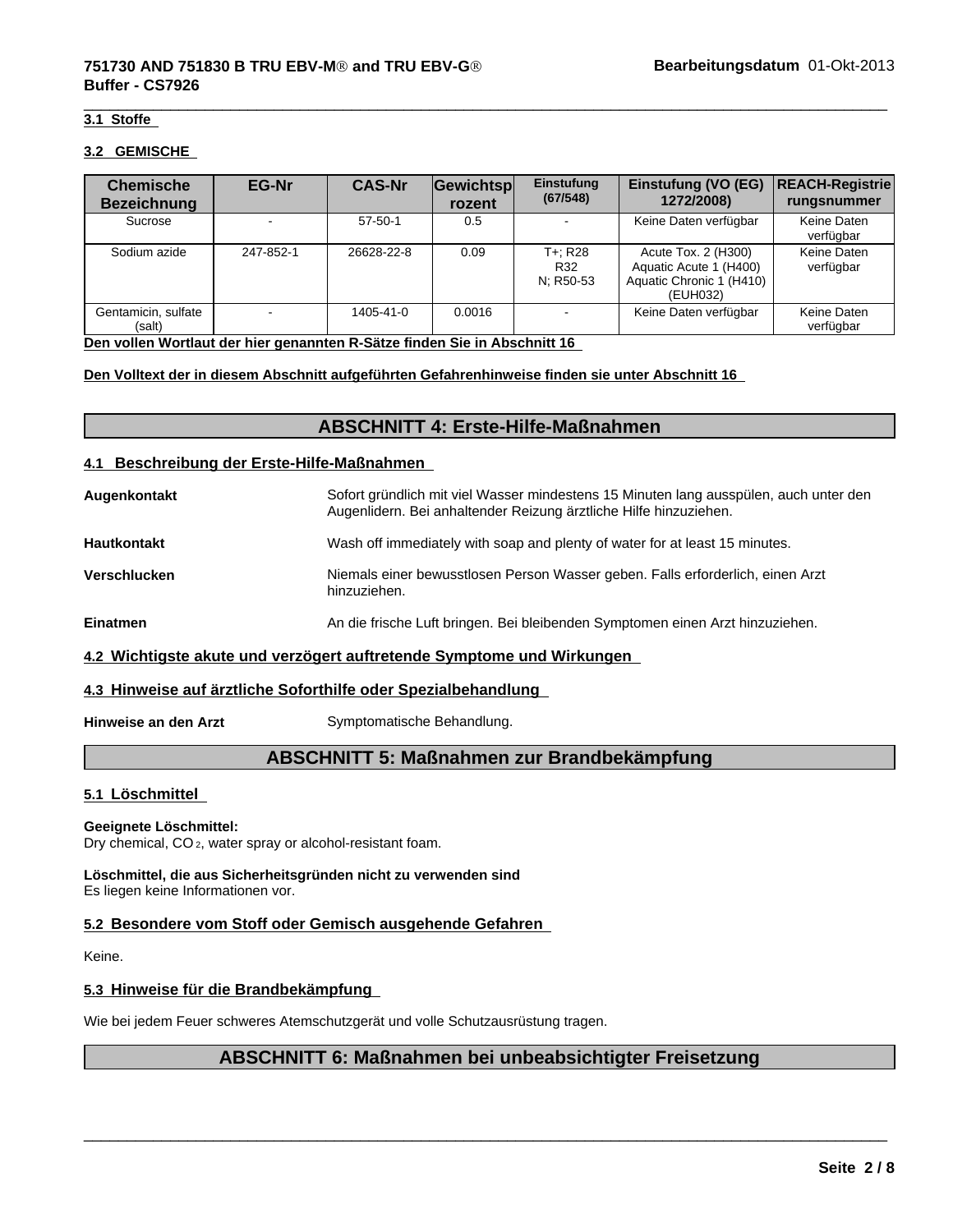#### $\overline{\phantom{a}}$  ,  $\overline{\phantom{a}}$  ,  $\overline{\phantom{a}}$  ,  $\overline{\phantom{a}}$  ,  $\overline{\phantom{a}}$  ,  $\overline{\phantom{a}}$  ,  $\overline{\phantom{a}}$  ,  $\overline{\phantom{a}}$  ,  $\overline{\phantom{a}}$  ,  $\overline{\phantom{a}}$  ,  $\overline{\phantom{a}}$  ,  $\overline{\phantom{a}}$  ,  $\overline{\phantom{a}}$  ,  $\overline{\phantom{a}}$  ,  $\overline{\phantom{a}}$  ,  $\overline{\phantom{a}}$ **751730 AND 751830 B TRU EBV-MÒ and TRU EBV-GÒ Buffer - CS7926**

# **6.1 Personenbezogene Vorsichtsmaßnahmen, Schutzausrüstungen und in Notfällen anzuwendende Verfahren**

Ausreichende Belüftung sicherstellen.

Weitere Angaben zur Ökologie im Abschnitt 12.

#### **6.2 Umweltschutzmaßnahmen**

Weitere Leckagen oder Verschütten vermeiden, wenn gefahrlos möglich.

#### **6.3 Methoden und Material für Eindämmung und Reinigung**

#### **Verfahren zur Reinigung**

Verschüttete Menge mit inertem Material aufnehmen (z.B. trockenem Sand oder Erde), dann in einen Behälter für Chemieabfälle geben.

### **6.4 Verweis auf andere Abschnitte**

# **ABSCHNITT 7: Handhabung und Lagerung**

#### **7.1 Schutzmaßnahmen zur sicheren Handhabung**

#### **Hinweise zum sicheren Umgang**

Ausreichende Belüftung sicherstellen.

#### **7.2 Bedingungen zur sicheren Lagerung unter Berücksichtigung von Unverträglichkeiten**

#### **Technische Maßnahmen/Lagerungsbedingungen**

Behälter gut verschlossen halten und an einem trockenen, kühlen und gut belüfteten Ort lagern.

#### **7.3 Spezifische Endverwendungszwecke**

#### **Andere Richtlinien**

Es liegen keine Informationen vor.

# **ABSCHNITT 8: Begrenzung und Überwachung der Exposition/Persönliche Schutzausrüstungen**

#### **8.1 Zu überwachende Parameter**

**Expositionsgrenzen** Dieses Produkt enthält, wie geliefert, keine gesundheitsschädlichen Stoffe mit Arbeitsplatzgrenzwerten, die durch die für die Region verantwortliche Behörde festgelegt wurden

| <b>Chemische Bezeichnung</b> | <b>Europäische Union</b>     | <b>Großbritannien</b>             | <b>Frankreich</b>             | Spanien                       | <b>Deutschland</b>           |
|------------------------------|------------------------------|-----------------------------------|-------------------------------|-------------------------------|------------------------------|
| Sodium azide                 | $S^*$                        | STEL: $0.3 \text{ mg/m}^3$        | $VME: 0.1$ mg/m <sup>3</sup>  | $S^*$                         | MAK: $0.2 \text{ mg/m}^3$    |
| 26628-22-8                   | TWA 0.1 $mq/m3$              | TWA: $0.1 \text{ mg/m}^3$         | $VLOT: 0.3$ mg/m <sup>3</sup> | VLA-EC: $0.3 \text{ mg/m}^3$  | Ceiling / Peak: 0.4          |
|                              | STEL 0.3 mg/m <sup>3</sup>   | <b>Skin</b>                       |                               | VLA-ED: $0.1 \text{ mg/m}^3$  | mq/m <sup>3</sup>            |
|                              |                              |                                   |                               |                               | TWA: $0.2 \text{ mg/m}^3$    |
| Component                    | Italien                      | Portugal                          | Die Niederlande               | <b>Finnland</b>               | <b>Dänemark</b>              |
| Sodium azide                 | TWA: $0.1 \text{ mg/m}^3$    | Ceiling: $0.29$ mg/m <sup>3</sup> | Skin                          | TWA: $0.1 \text{ mg/m}^3$     | TWA: $0.1$ mg/m <sup>3</sup> |
| 26628-22-8 (0.09)            | STEL: $0.3 \text{ mg/m}^3$   | Ceiling: 0.11 ppm                 | STEL: $0.3 \text{ mg/m}^3$    | STEL: $0.3 \text{ mg/m}^3$    | <b>Skin</b>                  |
|                              | <b>Skin</b>                  |                                   | TWA: $0.1 \text{ mg/m}^3$     | Skin                          |                              |
| <b>Chemische Bezeichnung</b> | Österreich                   | <b>Schweiz</b>                    | Polen                         | Norwegen                      | <b>Irland</b>                |
| Sodium azide                 | <b>Skin</b>                  | STEL: $0.4 \text{ mg/m}^3$        | NDSCh: $0.3 \text{ mg/m}^3$   | <b>Skin</b>                   | TWA: $0.1$ mg/m <sup>3</sup> |
| 26628-22-8                   | STEL $0.3 \text{ mg/m}^3$    | MAK: $0.2 \text{ mg/m}^3$         | NDS: 0.1 mg/m <sup>3</sup>    | Ceiling: $0.3 \text{ mg/m}^3$ | STEL: $0.3 \text{ mg/m}^3$   |
|                              | MAK: $0.1$ mg/m <sup>3</sup> |                                   | Skin                          |                               | Skin                         |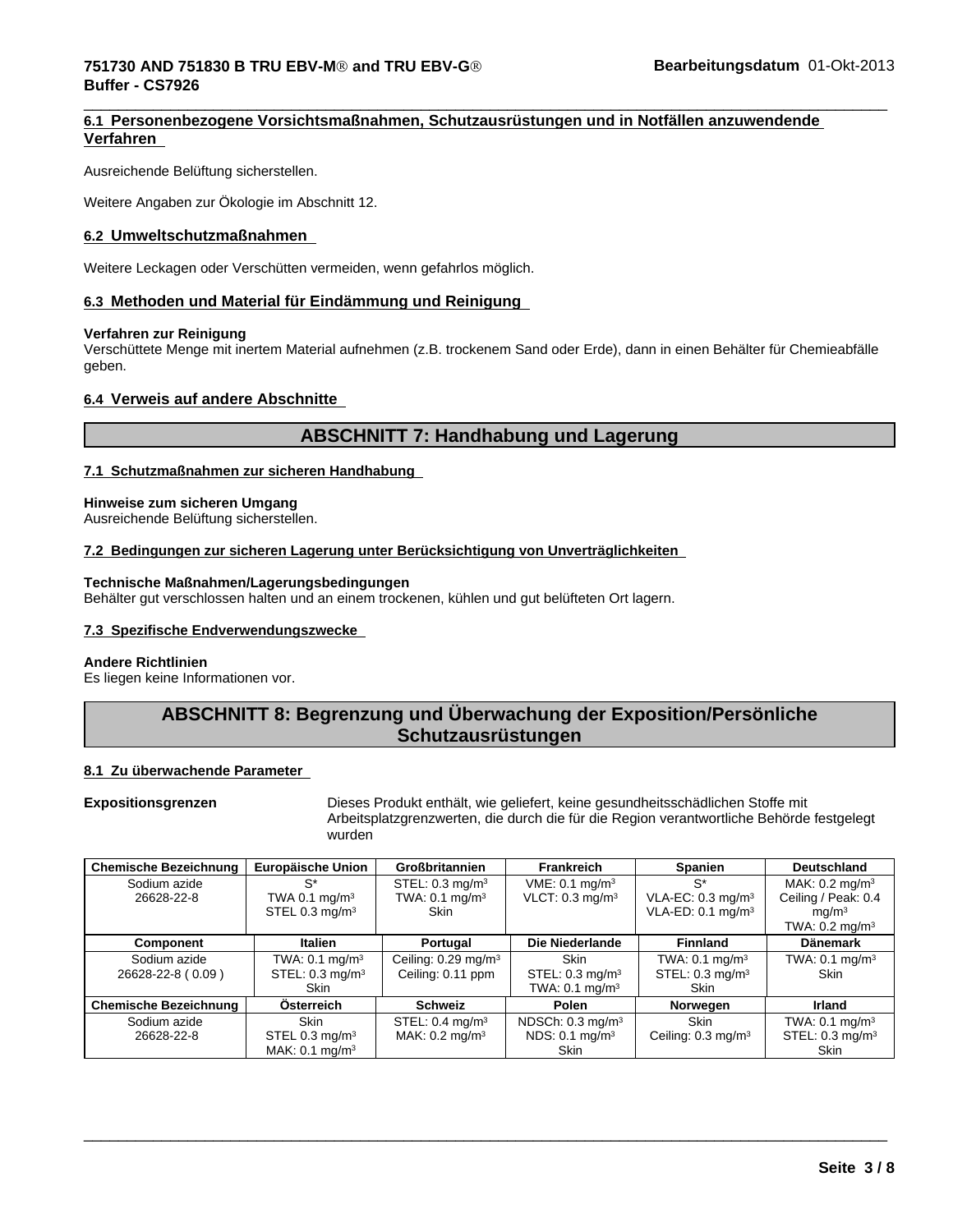| Abgeleitete Expositionshöhe ohne Es liegen keine Informationen vor |  |
|--------------------------------------------------------------------|--|
| Beeinträchtigung (Derived No Effect                                |  |
| Level)                                                             |  |

| Abgeschätzte                       | Es liegen keine Informationen vor |
|------------------------------------|-----------------------------------|
| Nicht-Effekt-Konzentration (PNEC,  |                                   |
| predicted no effect concentration) |                                   |

# **8.2 Begrenzung und Überwachung der Exposition**

**Technische Schutzmaßnahmen** Für angemessene Belüftung sorgen, vor allem in geschlossenen Räumen.

| Persönliche Schutzausrüstung<br>Augenschutz<br><b>Handschutz</b><br>Haut- und Körperschutz<br><b>Atemschutz</b> | Dicht schließende Schutzbrille.<br>Schutzhandschuhe.<br>Langärmelige Arbeitskleidung.<br>Keine besondere Schutzausrüstung erforderlich. |
|-----------------------------------------------------------------------------------------------------------------|-----------------------------------------------------------------------------------------------------------------------------------------|
| <b>Hygienemaßnahmen</b>                                                                                         | Mit einer guten Arbeitshygiene und Sicherheitstechnik handhaben.                                                                        |
| Begrenzung und Überwachung der Es liegen keine Informationen vor.                                               |                                                                                                                                         |

**Umweltexposition**

# **ABSCHNITT 9: Physikalische und chemische Eigenschaften**

#### **9.1 Angaben zu den grundlegenden physikalischen und chemischen Eigenschaften**

| <b>Physikalischer Zustand</b>                                  | Flüssigkeit                                                            |                                   |                                      |
|----------------------------------------------------------------|------------------------------------------------------------------------|-----------------------------------|--------------------------------------|
| <b>Aussehen</b>                                                | Es liegen keine Informationen vor                                      | Geruch                            | Es liegen keine<br>Informationen vor |
| Farbe                                                          | hellgelb                                                               | <b>Geruchsschwelle</b>            | Es liegen keine<br>Informationen vor |
| <b>Besitz</b>                                                  | Werte                                                                  | Bemerkungen • Methods             |                                      |
| pH-Wert                                                        |                                                                        | Es liegen keine Informationen vor |                                      |
| Schmelzpunkt/Gefrierpunkt                                      |                                                                        | Es liegen keine Informationen vor |                                      |
| Siedepunkt/Siedebereich                                        |                                                                        | Es liegen keine Informationen vor |                                      |
| <b>Flammpunkt</b>                                              |                                                                        | Es liegen keine Informationen vor |                                      |
| Verdampfungsgeschwindigkeit                                    |                                                                        | Es liegen keine Informationen vor |                                      |
| Entzündbarkeit (fest, gasförmig)                               |                                                                        | Es liegen keine Informationen vor |                                      |
| Entzündlichkeitsgrenzwert in der<br>Luft                       |                                                                        | Es liegen keine Informationen vor |                                      |
| Obere Entzündbarkeitsgrenze<br>Untere Entzündbarkeitsgrenze    |                                                                        |                                   |                                      |
| <b>Dampfdruck</b>                                              |                                                                        | Es liegen keine Informationen vor |                                      |
| <b>Dampfdichte</b>                                             |                                                                        | Es liegen keine Informationen vor |                                      |
| spezifisches Gewicht                                           |                                                                        | Es liegen keine Informationen vor |                                      |
| Wasserlöslichkeit                                              |                                                                        | Löslich in Wasser                 |                                      |
| Löslichkeit in anderen                                         |                                                                        | Es liegen keine Informationen vor |                                      |
| Lösungsmitteln                                                 |                                                                        |                                   |                                      |
| Verteilungskoeffizient:                                        |                                                                        | Es liegen keine Informationen vor |                                      |
| n-Octanol/Wasser                                               |                                                                        |                                   |                                      |
| Selbstentzündungstemperatur                                    |                                                                        | Es liegen keine Informationen vor |                                      |
| Zersetzungstemperatur                                          |                                                                        | Es liegen keine Informationen vor |                                      |
| Viskosität, kinematisch                                        |                                                                        | Es liegen keine Informationen vor |                                      |
| Viskosität, dynamisch                                          |                                                                        |                                   |                                      |
| <b>Explosive Eigenschaften</b><br>Brandfördernde Eigenschaften | Es liegen keine Informationen vor<br>Es liegen keine Informationen vor |                                   |                                      |
| 9.2 Sonstige Angaben                                           |                                                                        |                                   |                                      |
| Erweichungspunkt<br><b>Molekulargewicht</b>                    | Es liegen keine Informationen vor<br>Es liegen keine Informationen vor |                                   |                                      |
|                                                                |                                                                        |                                   |                                      |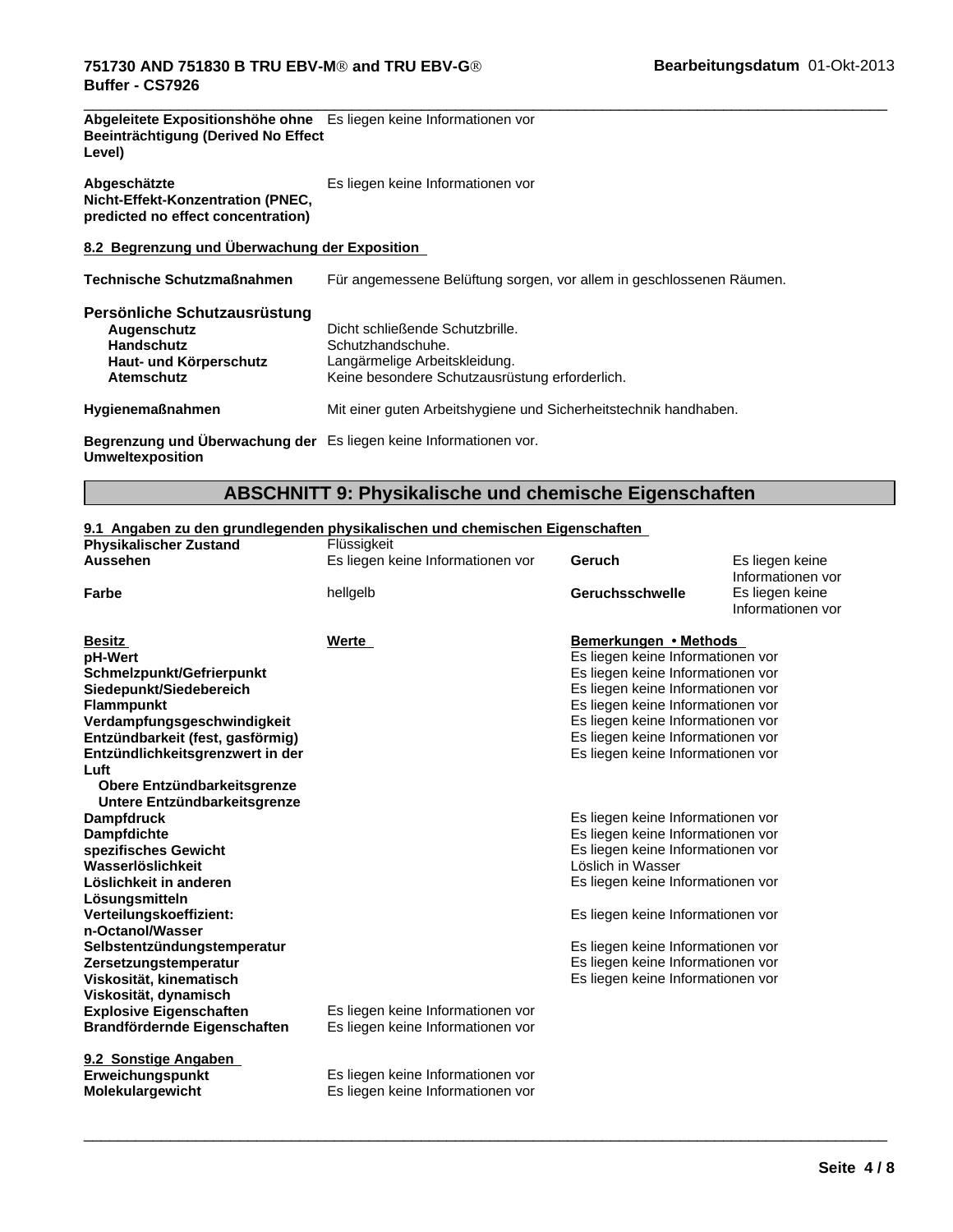**Gehalt (%)der flüchtigen organischen Verbindung** Es liegen keine Informationen vor

**Dichte** Es liegen keine Informationen vor **Schüttdichte** Es liegen keine Informationen vor

# **ABSCHNITT 10: Stabilität und Reaktivität**

#### **10.1 Reaktivität**

#### **10.2 Chemische Stabilität**

Unter normalen Bedingungen stabil.

#### **10.3 Möglichkeit gefährlicher Reaktionen**

#### **10.4 Zu vermeidende Bedingungen**

Extreme Temperaturen und direkte Sonneneinstrahlung.

#### **10.5 unverträgliche Materialien**

Säuren.

#### **10.6 Gefährliche Zersetzungsprodukte**

Unter normalen Verwendungsbedingungen keine bekannt.

# **ABSCHNITT 11: Toxikologische Angaben**

#### **11.1 Angaben zu toxikologischen Wirkungen**

**Akute Toxizität**

| Produktinformationen   | Produkt stellt laut bekannten oder zur Verfügung gestellten Informationen keine Gefahr in<br>der Form einer akuten Toxizität dar. |
|------------------------|-----------------------------------------------------------------------------------------------------------------------------------|
| <b>Einatmen</b>        | Für dieses Produkt sind keine Daten verfügbar.                                                                                    |
| Augenkontakt           | Für dieses Produkt sind keine Daten verfügbar.                                                                                    |
| <b>Hautkontakt</b>     | Für dieses Produkt sind keine Daten verfügbar.                                                                                    |
| <b>Verschlucken</b>    | Für dieses Produkt sind keine Daten verfügbar.                                                                                    |
| <b>Akute Toxizität</b> | 99.91 Prozent des Gemisches bestehen aus Bestandteilen unbekannter akuter Toxizität.                                              |
|                        |                                                                                                                                   |

#### **The following values are calculated based on chapter 3.1 of the GHS document:**

| oral         | 99,999.00 mg/kg |
|--------------|-----------------|
| dermal       | 99,999.00 mg/kg |
| Einatmen     |                 |
| Gas          | 99,999.00 mg/l  |
| <b>Nebel</b> | 99,999.00 mg/l  |
| Dampf        | 99,999.00 mg/l  |

| <b>Chemische Bezeichnung</b> | ∟D50 Oral       | ∟D50 Dermal                           | <b>LC50 Einatmen</b> |
|------------------------------|-----------------|---------------------------------------|----------------------|
| Sodium azide                 | Rat<br>27 mg/kg | Rati<br>(Rabbit)50 mg/kg<br>120 mg/kg |                      |
|                              |                 |                                       |                      |

 $\overline{\phantom{a}}$  ,  $\overline{\phantom{a}}$  ,  $\overline{\phantom{a}}$  ,  $\overline{\phantom{a}}$  ,  $\overline{\phantom{a}}$  ,  $\overline{\phantom{a}}$  ,  $\overline{\phantom{a}}$  ,  $\overline{\phantom{a}}$  ,  $\overline{\phantom{a}}$  ,  $\overline{\phantom{a}}$  ,  $\overline{\phantom{a}}$  ,  $\overline{\phantom{a}}$  ,  $\overline{\phantom{a}}$  ,  $\overline{\phantom{a}}$  ,  $\overline{\phantom{a}}$  ,  $\overline{\phantom{a}}$ 

**Ätz-/Reizwirkung auf die Haut** Es liegen keine Informationen vor.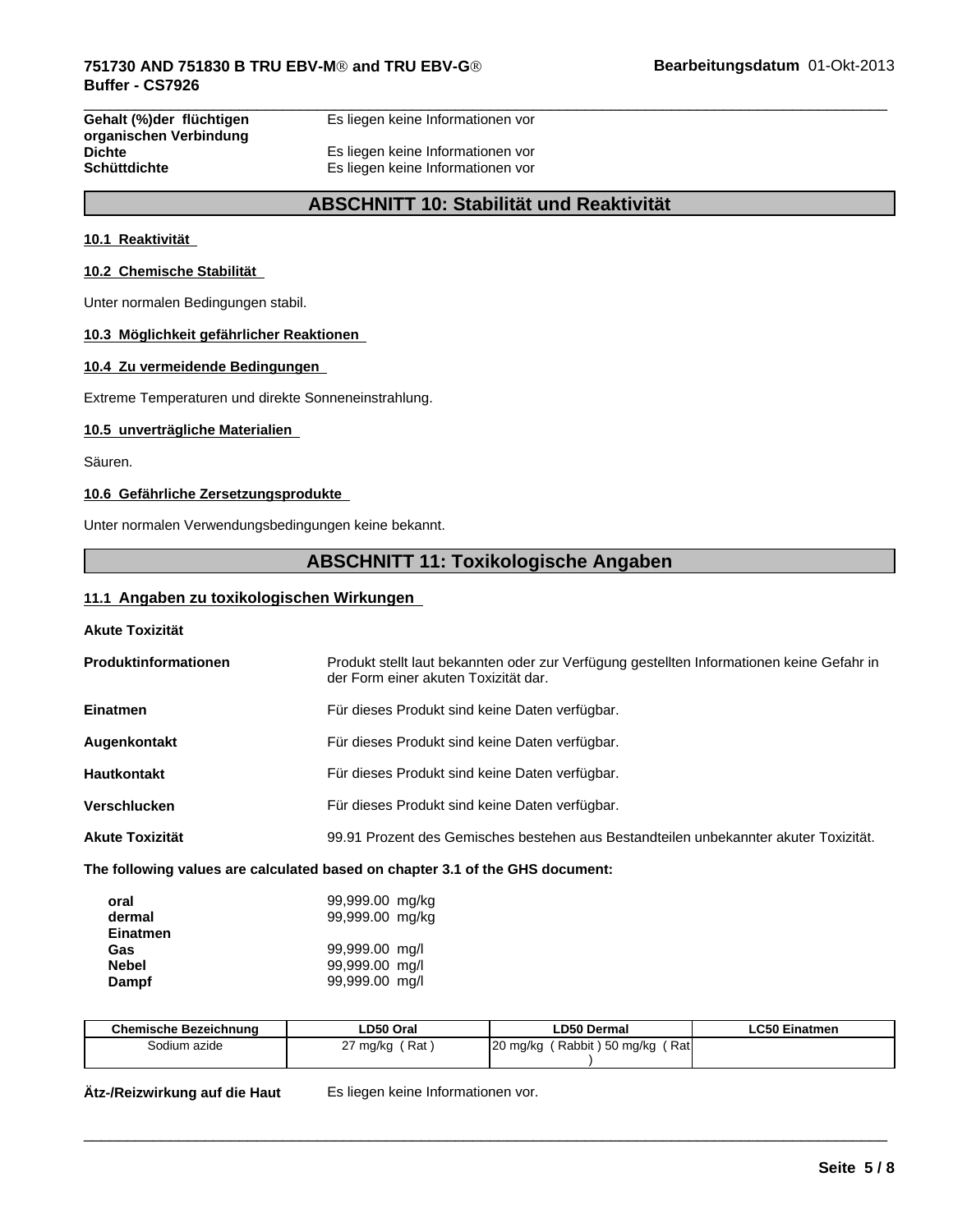#### $\overline{\phantom{a}}$  ,  $\overline{\phantom{a}}$  ,  $\overline{\phantom{a}}$  ,  $\overline{\phantom{a}}$  ,  $\overline{\phantom{a}}$  ,  $\overline{\phantom{a}}$  ,  $\overline{\phantom{a}}$  ,  $\overline{\phantom{a}}$  ,  $\overline{\phantom{a}}$  ,  $\overline{\phantom{a}}$  ,  $\overline{\phantom{a}}$  ,  $\overline{\phantom{a}}$  ,  $\overline{\phantom{a}}$  ,  $\overline{\phantom{a}}$  ,  $\overline{\phantom{a}}$  ,  $\overline{\phantom{a}}$ **751730 AND 751830 B TRU EBV-MÒ and TRU EBV-GÒ Buffer - CS7926**

| Augenschaden/-reizung                                       | Es liegen keine Informationen vor. |
|-------------------------------------------------------------|------------------------------------|
| Sensibilisierung                                            | Es liegen keine Informationen vor. |
| Keimzellmutagenität                                         | Es liegen keine Informationen vor. |
| Karzinogenität                                              | Es liegen keine Informationen vor. |
|                                                             |                                    |
| Reproduktionstoxizität                                      | Es liegen keine Informationen vor. |
| Spezifische Zielorgan-Toxizität -<br>einmalige Exposition   | Es liegen keine Informationen vor. |
| Spezifische Zielorgan-Toxizität -<br>wiederholte Exposition | Es liegen keine Informationen vor. |
| Aspirationsgefahr                                           | Es liegen keine Informationen vor. |

# **ABSCHNITT 12: Umweltbezogene Angaben**

# **12.1 Toxizität**

**Ökotoxische Wirkungen** Enthält keine Stoffe, die bekanntermaßen umweltgefährlich sind oder die in Kläranlagen nicht abgebaut werden.

| <b>Chemische Bezeichnung</b> | Toxizität gegenüber Algen | Toxizität gegenüber Fischen                                                                                                                       | Toxizität gegenüber Daphnia und<br>anderen wirbellosen<br>Wassertieren |
|------------------------------|---------------------------|---------------------------------------------------------------------------------------------------------------------------------------------------|------------------------------------------------------------------------|
| Sodium azide                 |                           | 0.7: 96 h Lepomis macrochirus<br>mg/L LC50 0.8: 96 h Oncorhynchus<br>mykiss mg/L LC50 5.46: 96 h<br>Pimephales promelas mg/L LC50<br>flow-through |                                                                        |

#### **12.2 Persistenz und Abbaubarkeit**

Es liegen keine Informationen vor.

#### **12.3 Bioakkumulationspotenzial**

Es liegen keine Informationen vor.

#### **12.4 Mobilität im Boden**

#### **Mobilität**

Es liegen keine Informationen vor.

### **12.5 Ergebnisse der PBT- und vPvB-Beurteilung**

Es liegen keine Informationen vor.

### **12.6 Andere schädliche Wirkungen.**

# **ABSCHNITT 13: Hinweise zur Entsorgung**

 $\overline{\phantom{a}}$  ,  $\overline{\phantom{a}}$  ,  $\overline{\phantom{a}}$  ,  $\overline{\phantom{a}}$  ,  $\overline{\phantom{a}}$  ,  $\overline{\phantom{a}}$  ,  $\overline{\phantom{a}}$  ,  $\overline{\phantom{a}}$  ,  $\overline{\phantom{a}}$  ,  $\overline{\phantom{a}}$  ,  $\overline{\phantom{a}}$  ,  $\overline{\phantom{a}}$  ,  $\overline{\phantom{a}}$  ,  $\overline{\phantom{a}}$  ,  $\overline{\phantom{a}}$  ,  $\overline{\phantom{a}}$ 

#### **13.1 Verfahren zur Abfallbehandlung**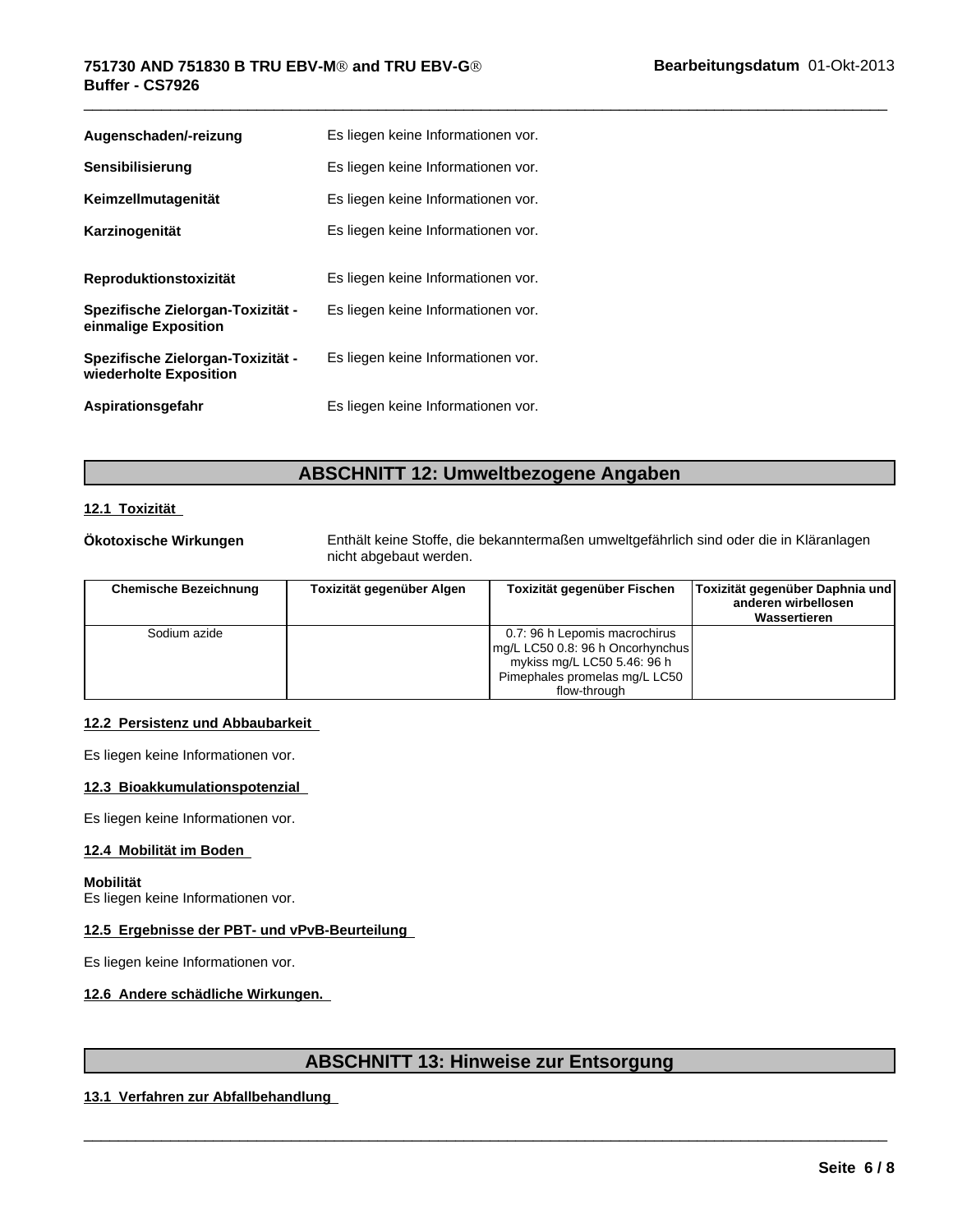**Abfälle von Restmengen / ungebrauchten Produkten** Unter Beachtung der örtlichen behördlichen Bestimmungen beseitigen.

**Kontaminierte Verpackung** Leere Behälter einer anerkannten Abfallentsorgungsanlage zuführen zwecks Wiedergewinnung oder Entsorgung.

 $\overline{\phantom{a}}$  ,  $\overline{\phantom{a}}$  ,  $\overline{\phantom{a}}$  ,  $\overline{\phantom{a}}$  ,  $\overline{\phantom{a}}$  ,  $\overline{\phantom{a}}$  ,  $\overline{\phantom{a}}$  ,  $\overline{\phantom{a}}$  ,  $\overline{\phantom{a}}$  ,  $\overline{\phantom{a}}$  ,  $\overline{\phantom{a}}$  ,  $\overline{\phantom{a}}$  ,  $\overline{\phantom{a}}$  ,  $\overline{\phantom{a}}$  ,  $\overline{\phantom{a}}$  ,  $\overline{\phantom{a}}$ 

# **ABSCHNITT 14: Angaben zum Transport**

| <b>ICAO/IATA</b> |  |
|------------------|--|
|                  |  |

**Nicht reguliert** 

**14.1. 14.2.**

**14.3. 14.4.**

**14.5.**

**14.6.**

# **ABSCHNITT 15: Rechtsvorschriften**

**15.1 Vorschriften zu Sicherheit, Gesundheits- und Umweltschutz/spezifische Rechtsvorschriften für den Stoff oder das Gemisch** 

#### **Internationale Bestandsverzeichnisse**

| <b>TSCA</b>          | Erfüllt |
|----------------------|---------|
| <b>EINECS/ELINCS</b> |         |
| <b>DSL/NDSL</b>      |         |
| <b>PICCS</b>         |         |
| <b>ENCS</b>          |         |
| <b>IECSC</b>         |         |
| <b>AICS</b>          |         |
| <b>KECL</b>          |         |

#### **Legende**

**TSCA** - US-amerikanisches Gefahrstoff-Überwachungsgesetz Abschnitt 8(b) Bestandsverzeichnis

**EINECS/ELINCS** - Europäisches Verzeichnis existierender kommerzieller chemischer Substanzen/Eu Liste der angemeldeten chemischen Stoffe DSL/NDSL - Kanadische Entsprechung der europäischen Altstoffliste/Kanadische Liste mit Stoffen, die nur im Ausland auf dem Markt sind **PICCS** - philippinisches Verzeichnis bestehender Chemikalien und chemischer Substanzen (Philippines Inventory of Chemicals and Chemical Substances)

**ENCS** - japanisches Verzeichnis bestehender Chemikalien (Japan Existing and New Chemical Substances)

**IECSC** - chinesisches Verzeichnis bestehender Chemikalien (China Inventory of Existing Chemical Substances)

**AICS** - Australian Inventory of Chemical Substances, Australisches Chemikalien-Inventar

**KECL** - koreanisches Verzeichnis bestehender Chemikalien (Korean Existing and Evaluated Chemical Substances)

#### **15.2 Stoffsicherheitsbericht**

Es liegen keine Informationen vor

# **ABSCHNITT 16: Sonstige Angaben**

 $\overline{\phantom{a}}$  ,  $\overline{\phantom{a}}$  ,  $\overline{\phantom{a}}$  ,  $\overline{\phantom{a}}$  ,  $\overline{\phantom{a}}$  ,  $\overline{\phantom{a}}$  ,  $\overline{\phantom{a}}$  ,  $\overline{\phantom{a}}$  ,  $\overline{\phantom{a}}$  ,  $\overline{\phantom{a}}$  ,  $\overline{\phantom{a}}$  ,  $\overline{\phantom{a}}$  ,  $\overline{\phantom{a}}$  ,  $\overline{\phantom{a}}$  ,  $\overline{\phantom{a}}$  ,  $\overline{\phantom{a}}$ 

#### **Vollständiger Wortlaut der R-Sätze: siehe Abschnitte 2 und 3**

Es liegen keine Informationen vor

#### **Auf den vollständigen Text derGefahrenhinweise wird unter Abschnitt 2 und 3 Bezug genommen**

H300 - Lebensgefahr bei Verschlucken

H400 - Sehr giftig für Wasserorganismen

H410 - Sehr giftig für Wasserorganismen mit langfristiger Wirkung

EUH032 - Entwickelt bei Berührung mit Säure sehr giftige Gase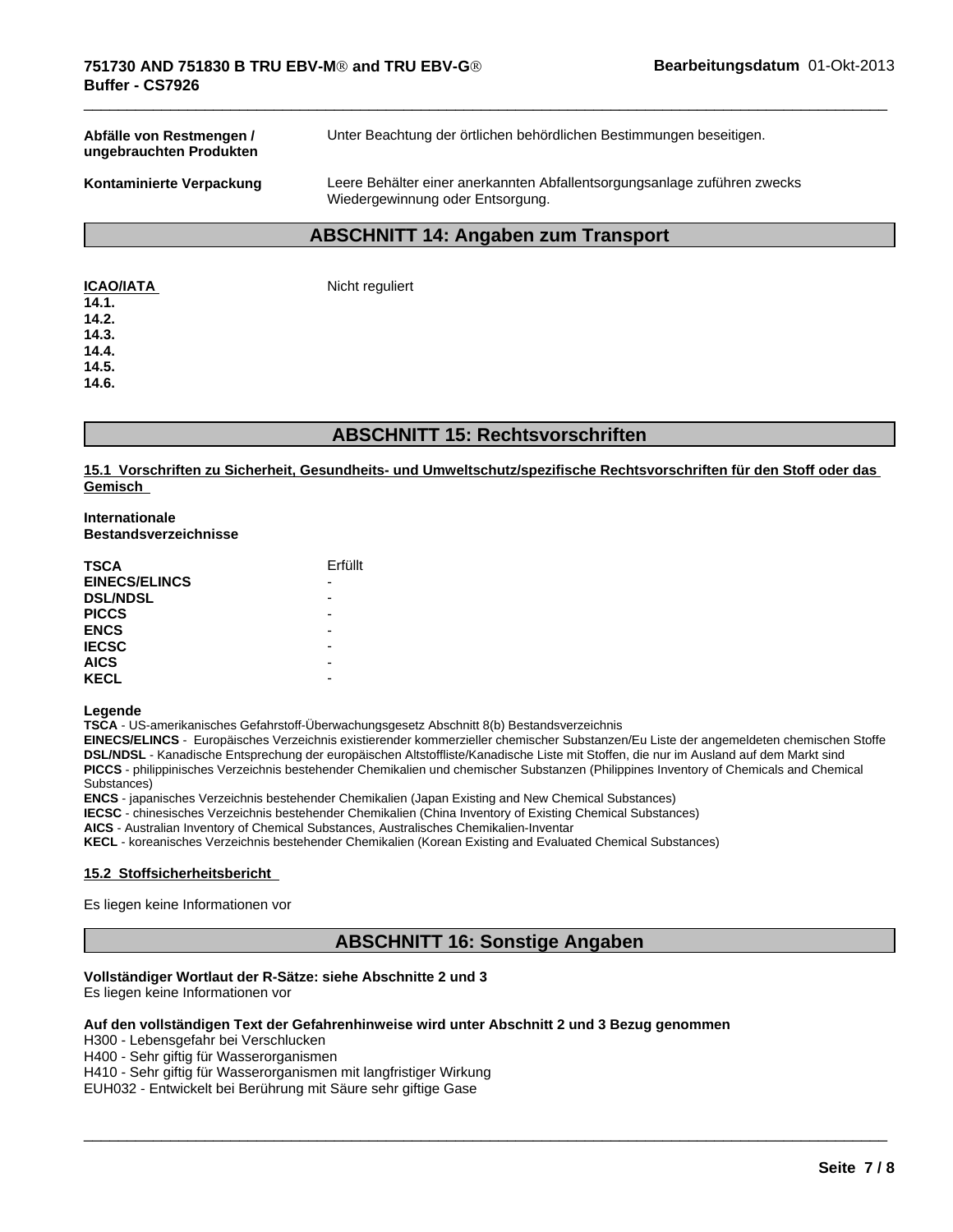| Ausgabedatum              | 01-Okt-2013       |
|---------------------------|-------------------|
| <b>Bearbeitungsdatum</b>  | 01-Okt-2013       |
| Hinweis zur Überarbeitung | Nicht zutreffend. |

**Dieses Materialsicherheitsdatenblatt entspricht den Anforderungen der Vorschrift (EU) Nr. 1907/2006**

#### **Haftungssauschluss**

**The above information is believed to be correct but does not purport to be all inclusive and shall be used only as a guide. Meridian Bioscience, Inc. shall not be held liable for any damages resulting from handling or from contact with the above product.**

 $\overline{\phantom{a}}$  ,  $\overline{\phantom{a}}$  ,  $\overline{\phantom{a}}$  ,  $\overline{\phantom{a}}$  ,  $\overline{\phantom{a}}$  ,  $\overline{\phantom{a}}$  ,  $\overline{\phantom{a}}$  ,  $\overline{\phantom{a}}$  ,  $\overline{\phantom{a}}$  ,  $\overline{\phantom{a}}$  ,  $\overline{\phantom{a}}$  ,  $\overline{\phantom{a}}$  ,  $\overline{\phantom{a}}$  ,  $\overline{\phantom{a}}$  ,  $\overline{\phantom{a}}$  ,  $\overline{\phantom{a}}$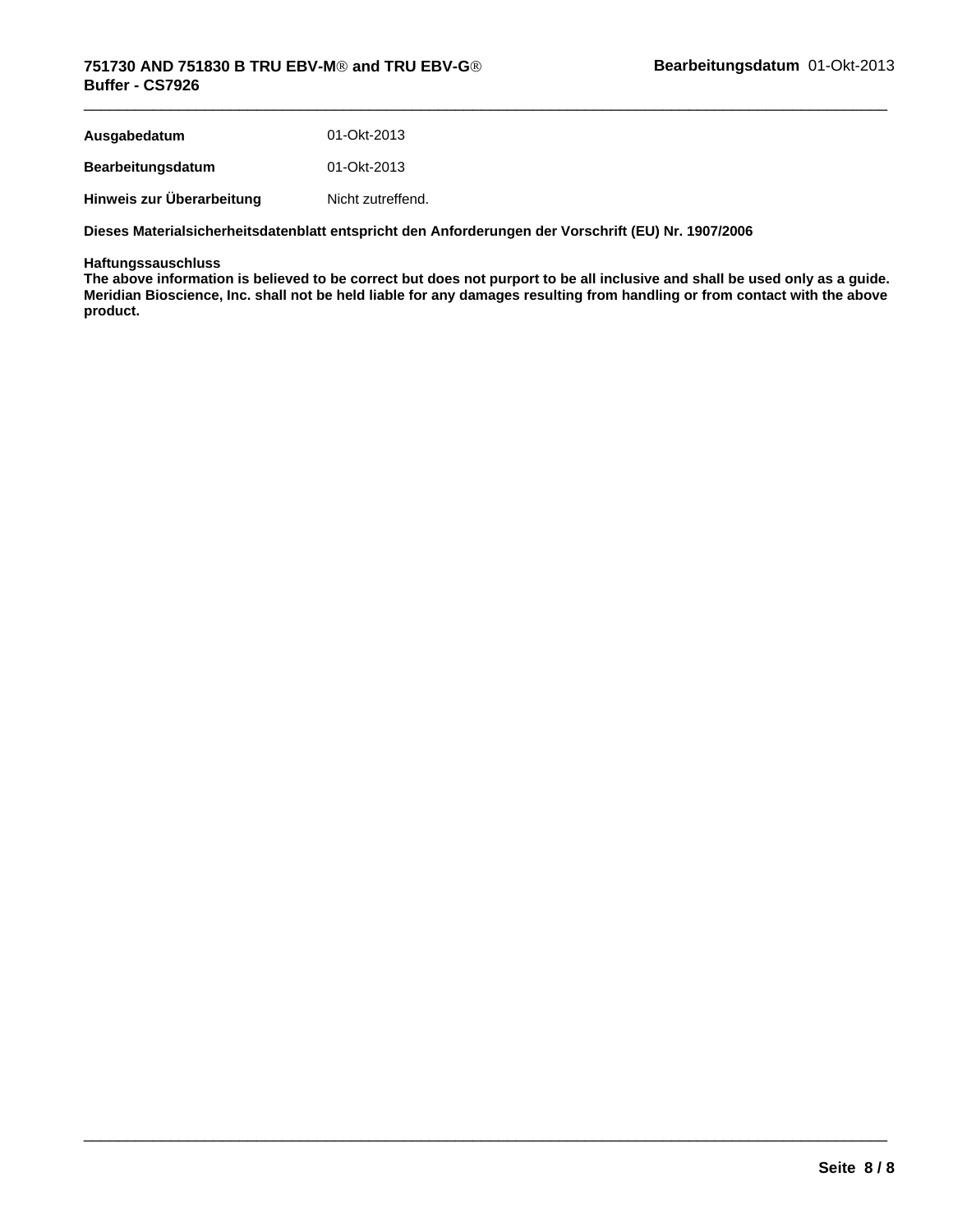

# **VEILIGHEIDSINFORMATIEBLAD**

**Datum van uitgifte** 01-okt-2013 **Herzieningsdatum** 01-okt-2013 **Versie** 1

# **RUBRIEK 1: Identificatie van de stof of het mengsel en van de vennootschap/onderneming**

#### **1.1 Productidentificatie**

**Productcode** 751730 AND 751830 B **Productnaam** TRU EBV-M® and TRU EBV-G® Buffer - CS7926

**1.2 Relevant geïdentificeerd gebruik van de stof of het mengsel en ontraden gebruik**

**Aanbevolen gebruik** In vitro diagnostic

#### **1.3 Details betreffende de verstrekker van het veiligheidsinformatieblad**

**Fabrikant** Meridian Bioscience, Inc. 3471 River Hills Drive Cincinnati, Ohio 45244

Authorized Representative Meridian Bioscience Europe Via del' Industria 7 20020 Villa Cortese Milano, Italy

Voor meer informatie kunt u contact opnemen met:

**E-mailadres** www.meridianbioscience.com

#### **1.4 Telefoonnummer voor noodgevallen**

Telefoonnummer voor noodgevallen Telefoonnummer voor noodgevallen CHEMTREC (International) 1-800-424-9300 / Voor de Verenigde Staten 1-703-527-3887

# **RUBRIEK 2: Identificatie van de gevaren**

#### **2.1 Indeling van de stof of het mengsel**

**Verordening (EG) nr. 1272/2008**

#### **Classificatie volgens EU-Richtlijnen 67/548/EEG of 1999/45/EG** *Voor de volledige tekst van de R-zinnen die worden genoemd in deze paragraaf, zie Paragraaf 16*

#### **Symbo(o)l(en)**

Niet gevaarlijk

#### **2.2 Etiketteringselementen**

#### **2.3 Overige informatie**

# **RUBRIEK 3: Samenstelling en informatie over de bestanddelen**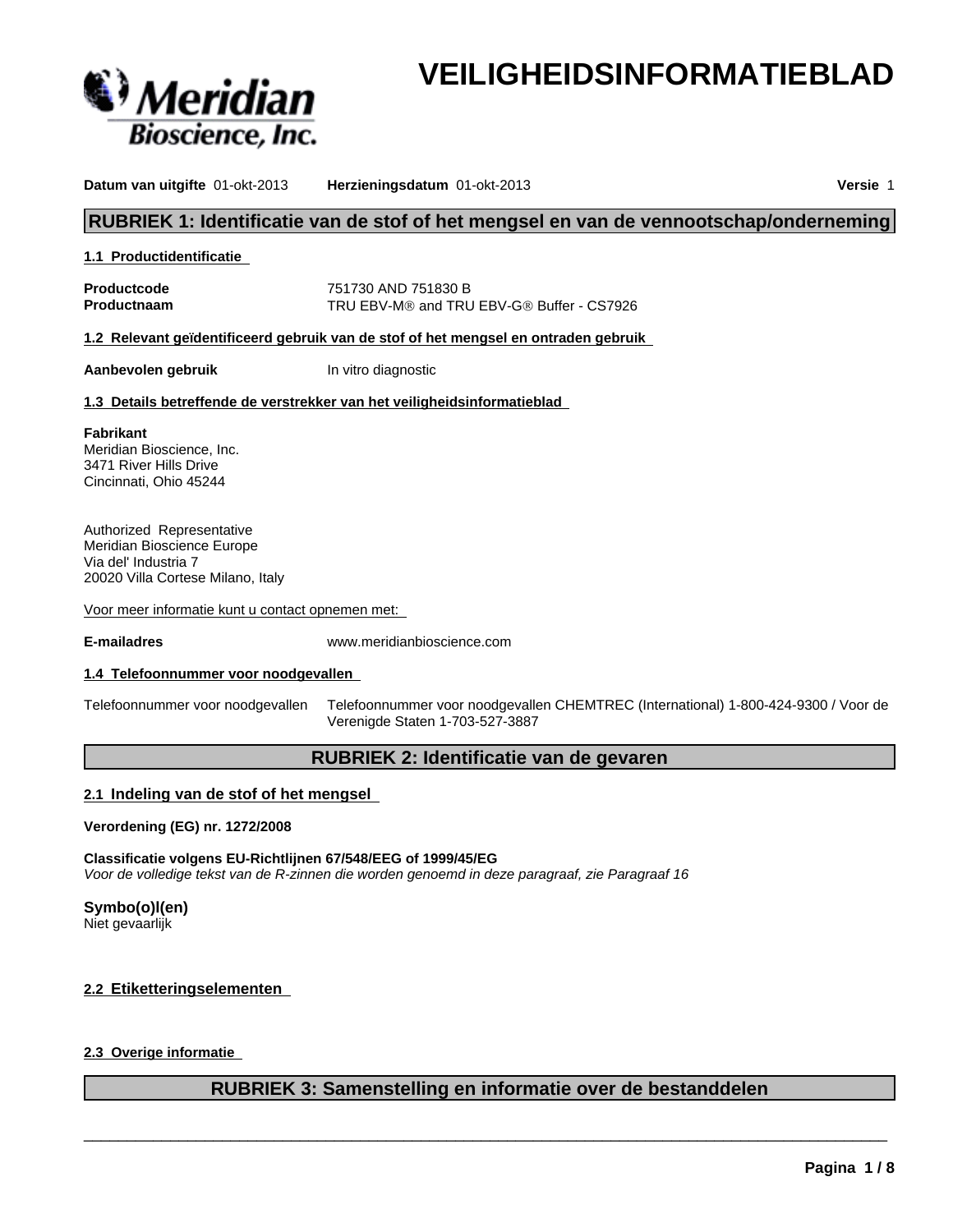#### **3.1 Stoffen**

#### **3.2 MENGSELS**

| Naam van                      | EG-Nr     | <b>CAS-Nr</b> |        | Massapro   Indeling (67/548) | <b>GHS Classificatie</b>                                                              | <b>REACH-registrati</b>      |
|-------------------------------|-----------|---------------|--------|------------------------------|---------------------------------------------------------------------------------------|------------------------------|
| chemische stof                |           |               | cent   |                              |                                                                                       | enummer                      |
| Sucrose                       |           | $57 - 50 - 1$ | 0.5    |                              | Geen gegevens<br>beschikbaar                                                          | Geen gegevens<br>beschikbaar |
| Sodium azide                  | 247-852-1 | 26628-22-8    | 0.09   | T+: R28<br>R32<br>N; R50-53  | Acute Tox. 2 (H300)<br>Aquatic Acute 1 (H400)<br>Aquatic Chronic 1 (H410)<br>(EUH032) | Geen gegevens<br>beschikbaar |
| Gentamicin, sulfate<br>(salt) |           | 1405-41-0     | 0.0016 |                              | Geen gegevens<br>beschikbaar                                                          | Geen gegevens<br>beschikbaar |

**Voor de volledige tekst van de R-zinnen die worden genoemd in deze paragraaf, zie Paragraaf 16** 

**Voor de volledige text van H-zinnen zoals vermeld in deze paragraaf, zie paragraaf 16** 

# **RUBRIEK 4: Eerstehulpmaatregelen**

#### **4.1 Beschrijving van de eerstehulpmaatregelen**

| Contact met de ogen | Onmiddellijk spoelen met veel water, ook onder de oogleden, gedurende minstens 15<br>minuten. Raadpleeg een arts indien de irritatie aanhoudt. |
|---------------------|------------------------------------------------------------------------------------------------------------------------------------------------|
| Contact met de huid | Direct wassen met zeep en veel water, gedurende minstens 15 minuten.                                                                           |
| <b>Inslikken</b>    | Bij een bewusteloos persoon nooit iets via de mond toedienen. Indien nodig een arts<br>raadplegen.                                             |
| Inademing           | In de frisse lucht brengen. Een arts raadplegen indien symptomen aanhouden.                                                                    |

#### **4.2 Belangrijkste acute en uitgestelde symptomen en effecten**

#### **4.3 Vermelding van de vereiste onmiddellijke medische verzorging en speciale behandeling**

**Opmerkingen voor arts** De symptomen behandelen.

# **RUBRIEK 5: Brandbestrijdingsmaatregelen**

#### **5.1 Blusmiddelen**

#### **Geschikte blusmiddelen**

Droog chemisch poeder, CO 2, waterverstuiving of alcoholbestendig schuim.

**Blusmiddelen die om veiligheidsredenen niet gebruikt mogen worden** Geen informatie beschikbaar.

#### **5.2 Speciale gevaren die door de stof of het mengsel worden veroorzaakt**

Geen.

#### **5.3 Advies voor brandweerlieden**

Draag, net als bij elke andere brand, onafhankelijke ademhalingsapparatuur en een volledig beschermende uitrusting.

# **RUBRIEK 6: Maatregelen bij het accidenteel vrijkomen van de stof of het mengsel**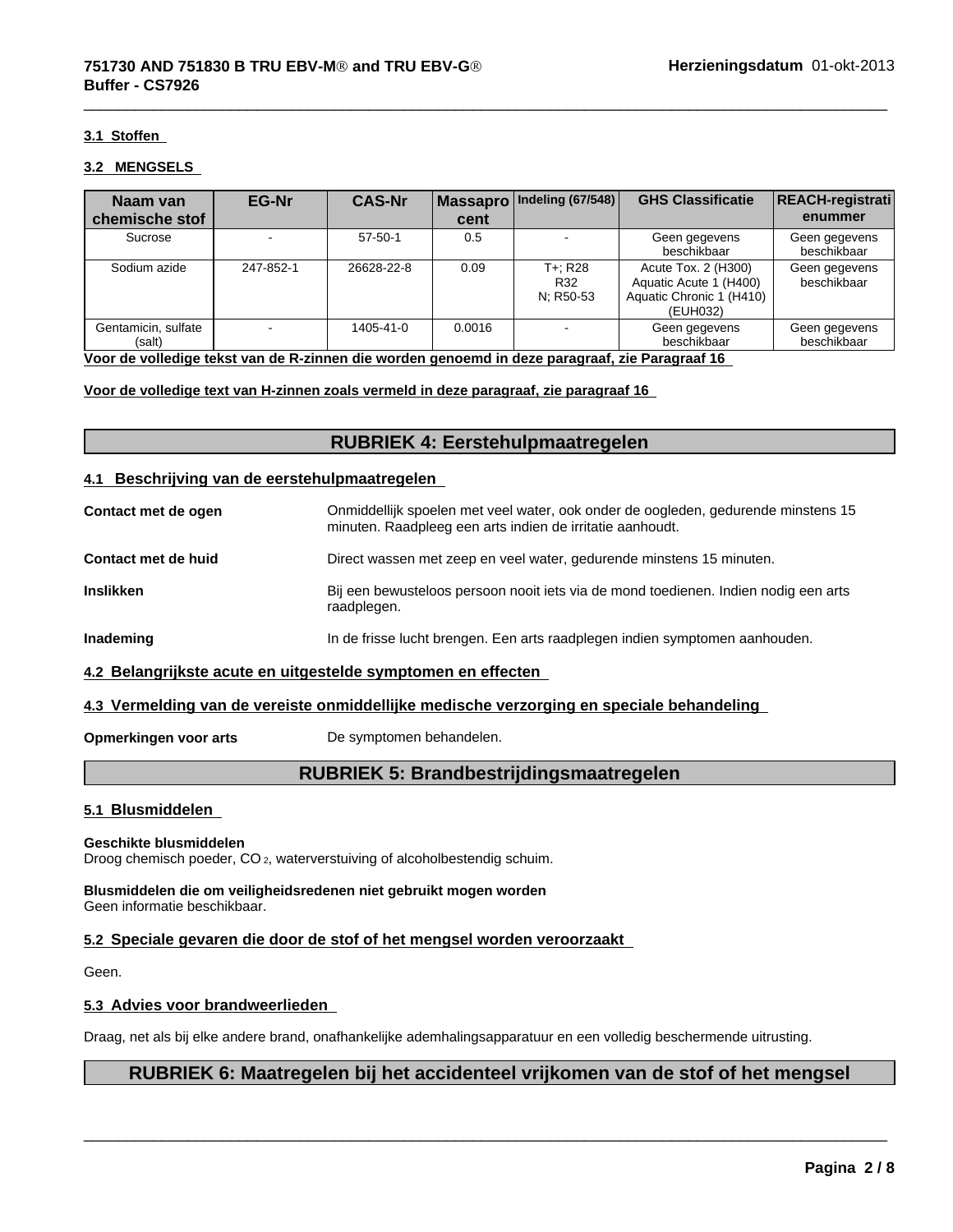# **751730 AND 751830 B TRU EBV-MÒ and TRU EBV-GÒ Buffer - CS7926**

#### $\overline{\phantom{a}}$  ,  $\overline{\phantom{a}}$  ,  $\overline{\phantom{a}}$  ,  $\overline{\phantom{a}}$  ,  $\overline{\phantom{a}}$  ,  $\overline{\phantom{a}}$  ,  $\overline{\phantom{a}}$  ,  $\overline{\phantom{a}}$  ,  $\overline{\phantom{a}}$  ,  $\overline{\phantom{a}}$  ,  $\overline{\phantom{a}}$  ,  $\overline{\phantom{a}}$  ,  $\overline{\phantom{a}}$  ,  $\overline{\phantom{a}}$  ,  $\overline{\phantom{a}}$  ,  $\overline{\phantom{a}}$ **6.1 Persoonlijke voorzorgsmaatregelen, beschermde uitrusting en noodprocedures**

Zorgen voor voldoende ventilatie.

Zie rubriek 12 voor aanvullende ecologische informatie.

#### **6.2 Milieuvoorzorgsmaatregelen**

Verdere lekkage of morsen van product voorkomen indien dat veilig is om te doen.

#### **6.3 Insluitings- en reinigingsmethoden en -materiaal**

#### **Reinigingsmethoden**

Gemorst product absorberen met inert materiaal (bijv. zand of aarde) en in een vat bestemd voor chemisch afval deponeren.

#### **6.4 Verwijzing naar andere rubrieken**

# **RUBRIEK 7: Hantering en opslag**

#### **7.1 Voorzorgsmaatregelen voor het veilig hanteren van de stof of het mengsel**

#### **Advies over het veilig hanteren van de stof of het preparaat**

Zorgen voor voldoende ventilatie.

#### **7.2 Voorwaarden voor een veilige opslag, met inbegrip van incompatibele producten**

#### **Technische maatregelen/Opslagomstandigheden**

In goed gesloten verpakkingen bewaren op een droge, koele en goed geventileerde plaats.

#### **7.3 Specifiek eindgebruik**

#### **Overige richtlijnen**

Geen informatie beschikbaar.

# **RUBRIEK 8: Maatregelen ter beheersing van blootstelling/persoonlijke bescherming**

#### **8.1 Controleparameters**

**Blootstellingsgrenswaarden** Dit product, zoals geleverd, bevat geen gevaarlijke stoffen met door de regiospecifieke regelgevende instanties vastgestelde grenswaarden voor beroepsmatige blootstelling

 $\overline{\phantom{a}}$  ,  $\overline{\phantom{a}}$  ,  $\overline{\phantom{a}}$  ,  $\overline{\phantom{a}}$  ,  $\overline{\phantom{a}}$  ,  $\overline{\phantom{a}}$  ,  $\overline{\phantom{a}}$  ,  $\overline{\phantom{a}}$  ,  $\overline{\phantom{a}}$  ,  $\overline{\phantom{a}}$  ,  $\overline{\phantom{a}}$  ,  $\overline{\phantom{a}}$  ,  $\overline{\phantom{a}}$  ,  $\overline{\phantom{a}}$  ,  $\overline{\phantom{a}}$  ,  $\overline{\phantom{a}}$ 

| Naam van chemische stof           | <b>Europese Unie</b>                                                      | <b>Het Verenigd</b><br>Koninkrijk                                      | Frankrijk                                                                 | Spanje                                                                     | <b>Duitsland</b>                                                                                   |
|-----------------------------------|---------------------------------------------------------------------------|------------------------------------------------------------------------|---------------------------------------------------------------------------|----------------------------------------------------------------------------|----------------------------------------------------------------------------------------------------|
| Sodium azide<br>26628-22-8        | $S^*$<br>TWA 0.1 mg/m <sup>3</sup><br>STEL 0.3 mg/ $m3$                   | STEL: $0.3 \text{ mg/m}^3$<br>TWA: $0.1 \text{ mg/m}^3$<br><b>Skin</b> | VME: 0.1 mg/m <sup>3</sup><br>VLCT: $0.3 \text{ mg/m}^3$                  | $S^*$<br>VLA-EC: 0.3 mg/m <sup>3</sup><br>VLA-ED: $0.1 \text{ mg/m}^3$     | MAK: $0.2 \text{ mg/m}^3$<br>Ceiling / Peak: 0.4<br>mq/m <sup>3</sup><br>TWA: $0.2 \text{ mg/m}^3$ |
| Component                         | Italië                                                                    | Portugal                                                               | Nederland                                                                 | <b>Finland</b>                                                             | Denemarken                                                                                         |
| Sodium azide<br>26628-22-8 (0.09) | TWA: $0.1$ mg/m <sup>3</sup><br>STEL: $0.3 \text{ mg/m}^3$<br><b>Skin</b> | Ceiling: $0.29$ mg/m <sup>3</sup><br>Ceiling: 0.11 ppm                 | <b>Skin</b><br>STEL: $0.3 \text{ mg/m}^3$<br>TWA: $0.1$ mg/m <sup>3</sup> | TWA: $0.1$ mg/m <sup>3</sup><br>STEL: 0.3 mg/m <sup>3</sup><br><b>Skin</b> | TWA: $0.1 \text{ mg/m}^3$<br>Skin                                                                  |
| l Naam van chemische stof l       | Oostenrijk                                                                | Zwitserland                                                            | Polen                                                                     | Noorwegen                                                                  | lerland                                                                                            |
| Sodium azide<br>26628-22-8        | <b>Skin</b><br>STEL 0.3 $mg/m3$<br>MAK: $0.1$ mg/m <sup>3</sup>           | STEL: $0.4 \text{ mg/m}^3$<br>MAK: $0.2 \text{ mg/m}^3$                | NDSCh: $0.3 \text{ mg/m}^3$<br>NDS: 0.1 mg/m <sup>3</sup><br><b>Skin</b>  | <b>Skin</b><br>Ceiling: $0.3 \text{ mg/m}^3$                               | TWA: $0.1 \text{ mg/m}^3$<br>STEL: $0.3 \text{ mg/m}^3$<br><b>Skin</b>                             |

#### **Afgeleide doses zonder effect (DNEL)** Geen informatie beschikbaar

**Voorspelde geen effect-concentratie** Geen informatie beschikbaar**(PNEC)**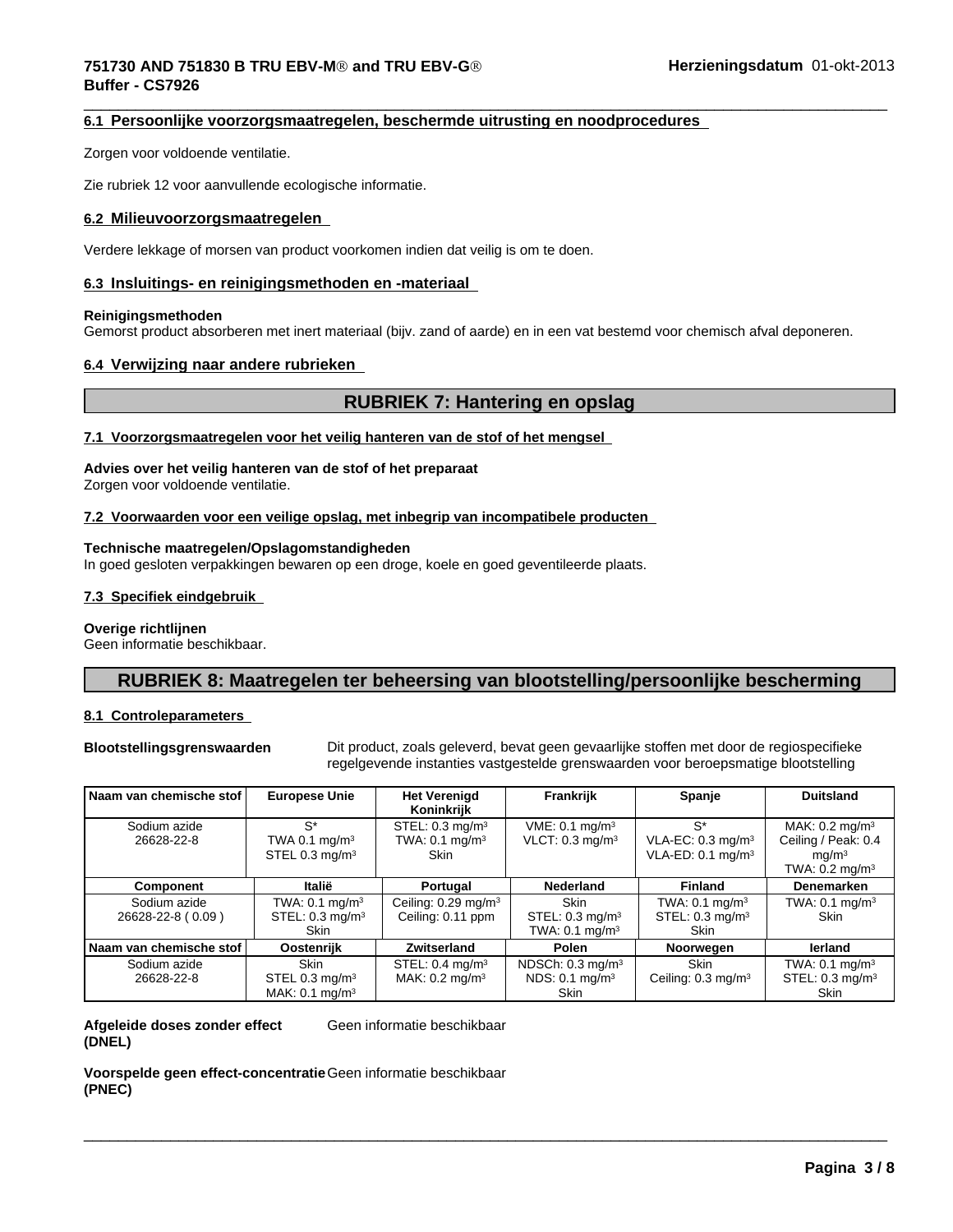# **8.2 Maatregelen ter beheersing van blootstelling Technische maatregelen** Zorgen voor voldoende ventilatie, met name in besloten ruimten. **Persoonlijke beschermingsmiddelen Nauw aansluitende veiligheidsstofbril.** Bescherming van de handen Beschermende handschoenen. **Huid- en lichaamsbescherming** Kleding met lange mouwen. **Bescherming van de ademhalingswegen** Geen speciale beschermingsmiddelen nodig. **Hygiënische maatregelen** Goede industriële hygiëne- and veiligheidsprocedures in acht nemen tijdens gebruik.

**Beheersing van milieublootstelling** Geen informatie beschikbaar.

#### **RUBRIEK 9: Fysische en chemische eigenschappen**

 $\overline{\phantom{a}}$  ,  $\overline{\phantom{a}}$  ,  $\overline{\phantom{a}}$  ,  $\overline{\phantom{a}}$  ,  $\overline{\phantom{a}}$  ,  $\overline{\phantom{a}}$  ,  $\overline{\phantom{a}}$  ,  $\overline{\phantom{a}}$  ,  $\overline{\phantom{a}}$  ,  $\overline{\phantom{a}}$  ,  $\overline{\phantom{a}}$  ,  $\overline{\phantom{a}}$  ,  $\overline{\phantom{a}}$  ,  $\overline{\phantom{a}}$  ,  $\overline{\phantom{a}}$  ,  $\overline{\phantom{a}}$ 

| 9.1 Informatie over fysische en chemische basiseigenschappen   |                             |                             |                                |
|----------------------------------------------------------------|-----------------------------|-----------------------------|--------------------------------|
| <b>Fysische toestand</b>                                       | vloeistof                   |                             |                                |
| Voorkomen                                                      | Geen informatie beschikbaar | Geur                        | Geen informatie<br>beschikbaar |
| <b>Kleur</b>                                                   | lichtgeel                   | Geurdrempelwaarde           | Geen informatie<br>beschikbaar |
| Eigendom                                                       | Waarden                     | Opmerkingen • Methods       |                                |
| рH                                                             |                             | Geen informatie beschikbaar |                                |
| <b>Smelt-/vriespunt</b>                                        |                             | Geen informatie beschikbaar |                                |
| Kookpunt/kooktraject                                           |                             | Geen informatie beschikbaar |                                |
| <b>Vlampunt</b>                                                |                             | Geen informatie beschikbaar |                                |
| Verdampingssnelheid                                            |                             | Geen informatie beschikbaar |                                |
| Ontvlambaarheid (vast, gas)                                    |                             | Geen informatie beschikbaar |                                |
| Ontvlambaarheidgrenzen in lucht                                |                             | Geen informatie beschikbaar |                                |
| Bovenste ontvlambaarheidsgrens                                 |                             |                             |                                |
| Onderste ontvlambaarheidsgrens                                 |                             |                             |                                |
| Dampspanning                                                   |                             | Geen informatie beschikbaar |                                |
| <b>Dampdichtheid</b>                                           |                             | Geen informatie beschikbaar |                                |
| <b>Relatieve dichtheid</b>                                     |                             | Geen informatie beschikbaar |                                |
| Oplosbaarheid in water                                         |                             | Oplosbaar in water          |                                |
| Oplosbaarheid in andere                                        |                             | Geen informatie beschikbaar |                                |
| oplosmiddelen                                                  |                             |                             |                                |
| Verdelingscoëfficiënt:                                         |                             | Geen informatie beschikbaar |                                |
| n-octanol/water                                                |                             |                             |                                |
| Zelfontbrandingstemperatuur                                    |                             | Geen informatie beschikbaar |                                |
| Ontledingstemperatuur                                          |                             | Geen informatie beschikbaar |                                |
| Viscositeit, kinematisch                                       |                             | Geen informatie beschikbaar |                                |
| Viscositeit, dynamisch                                         |                             |                             |                                |
| Ontploffingseigenschappen                                      | Geen informatie beschikbaar |                             |                                |
| Oxiderende eigenschappen                                       | Geen informatie beschikbaar |                             |                                |
| 9.2 Overige informatie                                         |                             |                             |                                |
| Verwekingspunt                                                 | Geen informatie beschikbaar |                             |                                |
| Moleculegewicht                                                | Geen informatie beschikbaar |                             |                                |
| VOS (vluchtige organische stoffen) Geen informatie beschikbaar |                             |                             |                                |
| gehalte (%)                                                    |                             |                             |                                |
| <b>Dichtheid</b>                                               | Geen informatie beschikbaar |                             |                                |
| <b>Bulk soortelijk gewicht</b>                                 | Geen informatie beschikbaar |                             |                                |
|                                                                |                             |                             |                                |

# **RUBRIEK 10: Stabiliteit en reactiviteit**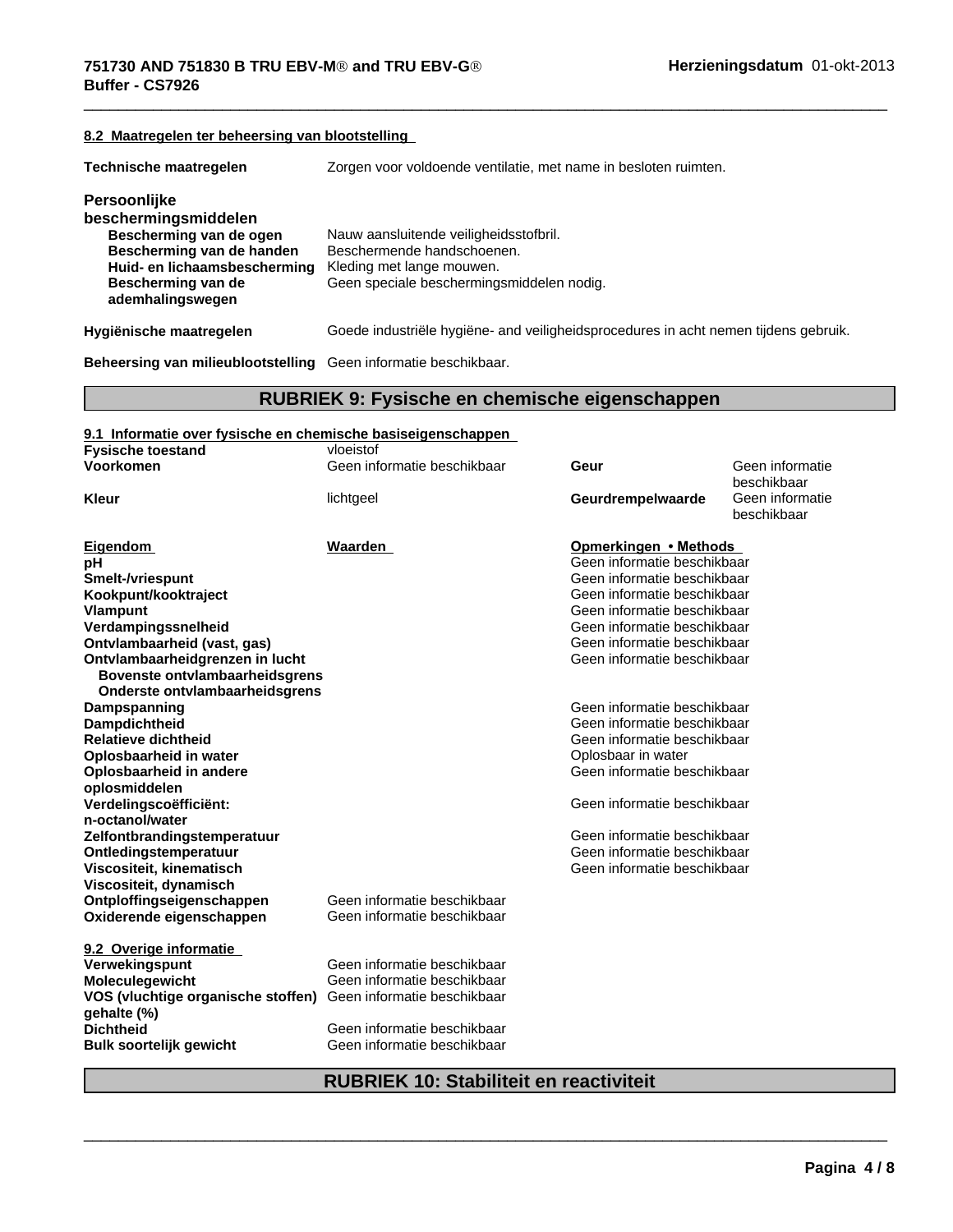#### **10.1 Reactiviteit**

#### **10.2 Chemische stabiliteit**

Stabiel onder normale omstandigheden.

#### **10.3 Mogelijke gevaarlijke reacties**

#### **10.4 Te vermijden omstandigheden**

Extreme temperaturen en direct zonlicht.

#### **10.5 chemisch op elkaar inwerkende materialen**

Zuren.

#### **10.6 Gevaarlijke ontledingsproducten**

Geen onder normale gebruiksomstandigheden.

# **RUBRIEK 11: Toxicologische informatie**

 $\overline{\phantom{a}}$  ,  $\overline{\phantom{a}}$  ,  $\overline{\phantom{a}}$  ,  $\overline{\phantom{a}}$  ,  $\overline{\phantom{a}}$  ,  $\overline{\phantom{a}}$  ,  $\overline{\phantom{a}}$  ,  $\overline{\phantom{a}}$  ,  $\overline{\phantom{a}}$  ,  $\overline{\phantom{a}}$  ,  $\overline{\phantom{a}}$  ,  $\overline{\phantom{a}}$  ,  $\overline{\phantom{a}}$  ,  $\overline{\phantom{a}}$  ,  $\overline{\phantom{a}}$  ,  $\overline{\phantom{a}}$ 

# **11.1 Informatie over toxicologische effecten**

|  | Acute toxiciteit |  |
|--|------------------|--|
|--|------------------|--|

| <b>Productinformatie</b> | Het product vormt geen gevaar voor acute toxiciteit op basis van bekende of de verstrekte<br>informatie.       |
|--------------------------|----------------------------------------------------------------------------------------------------------------|
| Inademing                | Over dit product zijn geen gegevens beschikbaar.                                                               |
| Contact met de ogen      | Over dit product zijn geen gegevens beschikbaar.                                                               |
| Contact met de huid      | Over dit product zijn geen gegevens beschikbaar.                                                               |
| <b>Inslikken</b>         | Over dit product zijn geen gegevens beschikbaar.                                                               |
| <b>Acute toxiciteit</b>  | 99.91% van het mengsel bestaat uit bestanddelen waarvoor geen informatie beschikbaar is<br>over de toxiciteit. |

#### **The following values are calculated based on chapter 3.1 of the GHS document:**

| oraal<br>dermaal<br>Inademing | 99,999.00 mg/kg<br>99,999.00 mg/kg |
|-------------------------------|------------------------------------|
| Gas                           | 99,999.00 mg/l                     |
| <b>Nevel</b><br>damp          | 99,999.00 mg/l<br>99,999.00 mg/l   |

| Naam van chemische stof         | LD50 oraal                   | LD50 huid                       | <b>LC50 Inademen</b> |
|---------------------------------|------------------------------|---------------------------------|----------------------|
| Sodium azide                    | 27 mg/kg (Rat)               | 20 mg/kg (Rabbit) 50 mg/kg (Rat |                      |
| Huidcorrosie/-irritatie         | Geen informatie beschikbaar. |                                 |                      |
| Oogletsel/-irritatie            | Geen informatie beschikbaar. |                                 |                      |
| <b>Sensibilisatie</b>           | Geen informatie beschikbaar. |                                 |                      |
| Mutageniteit in geslachtscellen | Geen informatie beschikbaar. |                                 |                      |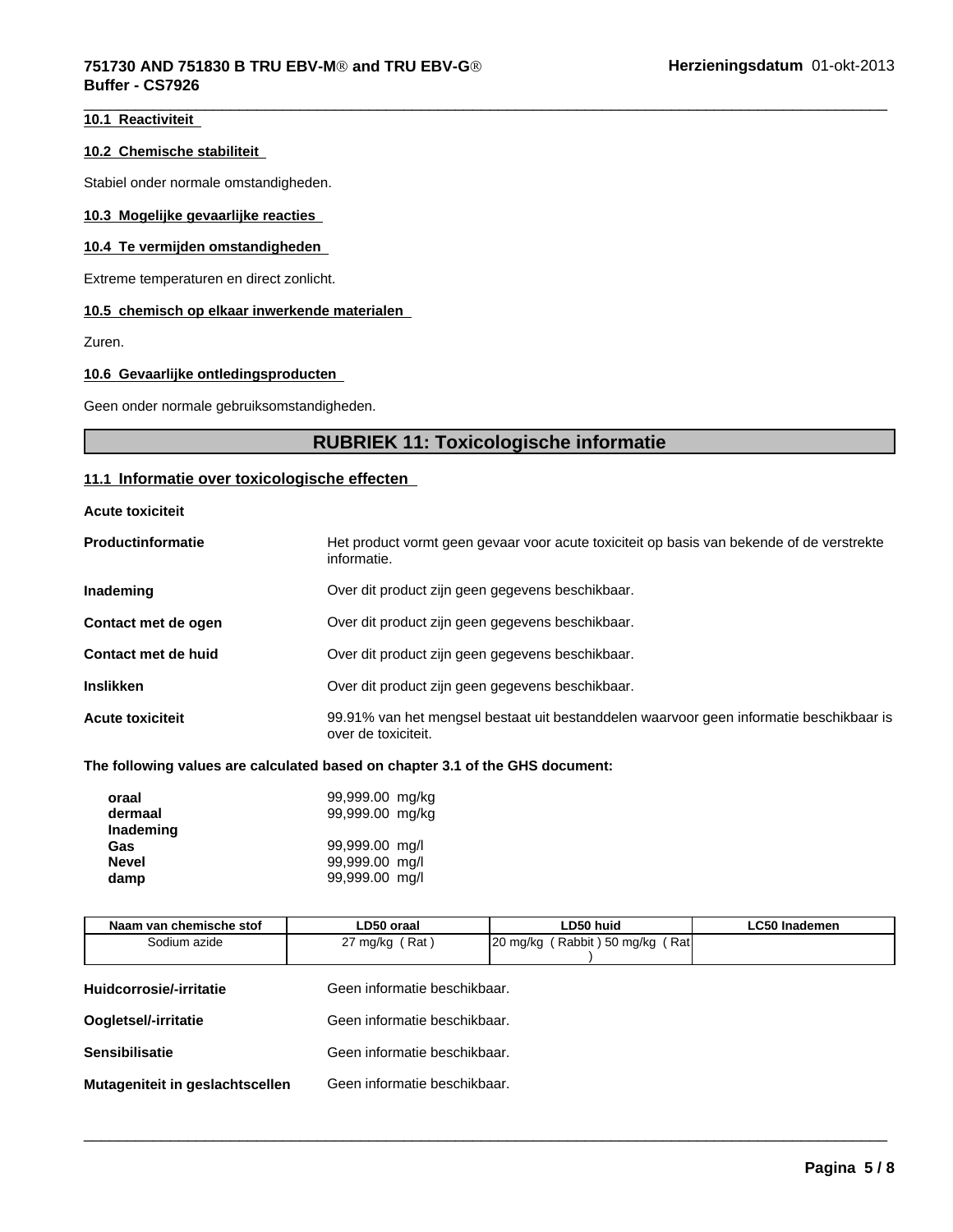# **751730 AND 751830 B TRU EBV-MÒ and TRU EBV-GÒ Buffer - CS7926**

| Kankerverwekkendheid                                         | Geen informatie beschikbaar. |
|--------------------------------------------------------------|------------------------------|
| Reproductietoxiciteit                                        | Geen informatie beschikbaar. |
| Specifieke doelorgaantoxiciteit -<br>eenmalige blootstelling | Geen informatie beschikbaar. |
| Specifieke doelorgaantoxiciteit -<br>herhaalde blootstelling | Geen informatie beschikbaar. |
| Gevaar bij inademing                                         | Geen informatie beschikbaar. |

# **RUBRIEK 12: Ecologische informatie**

#### **12.1 Toxiciteit**

**Ecotoxiciteitseffecten** Bevat geen stoffen die bekend zijn als gevaarlijk voor het milieu of niet afbreekbaar in waterzuiveringsinstallaties.

| Naam van chemische stof | Toxiciteit voor algen | <b>Toxiciteit voor vissen</b>    | Toxiciteit voor daphnia en andere |
|-------------------------|-----------------------|----------------------------------|-----------------------------------|
|                         |                       |                                  | ongewervelde waterdieren          |
| Sodium azide            |                       | 0.7: 96 h Lepomis macrochirus    |                                   |
|                         |                       | mg/L LC50 0.8: 96 h Oncorhynchus |                                   |
|                         |                       | mykiss mg/L LC50 5.46: 96 h      |                                   |
|                         |                       | Pimephales promelas mg/L LC50    |                                   |
|                         |                       | flow-through                     |                                   |

## **12.2 Persistentie en afbreekbaarheid**

Geen informatie beschikbaar.

#### **12.3 Bioaccumulatie**

Geen informatie beschikbaar.

#### **12.4 Mobiliteit in de bodem**

#### **Mobiliteit**

Geen informatie beschikbaar.

### **12.5 Resultaten van PBT- en zPzB-beoordeling**

Geen informatie beschikbaar.

# **12.6 Andere schadelijke effecten.**

# **RUBRIEK 13: Instructies voor verwijdering**

#### **13.1 Afvalverwerkingsmethoden**

| Afval van residuen / niet-gebruikte<br>producten | Verwijderen volgens plaatselijke voorschriften.                                                                       |
|--------------------------------------------------|-----------------------------------------------------------------------------------------------------------------------|
| Verontreinigde verpakking                        | Lege containers moeten worden afgevoerd naar een erkende afvalverwerkingscentrale voor<br>hergebruik of verwijdering. |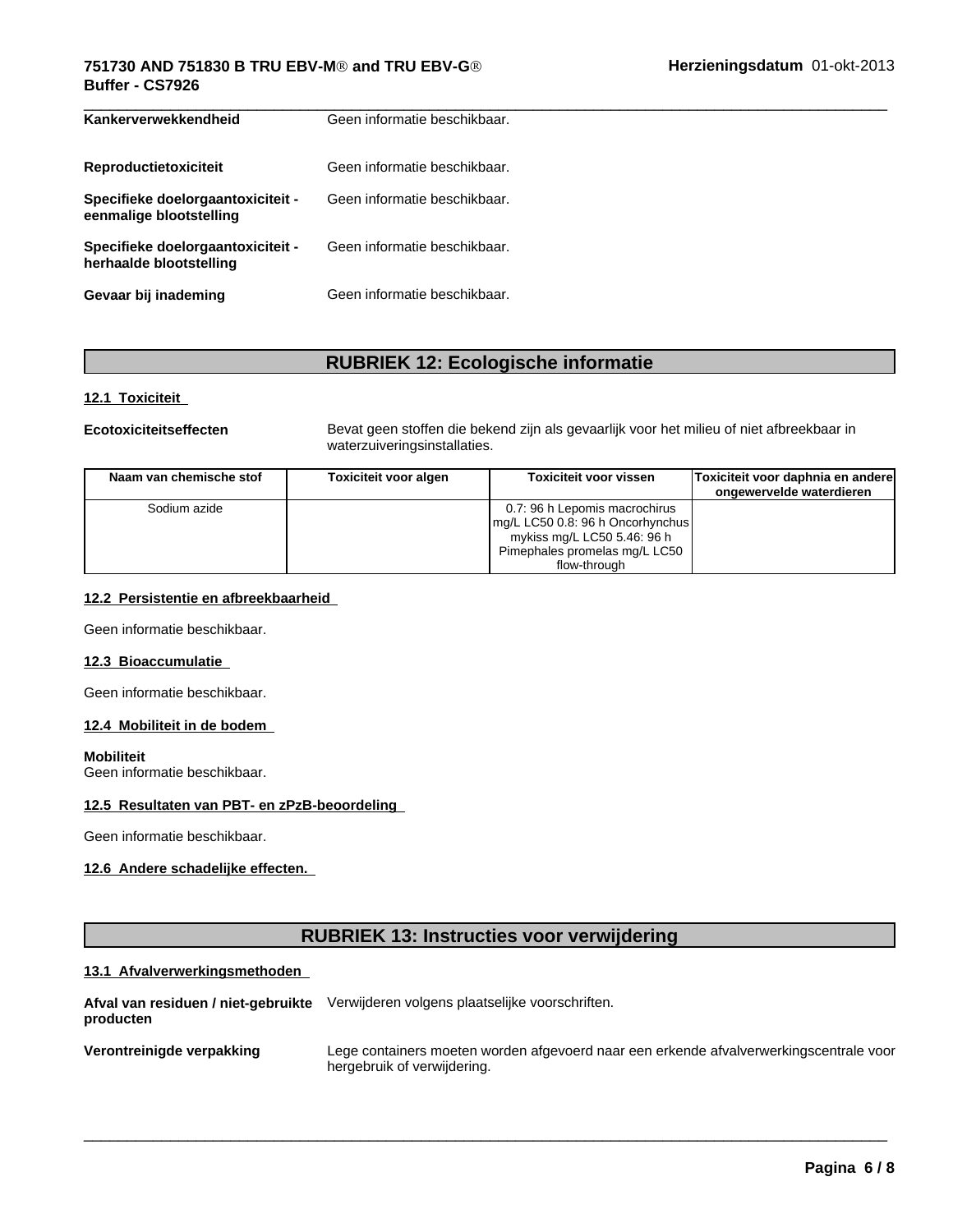#### **RUBRIEK 14: Informatie met betrekking tot het vervoer**

 $\_$  ,  $\_$  ,  $\_$  ,  $\_$  ,  $\_$  ,  $\_$  ,  $\_$  ,  $\_$  ,  $\_$  ,  $\_$  ,  $\_$  ,  $\_$  ,  $\_$  ,  $\_$  ,  $\_$  ,  $\_$  ,  $\_$  ,  $\_$  ,  $\_$  ,  $\_$  ,  $\_$  ,  $\_$  ,  $\_$  ,  $\_$  ,  $\_$  ,  $\_$  ,  $\_$  ,  $\_$  ,  $\_$  ,  $\_$  ,  $\_$  ,  $\_$  ,  $\_$  ,  $\_$  ,  $\_$  ,  $\_$  ,  $\_$  ,

| <b>ICAO/IATA</b> |  |
|------------------|--|
|                  |  |

**Niet gereguleerd** 

**14.2.**

**14.3.**

**14.4.**

**14.5.**

**14.6.**

# **RUBRIEK 15: Regelgeving**

#### **15.1 Specifieke veiligheids-, gezondheids- en milieureglementen en -wetgeving voor de stof of het mengsel**

#### **Internationale inventarissen**

| <b>TSCA</b>          | Voldoet aan              |
|----------------------|--------------------------|
| <b>EINECS/ELINCS</b> | $\overline{\phantom{0}}$ |
| <b>DSL/NDSL</b>      | -                        |
| <b>PICCS</b>         | -                        |
| <b>ENCS</b>          | -                        |
| <b>IECSC</b>         | -                        |
| <b>AICS</b>          | -                        |
| <b>KECL</b>          | -                        |

#### **Legenda**

**TSCA** - (Toxic Substances Control Act; Amerikaanse wet inzake het beheer van toxische stoffen) Rubriek 8(b) Inventaris

**EINECS/ELINCS** - European Inventory of Existing Commercial Chemical Substances/EU List of Notified Chemical Substances (Europese

inventaris van bestaande chemische handelsstoffen/Europese lijst van stoffen waarvan kennisgeving is gedaan)

**DSL/NDSL** - Canadese Domestic Substances List/Non-Domestic Substances List (Canadese lijst van binnenlandse/niet-binnenlandse chemische stoffen)

**PICCS** - Philippines Inventory of Chemicals and Chemical Substances (Filippijnen inventaris van chemicaliën en chemische stoffen)

**ENCS** - Japan Existing and New Chemical Substances (Bestaande en nieuwe chemische stoffen Japan)

**IECSC** - China Inventory of Existing Chemical Substances (Inventaris van bestaande chemische stoffen China)

**AICS** - Australian Inventory of Chemical Substances

**KECL** - Korean Existing and Evaluated Chemical Substances (Koreaanse bestaande en geëvalueerde chemische stoffen)

#### **15.2 Chemicaliënveiligheidsrapport**

Geen informatie beschikbaar

# **RUBRIEK 16: Overige informatie**

 $\overline{\phantom{a}}$  ,  $\overline{\phantom{a}}$  ,  $\overline{\phantom{a}}$  ,  $\overline{\phantom{a}}$  ,  $\overline{\phantom{a}}$  ,  $\overline{\phantom{a}}$  ,  $\overline{\phantom{a}}$  ,  $\overline{\phantom{a}}$  ,  $\overline{\phantom{a}}$  ,  $\overline{\phantom{a}}$  ,  $\overline{\phantom{a}}$  ,  $\overline{\phantom{a}}$  ,  $\overline{\phantom{a}}$  ,  $\overline{\phantom{a}}$  ,  $\overline{\phantom{a}}$  ,  $\overline{\phantom{a}}$ 

#### **Volledige tekst van R-zinnen waarnaar verwezen wordt in rubrieken 2 en 3** Geen informatie beschikbaar

**Volledige tekst van H-zinnen in paragraaf 2 en 3**

H300 - Dodelijk bij inslikken

H400 - Zeer giftig voor in het water levende organismen

H410 - Zeer giftig voor in het water levende organismen, met langdurige gevolgen EUH032 - Vormt zeer giftig gas in contact met zuren

| Datum van uitgifte      | 01-okt-2013          |
|-------------------------|----------------------|
| <b>Herzieningsdatum</b> | 01-okt-2013          |
| Opmerking bij revisie   | Niet van toepassing. |

**Dit veiligheidsinformatieblad voldoet aan de eisen van verordening (EG) nr. 1907/2006**